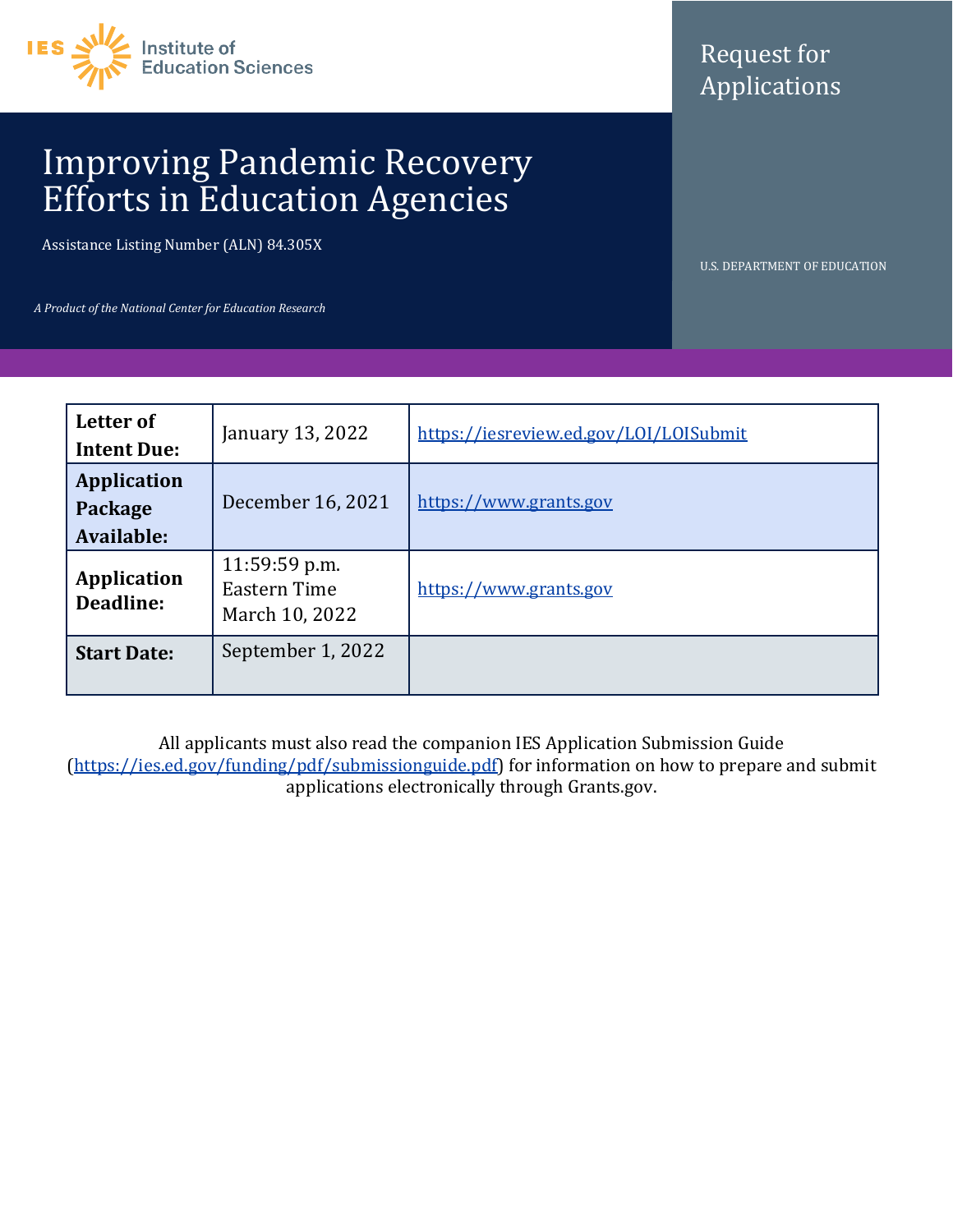# **Table of Contents**

| A. Purpose of the Improving Pandemic Recovery Efforts in Education Agencies Grant Program 1 |  |
|---------------------------------------------------------------------------------------------|--|
|                                                                                             |  |
|                                                                                             |  |
|                                                                                             |  |
|                                                                                             |  |
|                                                                                             |  |
|                                                                                             |  |
|                                                                                             |  |
|                                                                                             |  |
|                                                                                             |  |
|                                                                                             |  |
|                                                                                             |  |
|                                                                                             |  |
|                                                                                             |  |
|                                                                                             |  |
|                                                                                             |  |
|                                                                                             |  |
|                                                                                             |  |
|                                                                                             |  |
|                                                                                             |  |
|                                                                                             |  |
|                                                                                             |  |
|                                                                                             |  |
|                                                                                             |  |
|                                                                                             |  |
|                                                                                             |  |
|                                                                                             |  |
|                                                                                             |  |
|                                                                                             |  |
|                                                                                             |  |
| 1. Appendix A: Dissemination History and Plan (Required for Research Teams) 30              |  |
| 2. Appendix B: Supplemental Charts, Tables, and Figures (Optional) 31                       |  |
|                                                                                             |  |
|                                                                                             |  |
| 5. Appendix E: Data Management Plan (Required for Research Teams)32                         |  |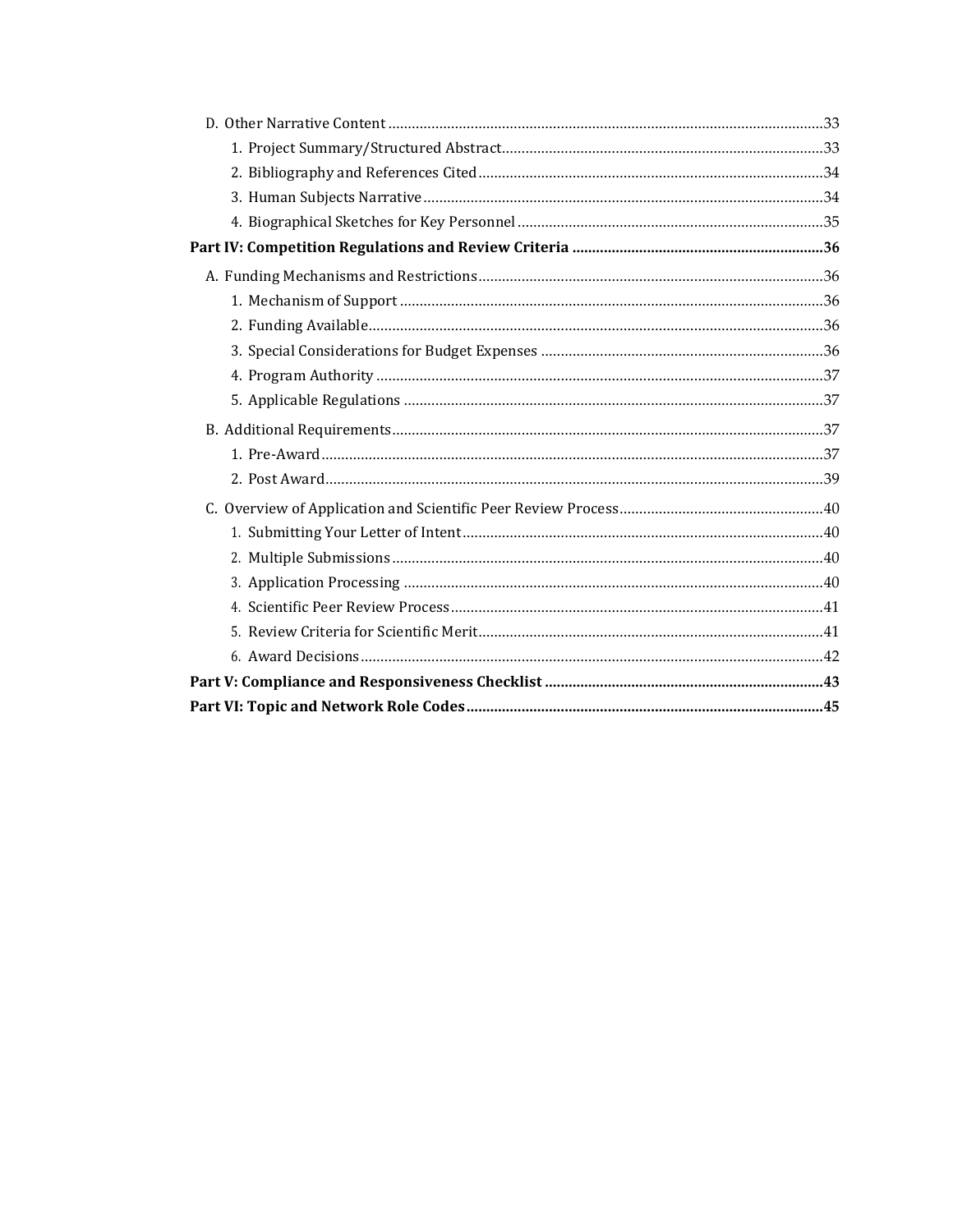## <span id="page-3-0"></span>**Part I: Overview and General Requirements**

## <span id="page-3-1"></span>**A. Purpose of the Improving Pandemic Recovery Efforts in Education Agencies Grant Program**

Through its National Center for Education Research (NCER), the Institute of Education Sciences (IES) supports a sustained program of research to build knowledge and understanding of education practice and policy. IES was established by the Education Sciences Reform Act of 2002 (ESRA – P.L. 107-279) to improve academic achievement and access to educational opportunities for all learners (ESRA, § 111.b.1.B) with a focus on learners who might not achieve (ESRA, § 115.a.1) or who lack access to educational opportunities (ESRA, § 115.a.2.A). In carrying out this mission, IES takes steps to ensure that our work is carried out in a manner that is free of racial, cultural, gender, or regional bias (ESRA, § 111.b.2.B). NCER's program of research is intended to achieve four outcomes –

- 1. Improved access to a high-quality education for all learners from early childhood through adulthood, particularly learners least likely to have such access
- 2. Improved academic achievement for all learners from early childhood through adulthood, particularly those least likely to achieve academically
- 3. Reduced opportunity and achievement gaps between high-performing and low-performing learners
- 4. Improved access to, persistence in, progress through, and successful completion of postsecondary education

In this request for applications (RFA), NCER invites applications for research projects that will contribute to the Improving Pandemic Recovery Efforts in Education Agencies (Improving Pandemic Recovery) grant program (ALN 84.305X). Consistent with the authority provided in Sec. 2010 of the American Rescue Plan (ARP), the Improving Pandemic Recovery grant program will support research to counteract instructional and learning loss encountered by many learners during the COVID-19 pandemic; identify, explore, and evaluate state and local programs and policies designed to accelerate learning and recovery of those learners; and provide evidence to state and local agencies to improve learner engagement, reengagement and achievement through recovery activities. NCER is particularly interested in applications that address learning acceleration and recovery for underrepresented student subgroups that were disproportionately affected by COVID-19[1.](#page-3-2) The specific research questions posed should be determined by the education agencies partnering in the application.

Under the Improving Pandemic Recovery grants program, IES intends to establish two research networks with one examining recovery activities in prekindergarten through grade 12 and the other examining recovery activities in community colleges. Each network will consist of one project that coordinates and leads the network (Network Lead) and several projects that carry out research on recovery (Research Teams). Each Research Team will include at least one education agency (defined as state and local agencies involved in PreK-12 education and community college systems), and its research will focus on learners being served by that agency(ies) and the recovery activities in which the learners are engaged. The Network Leads will provide national leadership on learning acceleration and recovery from pandemic-induced learning loss, sharing findings from the network with education agencies across the US.

The Improving Pandemic Recovery grant program is intended to address research questions such as:

• How have the disruptions in education due to COVID-19 been associated with changes in learners'

<span id="page-3-2"></span><sup>1</sup> The American Rescue Plan Act of 2021 identifies the following subgroups for IES to carry out research related to addressing learning loss caused by the coronavirus: students experiencing homelessness, children and youth in foster care, and student subgroups described in section 1111(b)(2)(B)(xi) of the Elementary and Secondary Education Act of 1965 which includes major racial and ethnic groups, economically disadvantaged students, and children with disabilities, English proficiency status, gender, and migrant status.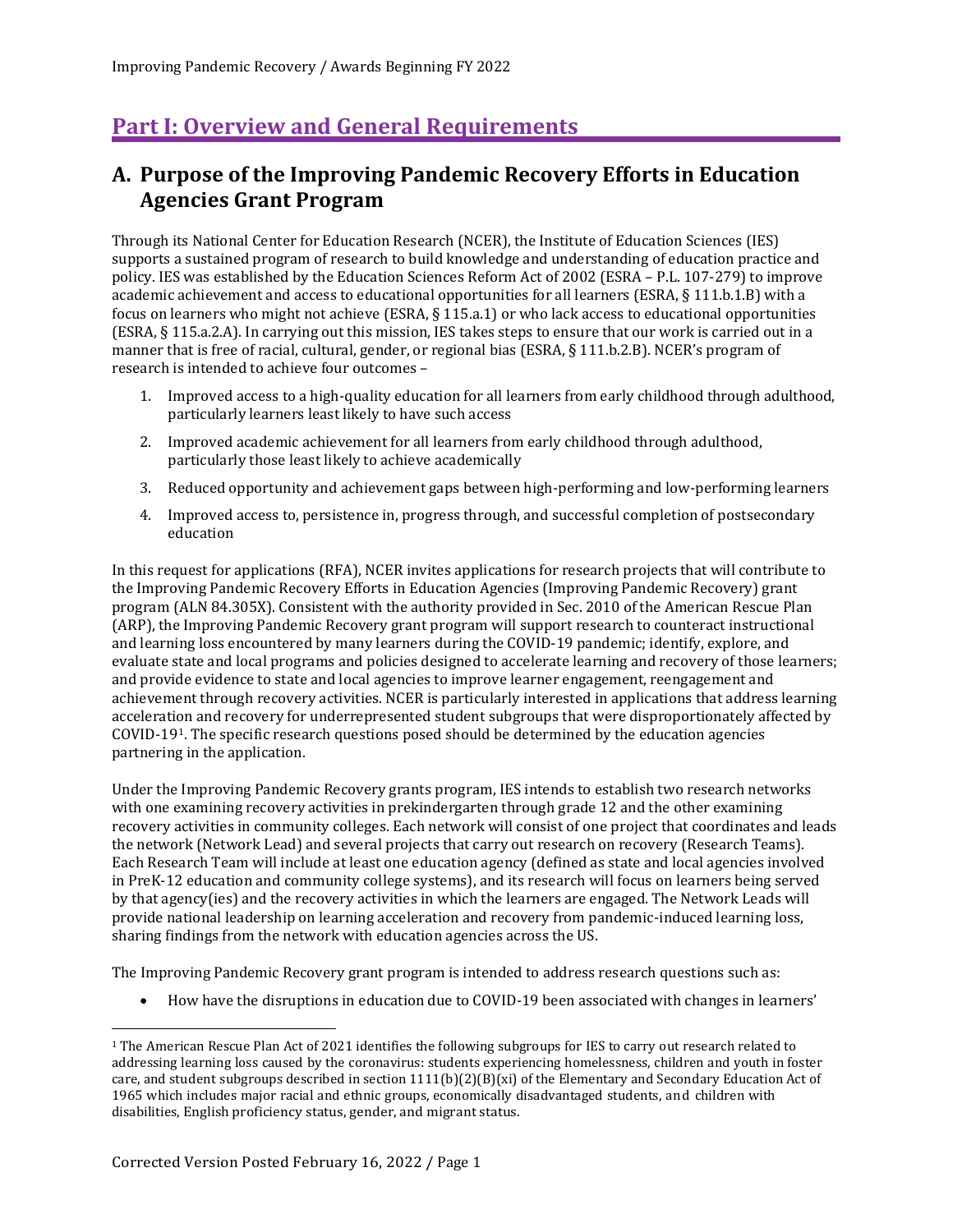achievement and opportunities to learn during the disruptions? How have achievement and opportunities to learn changed during the recovery from the disruptions?

- Are recovery activities being implemented as planned and are they reaching the intended learners?
- Which recovery activities (e.g., practices, programs and services, and policies) are reengaging learners in their education and help meet their current social, emotional, and mental health needs?
- Which recovery activities increase student learning in academic subjects, support progress through the education system, and offset learning loss that occurred due to the disruptions?
- Which recovery activities support educator practice and well-being thereby supporting student reengagement and learning?

To encourage rigorous education research that is transparent, actionable, and focused on meaningful outcomes, all applications to the FY 2022 Improving Pandemic Recovery grant program are expected to incorporate the principles outlined in the IES-wide Standards for Excellence in Education Research (SEER; [https://ies.ed.gov/seer/\)](https://ies.ed.gov/seer/), as applicable. These principles include -

- Pre-registering studies
- Making research findings, methods, and data available to others
- Identifying core intervention components
- Documenting intervention implementation and contrast to inform use in other settings
- Analyzing costs
- Focusing on outcomes meaningful to learners' success (learning outcomes, opportunities in education, or success from education)
- Facilitating generalization of study findings
- Conducting research in a way that informs the future scaling of interventions

IES-funded research should yield outcomes and products that are meaningful, inform stakeholders about the cost and practical benefits and effects of interventions (programs, policies, practices) on relevant outcomes for learners, and contribute to scientific knowledge and theory of teaching, learning, and organizing education systems (ESRA, § 112.1). NCER expects researchers receiving funding through this program to disseminate evidence in a way that is useful to and accessible by educators, parents, policymakers, researchers, and the public (ESRA, § 112.2). NCER also expects findings to address the teaching and learning needs of the diverse population of the United States and seeks to support researchers that reflect this diversity. IES encourages principal investigators and key personnel from all demographic backgrounds [\(https://ies.ed.gov/aboutus/diversity.asp\)](https://ies.ed.gov/aboutus/diversity.asp) and encourages applications from minority-serving institutions.

IES will consider only applications that are responsive and compliant to the requirements described in this Request for Applications (RFA) and submitted on time electronically via Grants.gov [\(http://www.grants.gov\)](http://www.grants.gov/).

All awards will be made as cooperative agreements to support IES's involvement in the planning and implementation of network activities. As part of the cooperative agreements with IES, each network team, including the Network Leads, will commit to collaborative participation with the network. See [Part IV.B.1.b](#page-39-4)  [Network Commitments](#page-39-4) for the specific agreements for members of each network.

## <span id="page-4-0"></span>**B. General Requirements**

Applications to the Improving Pandemic Recovery grant program **must meet these requirements** to be sent forward for scientific peer review.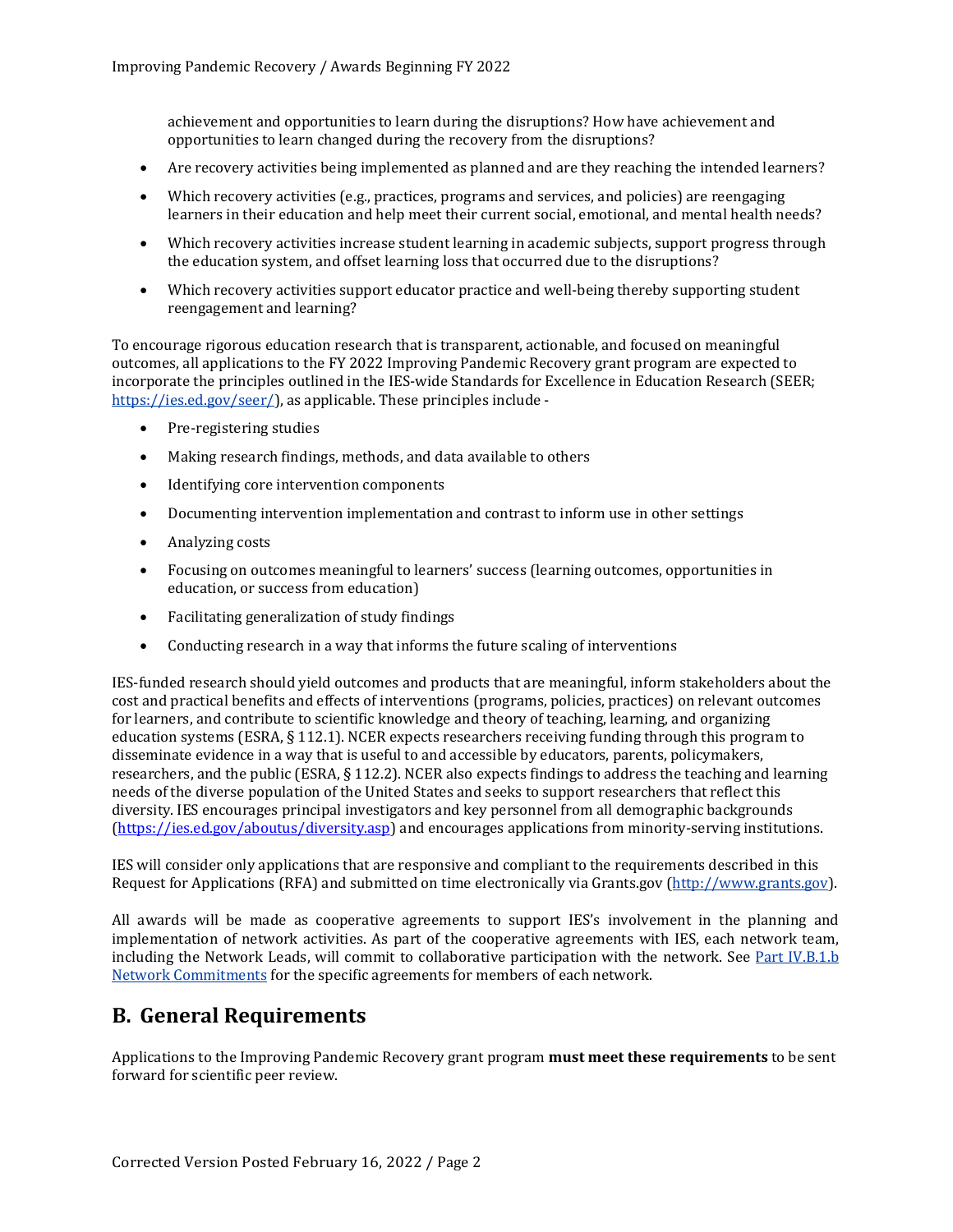## <span id="page-5-0"></span>*1. Eligible Applicants*

Institutions that have the ability and capacity to conduct rigorous research are eligible to apply. Eligible applicants include, but are not limited to, non-profit and for-profit organizations and public and private agencies and institutions, such as colleges and universities. One or more education agencies **must** be included as the primary applicant or a subaward on any Research Team application. Eligible education agencies include state and local agencies (including U.S. Territory and tribal agencies) that oversee prekindergarten, elementary, and/or secondary education, and state and city community college systems that provide postsecondary and/or adult education. To be eligible, the education agency **must** be implementing the recovery program or policy being proposed for study. When an education agency applies with another organization, such as a research institution, IES does not have preference for whether the applicant is the education agency or the research institution but recommends that the applicant has the grant management expertise to fulfill the administrative, financial, and reporting requirements of the grant.

IES is committed to broadening institutional participation in its research grant programs[2.](#page-5-3) IES encourages applications from minority-serving institutions (MSIs) that meet the eligibility criteria for this RFA. MSIs include Alaska Native and Native Hawaiian-Serving Institutions, American Indian Tribally Controlled Colleges and Universities, Asian American and Native American Pacific Islander-Serving Institutions, Hispanic-Serving Institutions, Historically Black Colleges and Universities, Predominantly Black Institutions, and Native American-Serving, Nontribal Institutions.

The principal investigator (PI) is the individual who has the authority and responsibility for the proper conduct of the research, including the appropriate use of federal funds and the submission of required scientific progress reports. If an education agency is the applicant, the PI **must** be from that agency. If the education agency is a co-applicant, then the PI will be from the applicant institution and a co-principal investigator (co-PI) **must** be included from the education agency. If multiple education agencies are taking part in the project, a co-PI from each must be included. Other personnel sharing the authority and responsibility for leading and directing the research project intellectually and logistically should be designated as co-PIs.

## <span id="page-5-1"></span>*2. Eligible Study Population*

You **must** study learners in prekindergarten through grade 12 or in community colleges (postsecondary or adult learners) and examine at least one underrepresented student subgroup disproportionately affected by COVID-19. The American Rescue Plan Act of 2021 identifies the following subgroups for IES to carry out research related to addressing learning loss caused by the coronavirus: students experiencing homelessness, children and youth in foster care, and subgroups identified in section  $1111(b)(2)(B)(xi)$  of the Elementary and Secondary Education Act of 1965 which includes major racial and ethnic groups, economically disadvantaged students, children with disabilities, English proficiency status, gender, and migrant status.

## <span id="page-5-2"></span>*3. Education Outcomes*

### *(a)Academic Outcomes*

Research proposed **must** measure academic outcomes of learners. IES supports research on a diverse set of academic outcomes that reflect **learning and achievement** in academic content areas and learners' **successful progression** through education systems. IES is interested in the following academic outcomes:

• For **prekindergarten**, school readiness outcomes, including pre-reading, language, vocabulary, early-STEM (science, technology, engineering, and/or mathematics) knowledge, English language

<span id="page-5-3"></span><sup>2</sup> Section 114 of the Education Sciences Reform Act of 2002 charges IES with undertaking "initiatives and programs to increase the participation of researchers and institutions that have been historically underutilized in Federal education research activities of the Institute, including historically Black colleges or universities or other institutions of higher education with large numbers of minority students.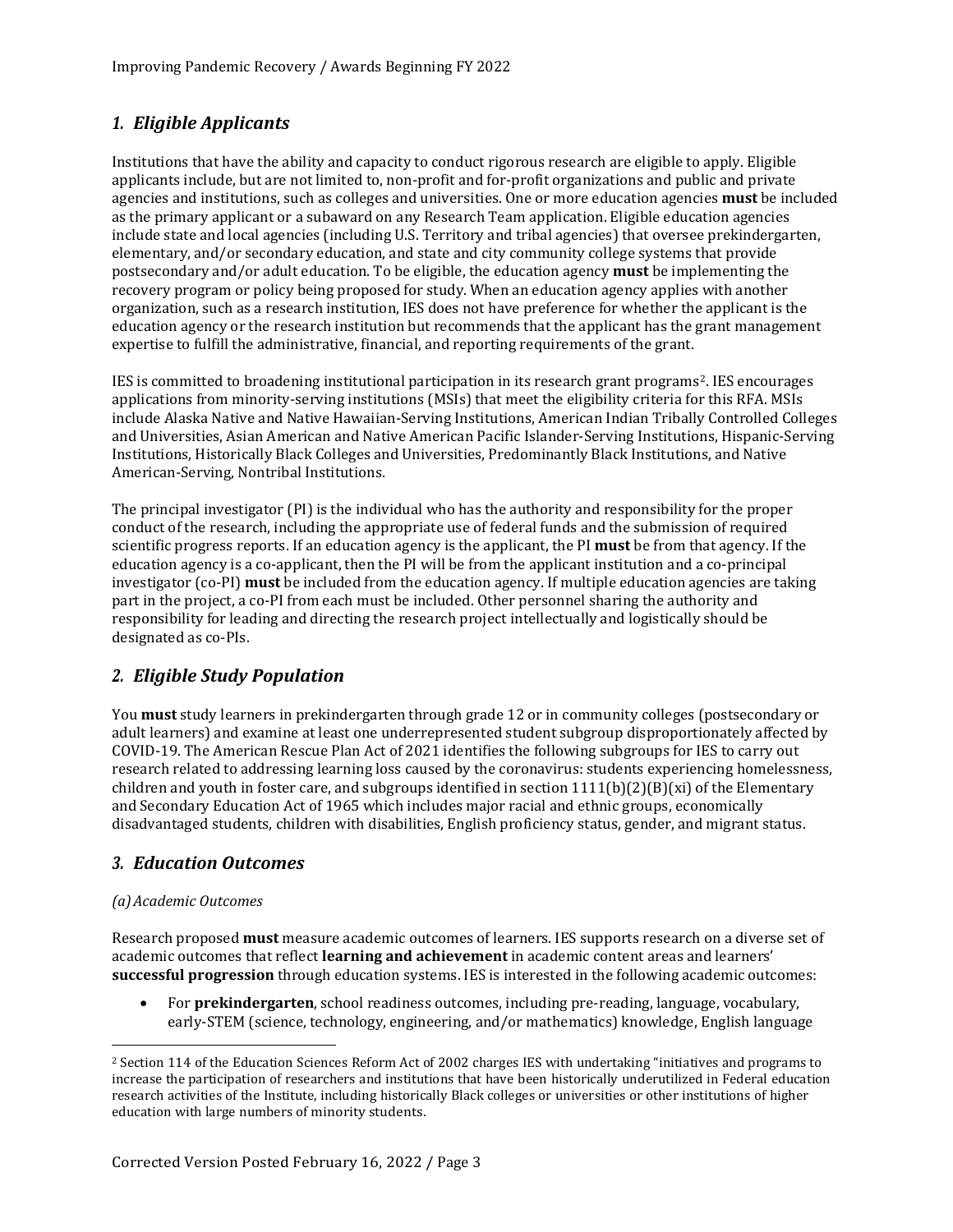proficiency, digital literacy<sup>3</sup>, and social and behavioral competencies (including self-regulation and executive function) that prepare young children for school

- For **kindergarten through Grade 12,** learning, achievement, and higher order thinking in the academic content areas of literacy (including digital literacy), STEM, social studies<sup>[4](#page-6-3)</sup>; English language proficiency; career and technical education (CTE) attainment<sup>[5](#page-6-4)</sup>; and progression through education systems as indicated by course and grade completion, retention, high school graduation, and dropout
- For **postsecondary**, learning, achievement, and higher order thinking in postsecondary courses; and access to, persistence in, progress through, and completion of postsecondary education, which includes developmental education courses and bridge programs as well as programs that lead to occupational certificates, associate's, or bachelor's degrees
- For **adult education**[6](#page-6-5) achievement in literacy, English language proficiency, and numeracy, as well as access to, persistence in, progress through, and completion of adult education courses and programs

#### *(b)Other Recommended Outcomes*

Given the pandemic's potential to reduce learners' feelings of well-being, safety, and connectedness while increasing their disengagement from school, IES strongly recommends that applicants include learner social, behavioral, emotional, and mental health outcomes.

Other relevant outcomes may include learner reengagement in their education (such as student interest, motivation, and participation) or labor market outcomes (such as employment or earnings). In addition, if the recovery activities being examined are expected to influence educators, applicants should also include **educator outcomes** (such as measures of educator knowledge, skills, beliefs, behaviors, and/or practices) in addition to learner outcomes.

## <span id="page-6-0"></span>*4. Education Settings*

Proposed research must address recovery activities in U.S. prekindergarten, elementary, and/or secondary education systems implemented by state and local agencies (including U.S. Territory and tribal agencies), or in U.S. postsecondary and/or adult education programs implemented by state and city community college systems. Contact an IES program officer if you have questions about the setting you have identified for your proposed research.

## <span id="page-6-1"></span>*5. Network Topic and Role*

You **must** indicate which of the two network topics you are applying to:

- PreK through Grade 12
- Community College

<span id="page-6-2"></span><sup>3</sup> For the purposes of this competition, we are adopting the American Library Association definition of the term *digital literacy*: "the ability to use information and communication technologies to find, evaluate, create, and communicate information, requiring both cognitive and technical skills."

<span id="page-6-3"></span><sup>4</sup> *Social studies* outcomes are defined as a learner's understanding of government structures and processes and how to be an engaged and knowledgeable citizen through skills and knowledge in civics, citizenship, geography, history, and economics.

<span id="page-6-4"></span><sup>5</sup> *CTE attainment* is defined as an indicator of mastery of CTE content or skills such as CTE course grades or credits earned, technical skills, assessment scores, industry certification, or employment outcomes in a field related to the CTE training.

<span id="page-6-5"></span><sup>6</sup> *Adult education* refers to the system that serves learners at least 16-years old and outside the K-12 system who are preparing for, transitioning into, or currently enrolled in adult education, as defined in Title II of the 2015 Workforce Innovation and Opportunities Act (WIOA), such as Adult Basic Education, adult English language programs, and preparation programs for high school equivalency exams.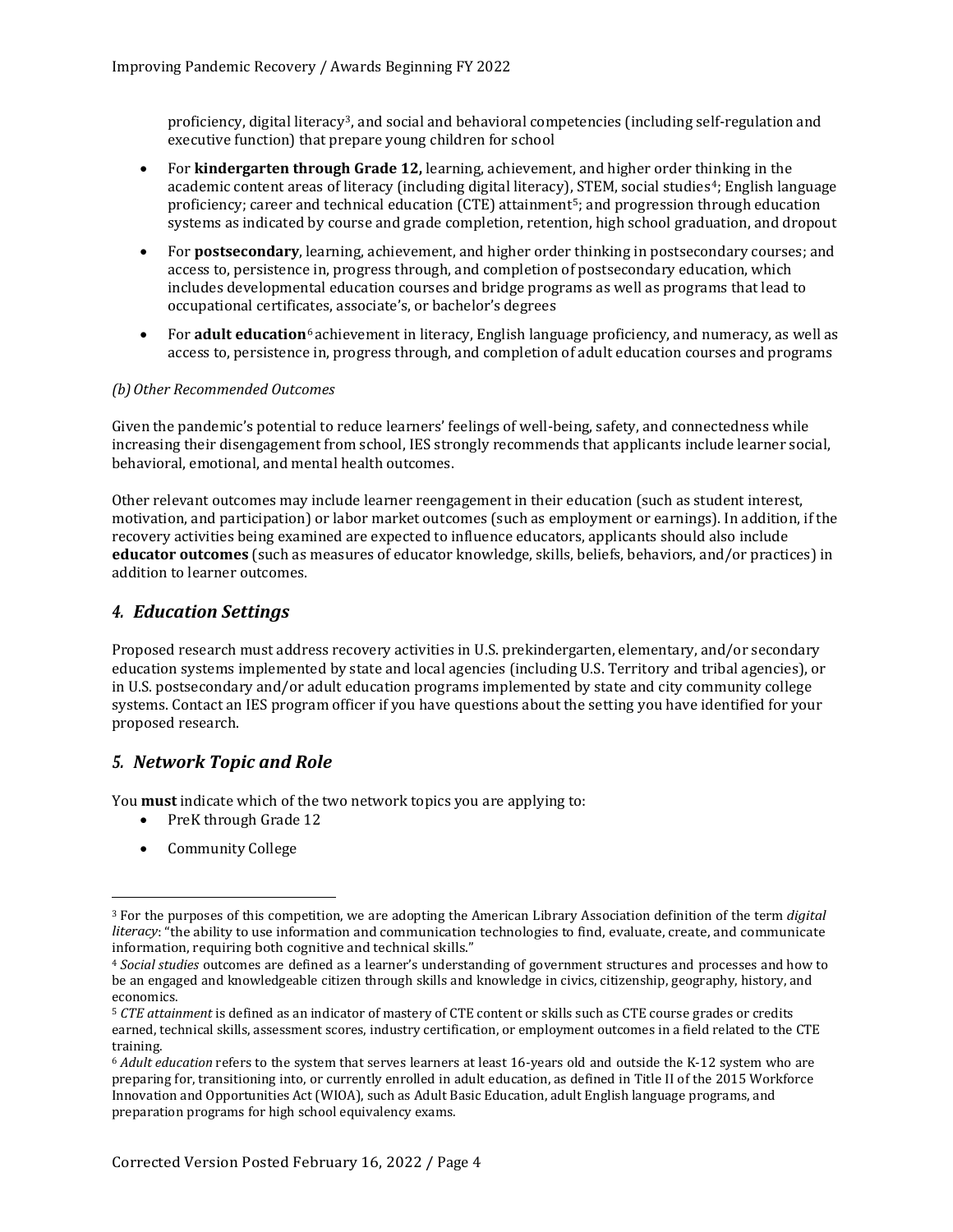You **must** also indicate which network role you are applying to:

- Network Lead
- Research Team

## <span id="page-7-0"></span>*6. Award Limits*

All applicants should align their budgets with proposed project activities and provide justification for the amount requested in the budget narrative.

| <b>Network Role</b> | <b>Maximum Number</b><br>of Awards per<br><b>Network</b> | <b>Maximum Grant</b><br><b>Duration</b> | <b>Maximum Grant</b><br>Award |
|---------------------|----------------------------------------------------------|-----------------------------------------|-------------------------------|
| Research Team       |                                                          | 3 years                                 | \$3,000,000 per team          |
| Network Lead        |                                                          | 3 years                                 | \$3,000,000                   |

## <span id="page-7-1"></span>**C. Getting Started**

## <span id="page-7-2"></span>*1. Technical Assistance for Applicants*

IES provides technical assistance to applicants that addresses the appropriateness of project ideas for this competition and methodological and other substantive issues concerning research in education settings. IES program officers work with applicants though a variety of formats up until the time of Grants.gov submission. If you submit a letter of intent (LOI) at [https://iesreview.ed.gov/,](https://iesreview.ed.gov/) a program officer will contact you regarding your proposed project. IES also provides funding opportunities webinars (live and on demand at [https://ies.ed.gov/funding/webinars/\)](https://ies.ed.gov/funding/webinars/) and virtual office hours that include advice on choosing the correct competition, grant writing, and submitting your application.

The program officers for the two network topics in this RFA are –

• Prekindergarten through Grade 12 Recovery Research Network

| Dr. Corinne Alfeld    | Dr. Allen Ruby    |
|-----------------------|-------------------|
| $(202)$ 245-8203      | $(202)$ 245-8145  |
| Corinne.Alfeld@ed.gov | Allen.Ruby@ed.gov |

• Community College Recovery Research Network

Dr. James Benson (202) 245-8333 James.Benso[n@ed.gov](mailto:Erin.Higgns@ed.gov)

## <span id="page-7-3"></span>*2. RFA Organization and the IES Application Submission Guide*

To submit a compliant, responsive, and timely application, you will need to review two documents:

1. *This RFA* – to learn how to prepare an application that is compliant and responsive to the requirements. [Part I](#page-3-0) sets out the general requirements for a grant application. [Part II](#page-9-0) provides further detail on the requirements by network topic and network role. [Part III](#page-31-0) provides information about general formatting and other narrative content for the application, including required appendices. [Part IV](#page-38-0) provides general information on competition regulations and the review process.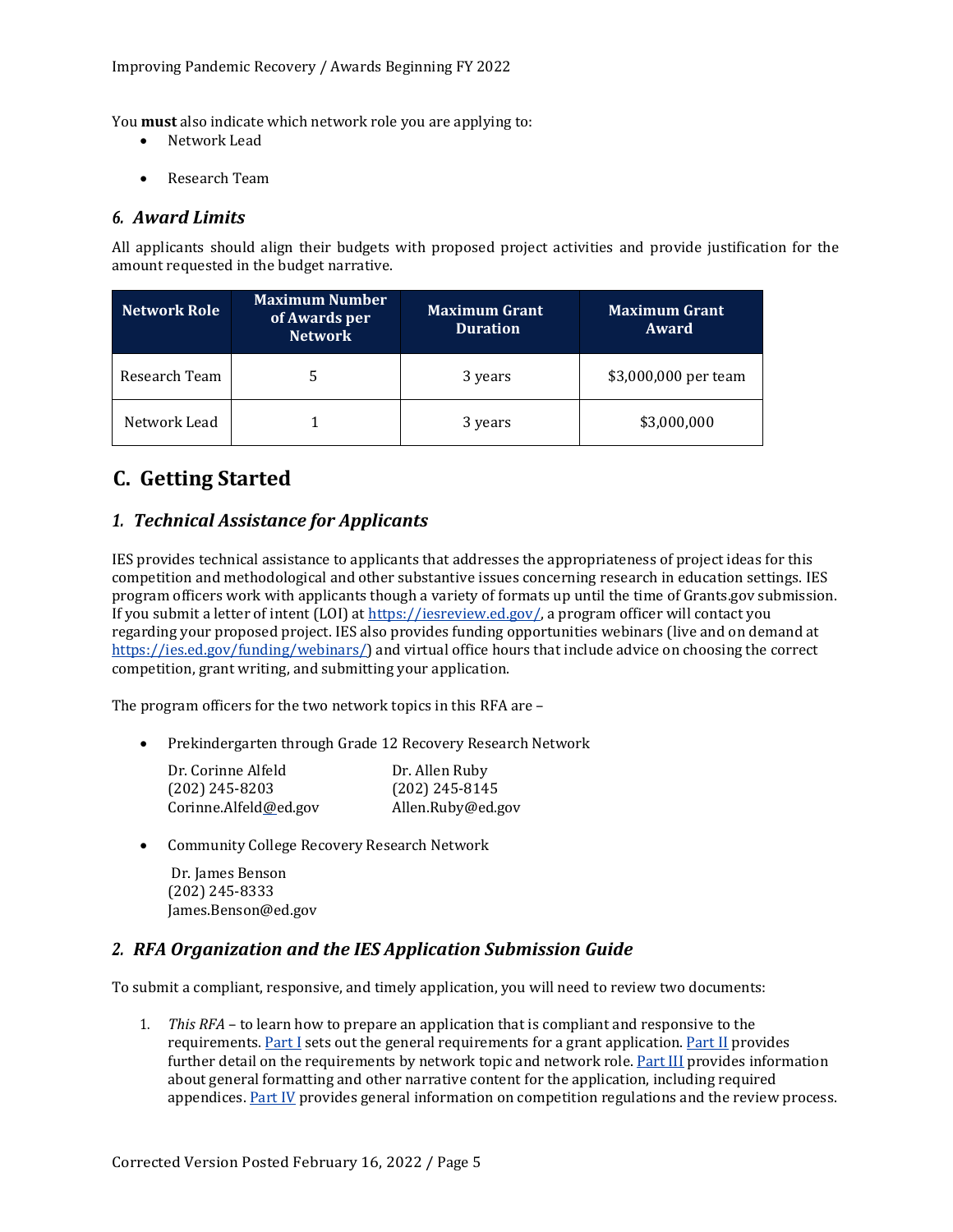[Part V](#page-45-0) provides a checklist that you can use to ensure you have included all required application elements to advance to scientific peer review. [Part VI](#page-47-0) provides the topic and network role codes that you must enter in Item 4b of the SF 424 Application for Federal Assistance form.

2. *The IES Application Submission Guide* [\(https://ies.ed.gov/funding/pdf/submissionguide.pdf\)](https://ies.ed.gov/funding/pdf/submissionguide.pdf) – for important information about submission procedures and IES-specific guidance and recommendations to help you ensure your application is complete and received on time without errors through Grants.gov.

We strongly recommend that both the principal investigator (PI) and the authorized organization representative (AOR) read both documents, whether submitting a new or revised application.

## <span id="page-8-0"></span>*3. Ensuring Your Application is Forwarded for Scientific Peer Review*

**Only compliant and responsive applications received before the date and time deadline are peer reviewed for scientific merit.** The PI and the AOR should work together to ensure that the application meets these criteria.

#### *(a) On-time submission*

See the IES Application Submission Guide [\(https://ies.ed.gov/funding/pdf/submissionguide.pdf\)](https://ies.ed.gov/funding/pdf/submissionguide.pdf)

• Received and validated by Grants.gov no later than 11:59:59 p.m. Eastern Time on March 10, 2022.

#### *(b) Compliance*

- Includes the **required project narrative** (see <u>Part II</u>)
- Adheres to all formatting requirements (see [Part III\)](#page-31-0)
- Adheres to all page limit maximums for the project narratives and appendices. IES will remove any pages above the maximum before forwarding an application for peer review
- Includes all **required appendices** (see [Part III\)](#page-31-0)
	- o Appendix [A: Dissemination History and Plan](#page-32-0) (Research Teams only)
	- o [Appendix D: Letters of Agreement](#page-33-2)
	- o [Appendix E: Data Management Plan](#page-34-0) (Research Teams only)

#### *(c) Responsiveness*

- Meets **requirements** for all applications (see **Parts [I,](#page-3-0) [II](#page-9-0)** and **III**)
- Meets **requirements** by network topic and network role (see <u>Part II</u>)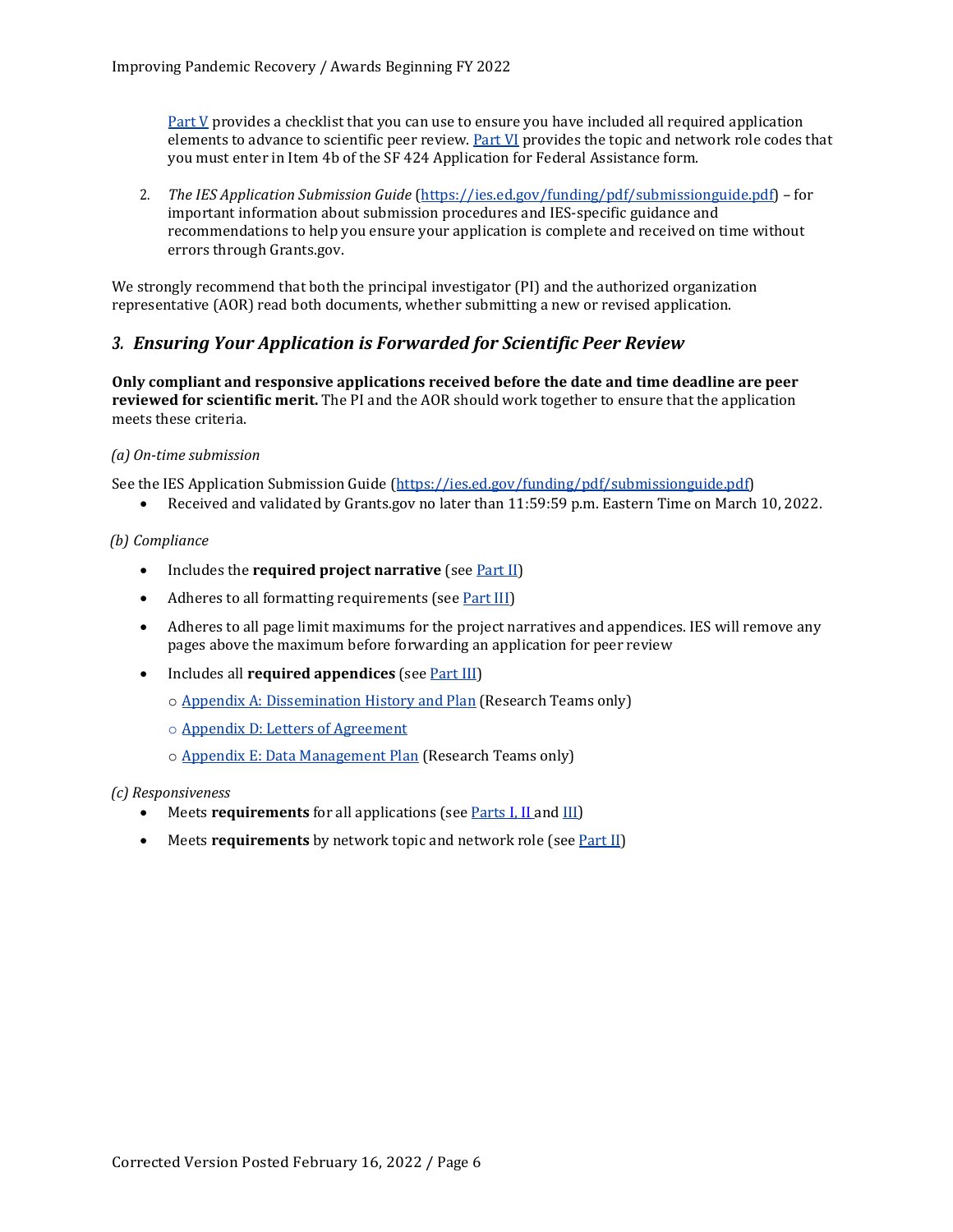## <span id="page-9-0"></span>**Part II: Research Networks**

## <span id="page-9-1"></span>**A. PreK through Grade 12 Recovery Research Network**

## <span id="page-9-2"></span>*1. Purpose*

Education agencies are engaged in activities to address the disruptions to engagement and learning caused by the COVID-19 pandemic, particularly for underrepresented student subgroups that were disproportionately affected by COVID-19.

The PreK through Grade 12 Recovery Research Network will carry out two types of activities to assess state and local education agencies' recovery efforts and develop knowledge on how to identify learners who are struggling and how to prepare them for on-grade work.

First, Research Teams will work directly with state and local education agencies on their recovery efforts with the goal of providing evidence to help direct, improve, and select among potential recovery activities. Research Teams can address recovery activities broadly across prekindergarten to Grade 12 or focus more narrowly on recovery activities for a specific sample of grades or learners. These Research Team projects should examine short-term student academic and other outcomes, as well as longer-term ones, so that findings can be released quickly enough to inform agencies' ongoing decisions on recovery activities.

Second, the Network Lead will facilitate collaboration within the network and will coordinate with state and local education agencies, including those not participating on Research Teams, to identify other ongoing recovery activities, identify additional research needs and opportunities, and disseminate findings from the Research Teams. The Network Lead will provide national leadership to ensure that the public benefits from the findings regarding learners' recovery needs and the activities that can support recovery identified both from the Research Teams and from research conducted outside the Network.

The Research Teams and Network Lead are expected to collaborate with one another to identify common measures, discuss research plans, offer cross-site training and/or mentoring of early career researchers (including agency personnel) from the Research Teams and Network Lead, share emerging findings, and give and receive constructive feedback.

Upon completion of the network, members will have produced research findings that identify and improve activities that support recovery, worked with state and local education agencies to improve their recovery activities, trained early career researchers, and disseminated information to multiple stakeholders across the nation to help increase learner engagement and achievement.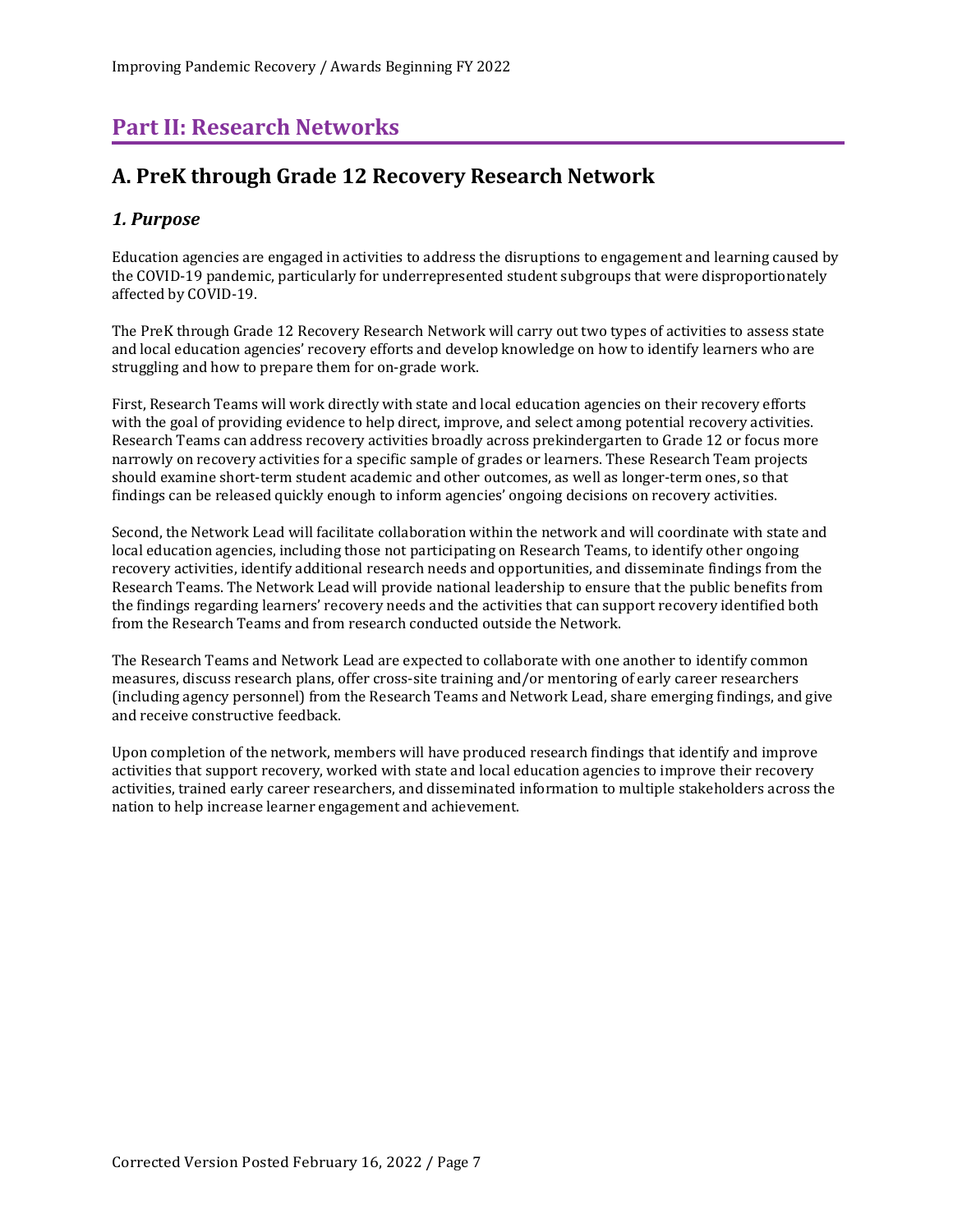## <span id="page-10-0"></span>*2. Research Team Requirements and Recommendations*

#### *(a) Overview*

Research Team projects include state and local education agencies and address the recovery activities these agencies are implementing with their learners (overall and with subgroups). Research Teams may propose research that will help the agencies identify learners for whom recovery activities are needed to help them reengage and achieve in education and/or better understand and improve the recovery activities provided to these learners.

#### *(b)Research Team Project Narrative Requirements*

Each Research Team project narrative **must** adhere to the formatting guidelines (se[e Part III.B\)](#page-31-2) and be no more than 22 pages. If the narrative exceeds this page limit, IES will remove any pages after the 22nd page of the narrative. The project narrative for a Research Team application **must** include four sections: Significance, Research Plan, Personnel, and Resources.

### **(1) Significance**

The purpose of this section is to describe the type of work you propose, the learner population you intend to address, your work's potential contribution to improving the recovery activities being implemented by the state and/or local education agency(ies) involved in the project for these learners, and its contribution to our understanding of how to increase learner reengagement and achievement.

# You **must describe**

- The state and/or local education agency(ies) participating in the project
- The student population (including grade range and subgroups) the project will focus on
- The recovery activities that the agency(ies) is or will be implementing
- How the research will identify and improve activities that support recovery
- Your study's research questions

### **(2) Research Plan**

The purpose of this section is to describe your research design, methods, and analysis plan and demonstrate how these will address the research questions. IES encourages the use of methods that combine both quantitative and qualitative analysis as relevant and appropriate. IES expects all research it funds to adhere to SEER principles to the extent possible.

You **must** describe the

- Characteristics of your sample or data source, which **must** include learners in prekindergarten through grade 12, or a subset of these grades, who are engaged in or would benefit from recovery activities
- Research design and methods for your study or studies
- Learner outcomes you will be examining
- Data analysis plan for your study or studies
- Cost analysis plan and the cost-effectiveness plan (as appropriate) for any recovery activity you will be evaluating

#### **(3) Personnel**

The purpose of this section is to demonstrate that your team possesses the appropriate background and experience for the proposed research and dissemination activities and will commit enough time to the project.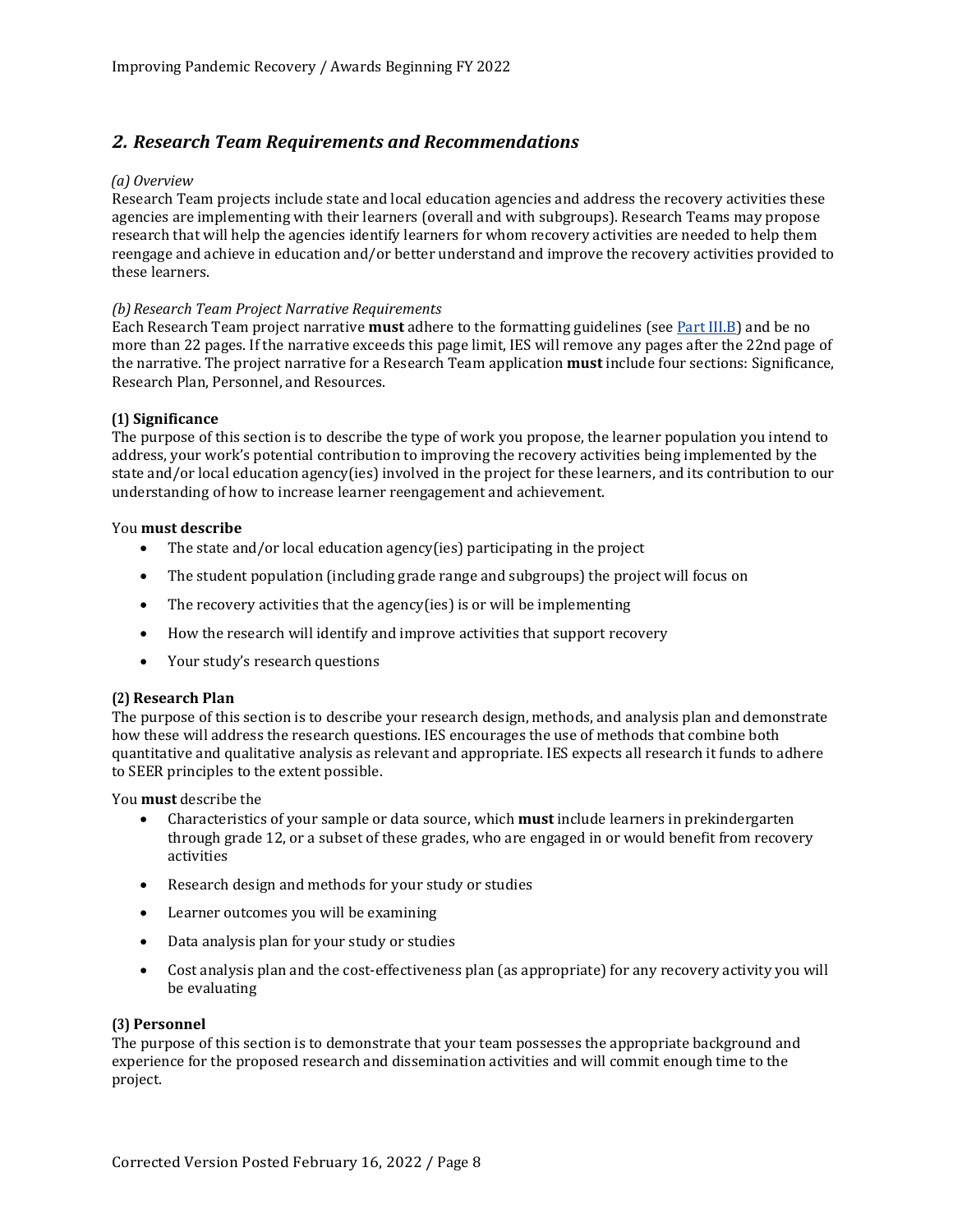You **must describe** your project team and identify a PI or co-PI from every state or local agency taking part in the project.

#### **(4) Resources**

The purpose of this section is to demonstrate how you have the organizational capacity and access to resources (including any districts, schools, and learners) needed to execute a project of this size and complexity and appropriately disseminate the findings and products.

You **must describe** your resources to conduct the project.

*(c) Award Limits*

#### **(1) Duration Maximum**

The maximum duration for a Research Team award is **3 years**.

#### **(2) Cost Maximum**

The maximum cost for a Research Team award is **\$3,000,000** (total cost = direct + indirect costs).

Applicants should **request funds commensurate with the work they propose**, which may not require the maximum amount. Applicants should use part of their requested funds to ensure that the research team is able to meet th[e Network Commitments \(Part IV.B.1.b\)](#page-39-4) for participation in the Network.

#### **(3) Maximum Number of Awards**

IES intends to make no more than five Research Team awards under the Prekindergarten through Grade 12 Recovery Research Network topic. However, should funding be available, IES may consider making additional awards to high-quality applications that remain unfunded after five awards have been made.

#### *(d) Data Management Plan Requirement*

All Research Team applications **must include** [Appendix E: Data Management Plan](#page-34-0) (DMP).

IES program officers will be responsible for reviewing the completeness of the proposed DMP. Appendix E is not considered in the review of scientific merit of your application. If your application is being considered for funding based on the scores received during the scientific peer-review process, but your DMP is determined incomplete, you will be required to provide additional detail regarding your DMP.

#### *(e) Dissemination History and Plan*

All Research Team applications **must include** [Appendix A: Dissemination History and](#page-32-0) Plan.

IES is committed to making the results of IES-funded research available to a wide range of audiences (see IES Policy Regarding Public Access to Research[; https://ies.ed.gov/funding/researchaccess.asp\)](https://ies.ed.gov/funding/researchaccess.asp). To ensure that findings from the Education Research Grants program are available to all interested audiences, IES **requires all Research Team applicants** to –

- present a plan to disseminate project findings and resources so that they make meaningful contributions to education policy and practice
- describe their dissemination history to demonstrate their ability and capacity to disseminate research findings to a range of audiences, including state and local agencies, educators, policymakers, learners, parents, and the public.

For Research Team applications, peer reviewers will score Dissemination as a separate criterion in the review process. **Research Team applications that do not contain a Dissemination History and Plan in Appendix A will not be peer reviewed.**

#### *(f) Recommendations for a Strong Application*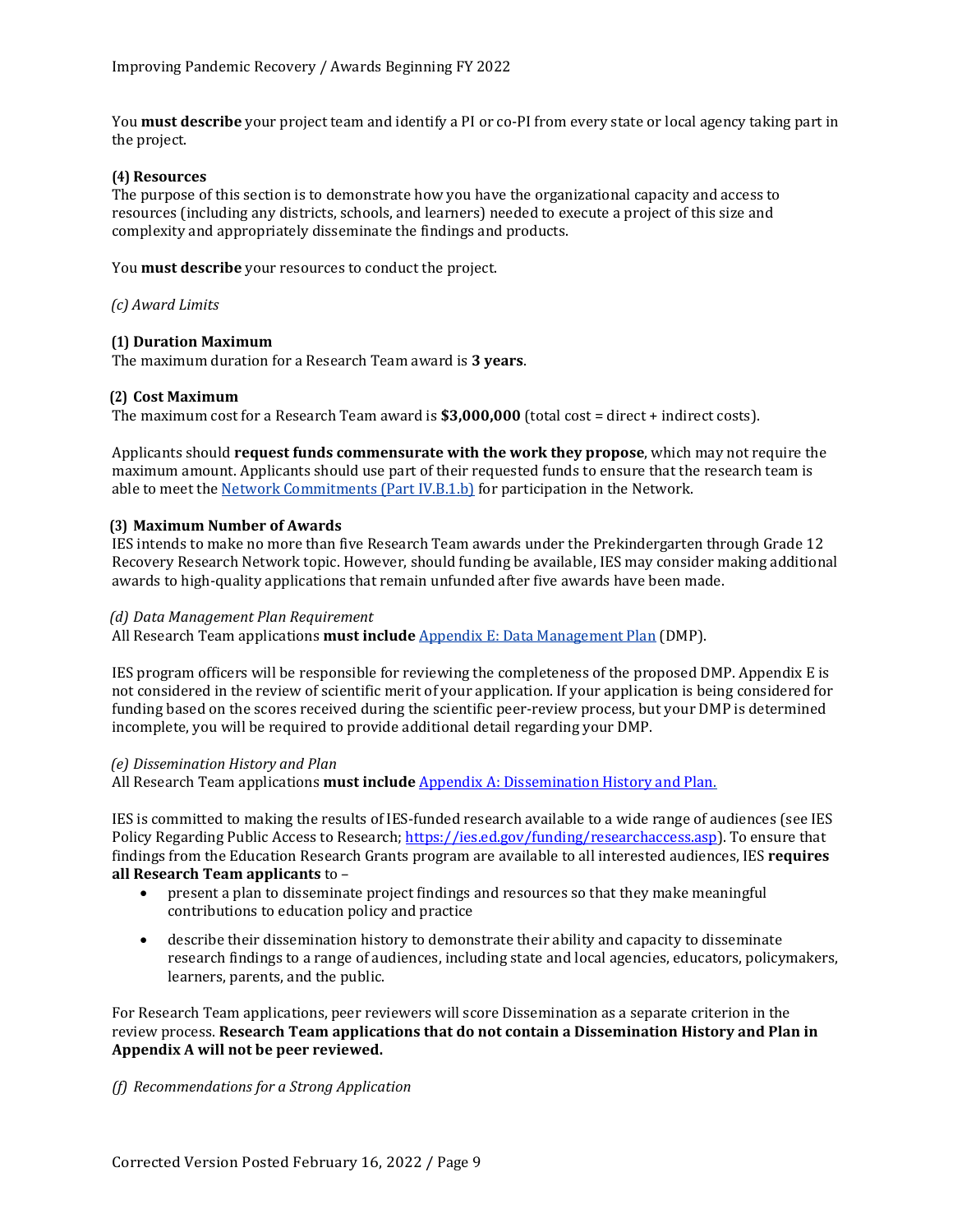These recommendations are intended to improve the quality of your application. Peer reviewers are asked to consider these recommendations in their evaluation of your application.

#### **(1) Significance**

Discuss the recovery issues facing the state and/or local education agencies involved in the project.

- Note what student (overall and by subgroup) and school populations the agency has identified as needing recovery activities, how this identification was done, and whether additional research is necessary to complete this identification work.
- Describe the agency's plans for addressing the recovery issues it is facing including specific recovery activities (both those currently underway and those in the planning stage). If possible, provide a theory of change showing what recovery activities the agency intends to provide to students (overall and by subgroup), any intended intermediate outcomes, and the intended learner outcomes of those activities (i.e., show the agency's goals for its recovery activities and how it intends to achieve them).

Describe the information the agency needs to increase learner reengagement and achievement through its recovery activities.

Describe how this project's research will provide the needed information. Note if the project will focus on providing this information for a specific population (grade range or subgroups) or a specific set of recovery activities within the agency's overall recovery plans. Justify the importance of this focus for the agency's recovery goals.

Describe the research questions the project will address. Explain how the answers to these questions can be used by the agency to better develop, direct, modify, and implement its recovery activities to increase learner reengagement and achievement.

Note how this research is likely to be of use to other education agencies and how it will contribute to our understanding of how recovery activities can be used to prepare learners for on-grade work.

#### **(2) Research Plan**

Discuss the population you intend to study and how your sample and sampling procedures will allow you to draw inferences about this population.

Describe the research designs you will use to address your research questions. You may propose descriptive, correlational, predictive and/or causal analyses. Link the analyses to the research questions and the decisions the state agency needs to make that you discussed in the Significance section. For example, an agency may use a descriptive or predictive study to determine which learners require specific types of recovery activities. An implementation study (often based on mixed methods) could be used to determine if a program is being implemented well or is reaching a specific subpopulation, and it might be paired with a correlational study to determine whether implementation is associated with learner outcomes. A continuous improvement design could be used to adapt a set of activities to support recovery for a specific student group and it could include causal studies to check if adaptations are improving learner outcomes. An agency might implement a causal impact design to determine whether a specific type of recovery activity (or combination of them) is reengaging learners or preparing them for on-grade work. Causal impact studies should be accompanied by an implementation study and cost analysis. Any of these types of analyses, alone or in combination, is appropriate for this competition.

Please refer to the Recommendations for Strong Applications for project types in the Request for Applications for the Education Research Grants Program (ALS 84.305A) for additional recommendations regarding these different types of designs (see [https://ies.ed.gov/funding/pdf/2022\\_84305A.pdf\)](https://ies.ed.gov/funding/pdf/2022_84305A.pdf). *Each proposed analysis should be shown to address a specific research question and support the recovery decisions the education agency needs to make.*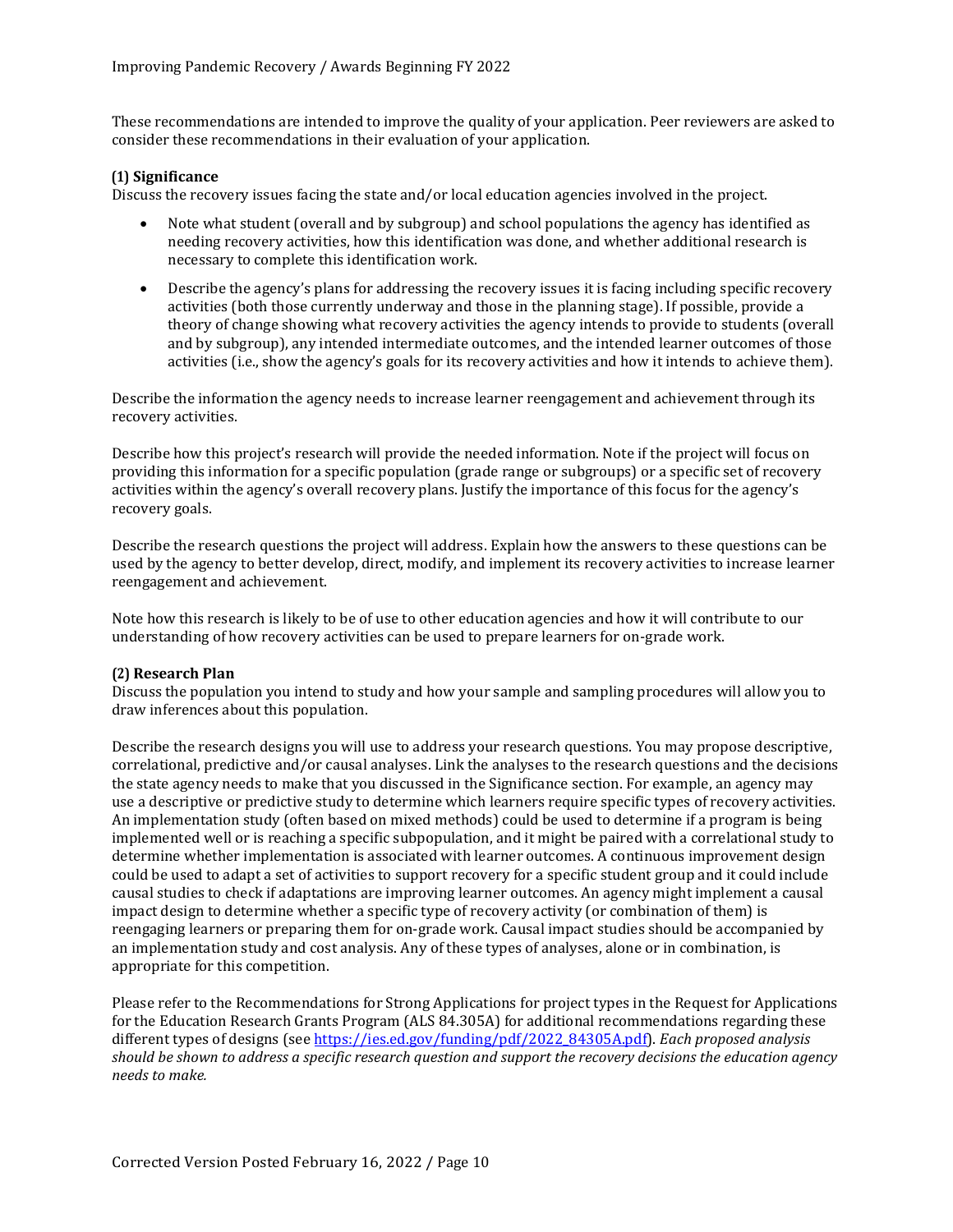Describe the outcome measures you will be examining and how they fit with your research questions and the decisions the education agency needs to make.

- Include required learner academic outcome measures as well as relevant reengagement measures, social and behavioral competencies, and employment and earnings outcomes that are of interest to the agency. These measures should align with the theory of change for the recovery activities.
- If recovery activities are designed to directly change the teaching and learning environment and, in doing so, indirectly affect learner outcomes, provide measures of the intermediate outcomes (e.g., teacher or leader behaviors), as well as measures of learner education outcomes.

For your data analyses:

- Describe and justify the statistical models to be used, including how they address the multilevel nature of education data and how well they control for selection bias, if necessary.
- Discuss how you will address exclusion from any data set and missing data. Describe sensitivity tests to assess the influence of key procedural or analytic decisions on the results.
- Provide separate descriptions for all analysis of factors that influence the relationship between a recovery activity and learner outcomes (mediators and moderators).
- Describe any subgroup analyses (including subgroups identified in the American Rescue Plan Act of 2021) that will be conducted to examine learners from diverse backgrounds and experiences within your sample.

#### **(3) Personnel**

Identify and describe expertise and qualifications of the project team at the primary applicant institution and at any subaward institutions. Be sure to include a PI or co-PI from every state or local agency taking part.

Describe how the background and experience of the project team supports the successful conduct of the proposed work. For each key personnel, include the following:

- Roles and responsibilities on the project
- Expertise and training for the responsibilities they will hold
- Proportion of time personnel will devote to the project, expressed as percent effort over a 12- month calendar year
- Experience working with populations of learners from student subgroups that have been disproportionately affected by COVID-19.

Describe which members of the project team will carry out your plans to disseminate results as described in the required Dissemination Plan in [Appendix A: Dissemination History and Plan.](#page-32-0)

Identify training and mentoring opportunities that your Research Team can offer to early career researchers (including agency staff) from your project team and the other teams in the Network.

Provide a plan for how key personnel will maintain their objectivity in conducting the proposed research and dissemination activities.

Identify the management structure and procedures that will be used to keep the project on track and ensure the quality of its work.

Discuss who will help coordinate with the other members of the Network and ensure that the research team is engaged with and meeting the expectations and needs of the network.

#### **(4) Resources**

Describe your organization's capacity to manage a grant of this size.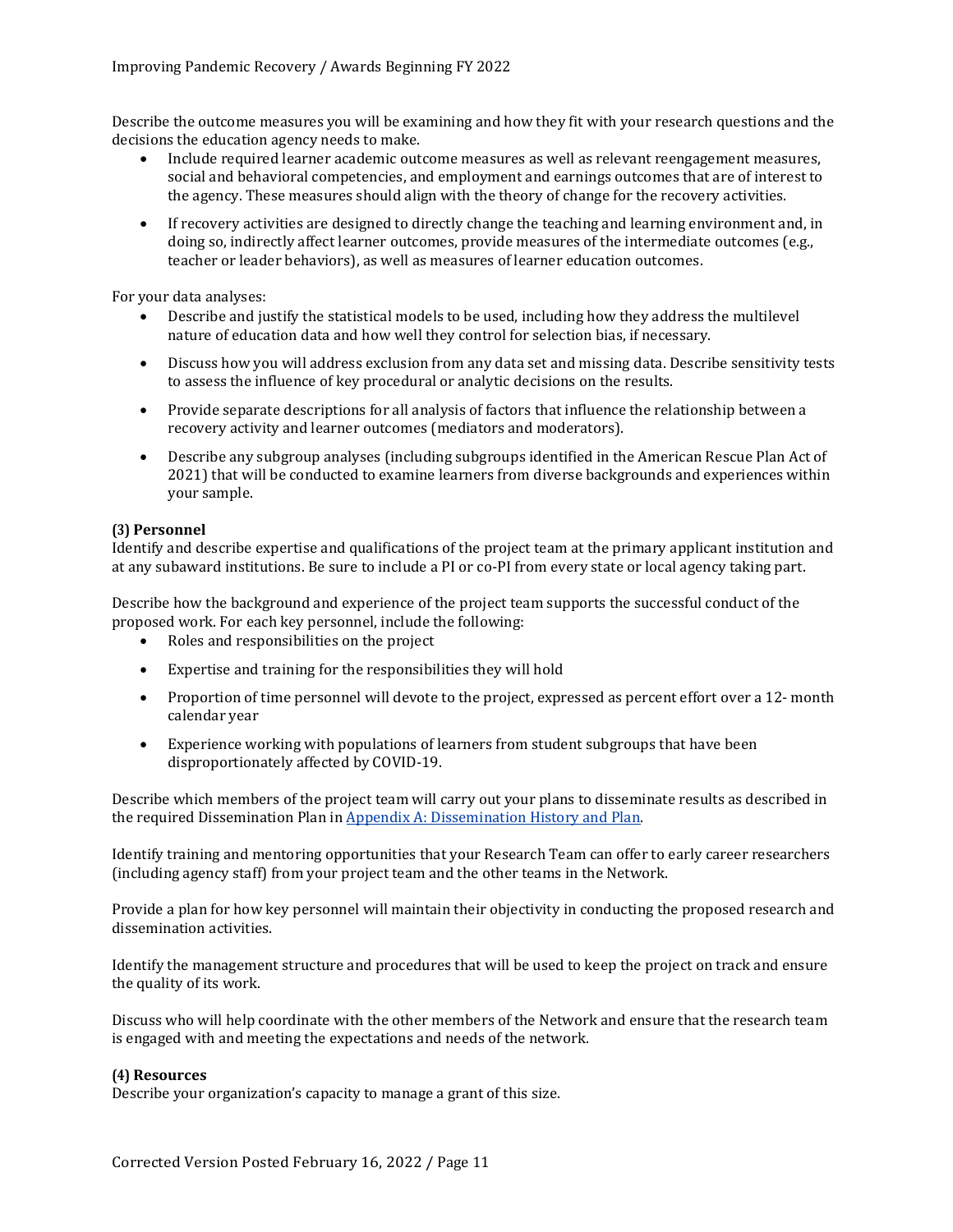Describe your access to resources available at the primary organization and any subaward organizations.

Describe your plan for acquiring resources that are not currently accessible, will require significant expenditures, and are necessary for the successful completion of the project, such as equipment, test materials, curriculum, or training materials.

If your application includes a collaboration between education agencies and research institutions (or any other organizations), describe how the collaboration will be structured and managed.

Describe your access to the settings in which the research will take place. Include letters of agreement in [Appendix D](#page-33-2) documenting their participation and cooperation. Convincing letters convey that the organizations understand what their participation in the study will involve, such as annual surveys, assessments, or classroom observations. Include information about incentives for participation, if applicable.

Describe your access to any necessary datasets. Include letters of agreement, data licenses, or existing memoranda of understanding in  $\Delta$ ppendix  $D$  to document that you will be able to access those data for your proposed use.

Describe your resources to carry out your plans to disseminate results as described in the required Dissemination Plan i[n Appendix A: Dissemination History and Plan.](#page-32-0)<br>• Describe any offices or organizations expected to take part

- Describe any offices or organizations expected to take part in your dissemination plans.
- Describe resources to support dissemination through electronic means such as a website, social media account(s), electronic newsletter, listserv, or other electronic dissemination approach.
- Give examples of how you will contribute to and participate in a network-wide dissemination plan.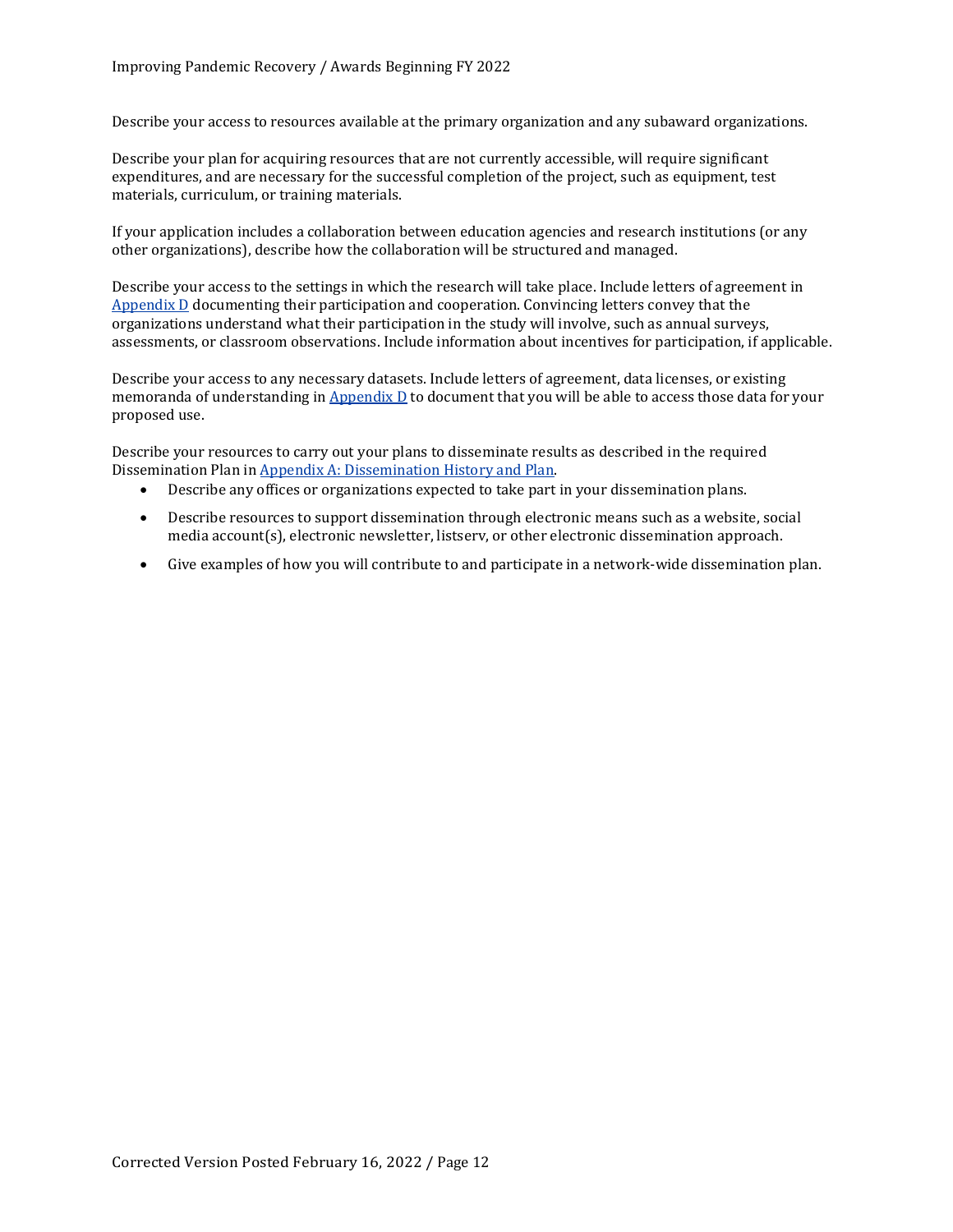## <span id="page-15-0"></span>*3. Network Lead Requirements and Recommendations*

#### *(a)Overview*

The Network Lead has responsibilities both within and external to the network. The Network Lead is responsible for coordinating network activities, organizing working groups on specific recovery issues composed of key personnel from the research teams, promoting and organizing cross-site training and/or mentoring of early career researchers in the Network, and ensuring communication among network members and IES. The Network Lead is responsible for providing national leadership and dissemination that includes carrying out a broader scan of recovery needs and activities across the U.S. , especially for students from subgroups disproportionately affected by the pandemic; connecting the network to other stakeholders involved in recovery; establishing a forum composed of practitioners, policymakers, and researchers for identifying ongoing recovery research needs; and synthesizing and disseminating what is being learned about PreK-12 recovery needs and activities by the network and through meetings with state and local agencies.

Network members are also expected to develop activities that will strengthen their collective work, including but not limited to providing leadership for the field and cross-site training and/or mentoring of early career individuals involved with the network's research activities. The Network Lead will coordinate cross-team training and mentorship activities (e.g., setting up webinars, exchanges, other cross-team training opportunities for the early career researchers in the network).

To ensure coordination of network activities and communication among network members, the Network Lead will plan and facilitate regular meetings with all network members. The Network Lead will host a minimum of one annual in-person meeting for all network teams. The Network Lead and the Research Teams will establish working groups composed of key personnel to discuss recovery issues shared across teams and consider how to address them in their work. The Network Lead will organize virtual meetings of these working groups approximately quarterly. The Network Lead will also establish informal regular communication with network members, such as through a newsletter, to keep all network members informed of the work being accomplished and new recovery issues that may affect their work. With assistance from the Research Teams, the Network Lead will prepare and implement a network-wide dissemination plan and data management plan.

The Network Lead will carry out an ongoing nationwide scan of the recovery needs of student subgroups that were disproportionately affected by COVID-19 and the recovery activities states and districts are implementing to support these students. The Network Lead's scan will help ensure that any subgroup needs and relevant recovery activities not occurring in the states and districts involved with the Research Teams can be identified. The scan will be an ongoing process in that findings will be provided online, as well as through written dissemination channels, and updated as new information is obtained so that other education agencies and researchers can more quickly access the findings and consider whether they offer further research and practice opportunities. The scan may draw upon analyses of secondary data from national data collections and surveys and from state agencies, analyses of primary data collected from state agencies interested in taking part, available literature, website reviews, interviews and surveys, and other sources.

The Network Lead will connect the network to other organizations and stakeholders involved in the implementation and review of recovery activities and offer them an opportunity to provide their research interests to the Network. As part of this work, the Network Lead will establish a forum composed of practitioners, policymakers, and researchers for identifying ongoing recovery research needs. This forum will meet at least twice annually to discuss the latest findings on the impact of COVID-19 disruptions on education and on recovery activities, discuss ways of disseminating the findings to education agencies, and identify additional short and medium-term research that would be useful for state and districts. The forum may be a new body or may be created in combination with an already existing body doing similar work.

Through national leadership and dissemination activities, the Network Lead will ensure that those interested in PreK-12 recovery activities learn about the network's activities. Within the first year, the Network Lead will establish a website and social media presence to share information about network activities and research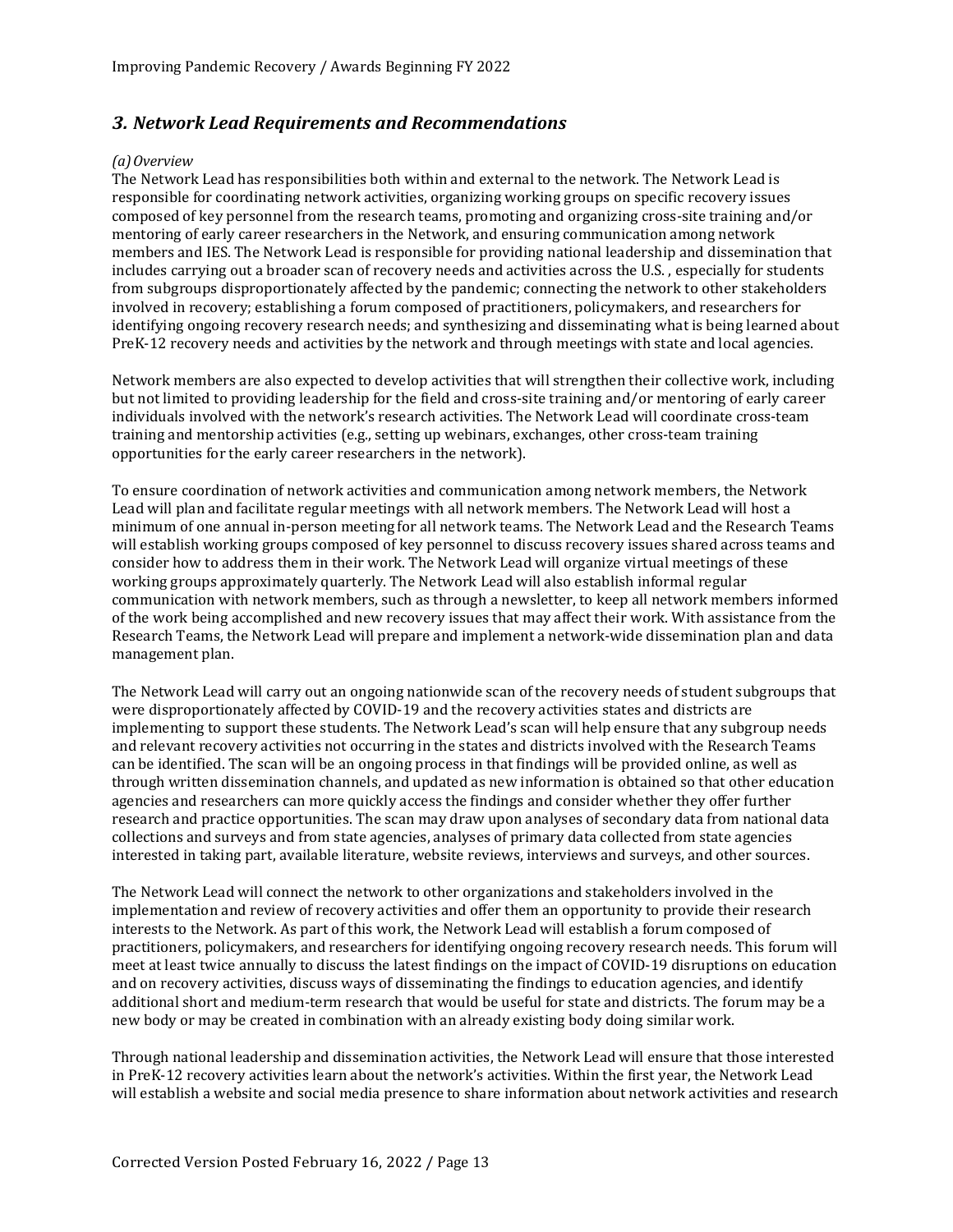findings. The Network Lead will also conduct engagement activities that (a) facilitate interactions among those interested in PreK-12 recovery (such as learners, practitioners, researchers, or policymakers) and researchers and (b) summarize or curate existing information or tools relevant to PreK-12 recovery. Examples of interactive activities include webinars, online professional development series, workshops, and conferences. Examples of the summarizing or curating activities include working papers and briefs, databases and dashboards, and podcasts and videos. In addition, the Network Lead will meet with state and local agencies to describe the findings and discuss their relevance for the agencies' recovery efforts. The Network Lead will develop a network-wide dissemination plan, in addition to each Research Team's dissemination plan, that includes synthesizing the network's findings and disseminating syntheses to multiple stakeholders by tailoring dissemination products to each stakeholder group (the description of this is to be included under Network Lead Activities in the project narrative. If additional space is needed, Appendix A can also be used).

#### *(b) Network Lead Project Narrative Requirements*

Each Network Lead project narrative **must** adhere to the formatting guidelines (see [Part III.B\)](#page-31-2) and be **no more than 15 pages**. If the narrative exceeds this page limit, IES will remove any pages after the 15th page of the narrative. The project narrative for a Network Lead application **must** include four sections: Significance, Network Lead Activities, Personnel, and Management and Organizational Resources.

#### **(1) Significance**

The purpose of this section is to describe your vision for the Network and how your proposed work will contribute to IES' goal of providing evidence to state and local agencies to improve learner engagement and achievement through recovery activities intended for subgroups of students that were disproportionately affected by COVID-19.

You **must describe** your vision for Network and how you expect your activities as the Network Lead will contribute to IES's goals for the network.

#### **(2) Network Lead Activities**

The purpose of this section is to describe the Network Lead's activities in network coordination management and national leadership and dissemination.

You **must describe** your plans for

- Coordinating network activities, holding network meetings, and promoting training of early career researchers across all teams
- Organizing network working groups on specific recovery issues
- Carrying out an ongoing scan of the recovery needs of student subgroups that were disproportionately affected by COVID-19 and the recovery activities states and districts are implementing to support these students
- Connecting the network to other stakeholders involved in recovery activities
- Establishing a forum for identifying recovery research needs
- National leadership and dissemination (include a website and social media presence, engagement activities, synthesizing the network's finding and disseminating syntheses in multiple formats for multiple audiences, and meeting with state and local agencies to discuss the findings).

#### **(3) Personnel**

The purpose of this section is to demonstrate that your team possesses appropriate experience for the proposed activities and will commit enough time to the project.

You **must describe** your project team.

#### **(4) Management and Organizational Resources**

The purpose of this section is to demonstrate that you have the organizational structure, and capacity to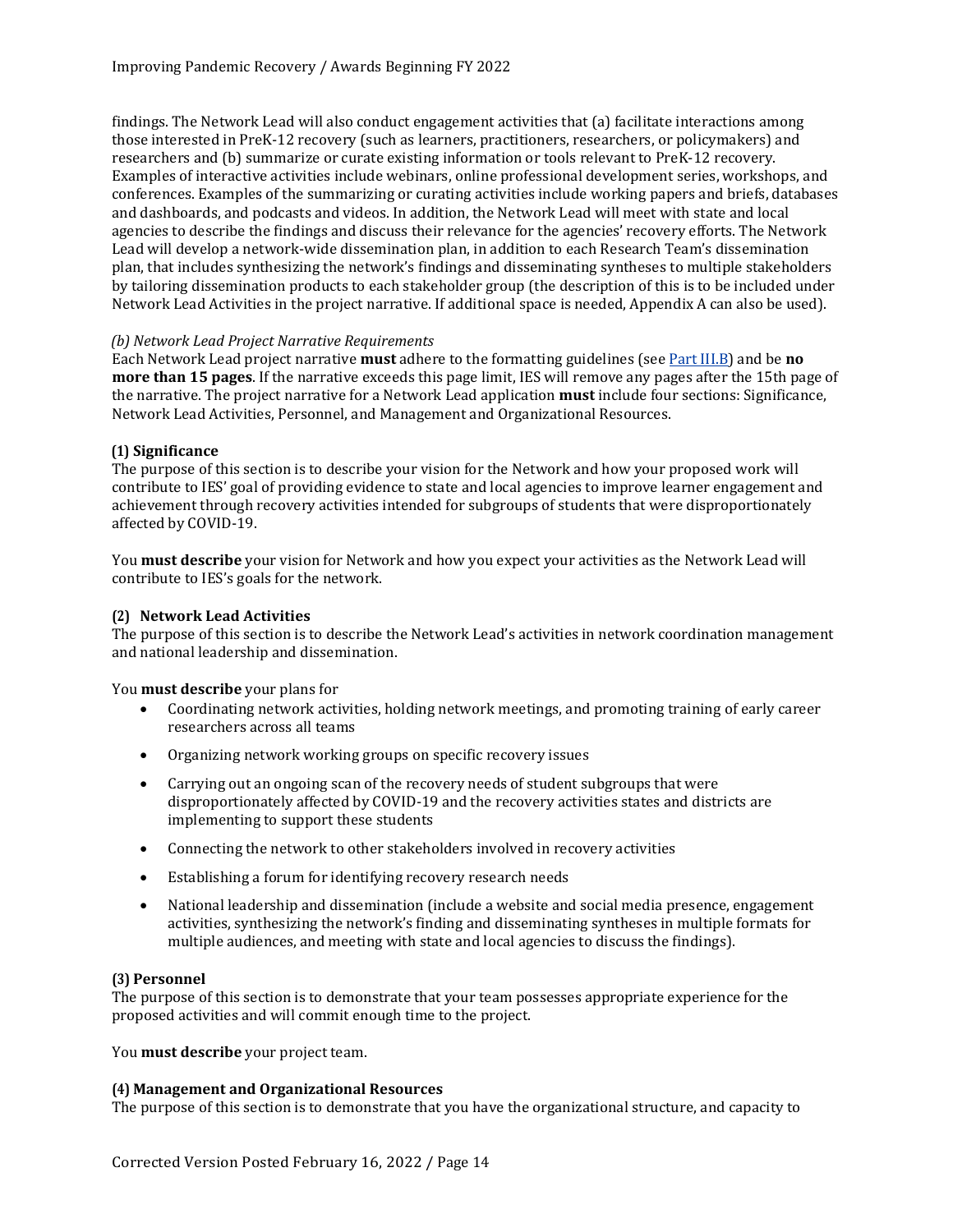access to the resources needed to carry out and effectively manage the project.

# You **must describe** the

- Plans and procedures for the overall management of the Network
- Resources to conduct the work of the Network

#### *(c) Award Limits*

Awards made under the Network Lead topic **must** conform to the following limits on duration and cost.

#### **(1) Duration Maximum**

The maximum duration of the Network Lead award is **3 years**.

#### **(2) Cost Maximum**

The maximum cost for the Network Lead award is **\$3,000,000** (total cost = direct costs + indirect costs).

#### **(3) Maximum Number of Awards**

IES intends to make **one** Network Lead award under the Prekindergarten through Grade 12 Recovery Research Network topic.

#### *(d) Recommendations for a Strong Application*

These recommendations are intended to improve the quality of your application, and the peer reviewers are asked to consider these recommendations in their evaluation of your application.

#### **(1) Significance**

Describe your vision for research on PreK-12 recovery needs and activities for learners overall and for subgroups of students that were disproportionately affected by COVID-19. Discuss how the research network as a whole and the Network Lead specifically could help improve education agencies' decision making to better support student reengagement and achievement.

Describe your understanding of how state and local education agencies are making decisions regarding recovery activities for learners overall and for student subgroups, and the role of research in these decisions. Based on this understanding, describe the underlying approach the Network Lead will take in its actions to provide evidence and information on recovery to support agency decision making. Provide a theory of change describing or illustrating how the Network and the Network Lead could support and improve the recovery decisions made by education agencies leading to better learner outcomes for all learners and for student subgroups.

Provide an appraisal of how much support the Network Lead can provide to education agencies and how helpful it can expect to be in supporting agency recovery decision making. Discuss whether you have a strategy of how to identify agencies more likely to need and use Network findings and, if so, whether you intend to use different approaches with different agencies. Offer possible measures that could be used to examine the usefulness of the Network Lead's work for agencies' decision making and identify any existing data or instruments that could be used to provide these measures.

Identify what you see as some of the key decisions the Network Lead may or will need to make, sometimes in conjunction with the Research Teams, and how you might go about making them. For example, if a student subgroup is not addressed by any of the Research Team projects, should the Network Lead try to fill that gap and, if so, how? Similarly, if the Network reports an important finding regarding a subgroup, should there be dedicated efforts to provide that finding to agencies serving the largest proportions of that subgroup?

#### **(2) Network Lead Activities**

Discuss your plans for the required activities.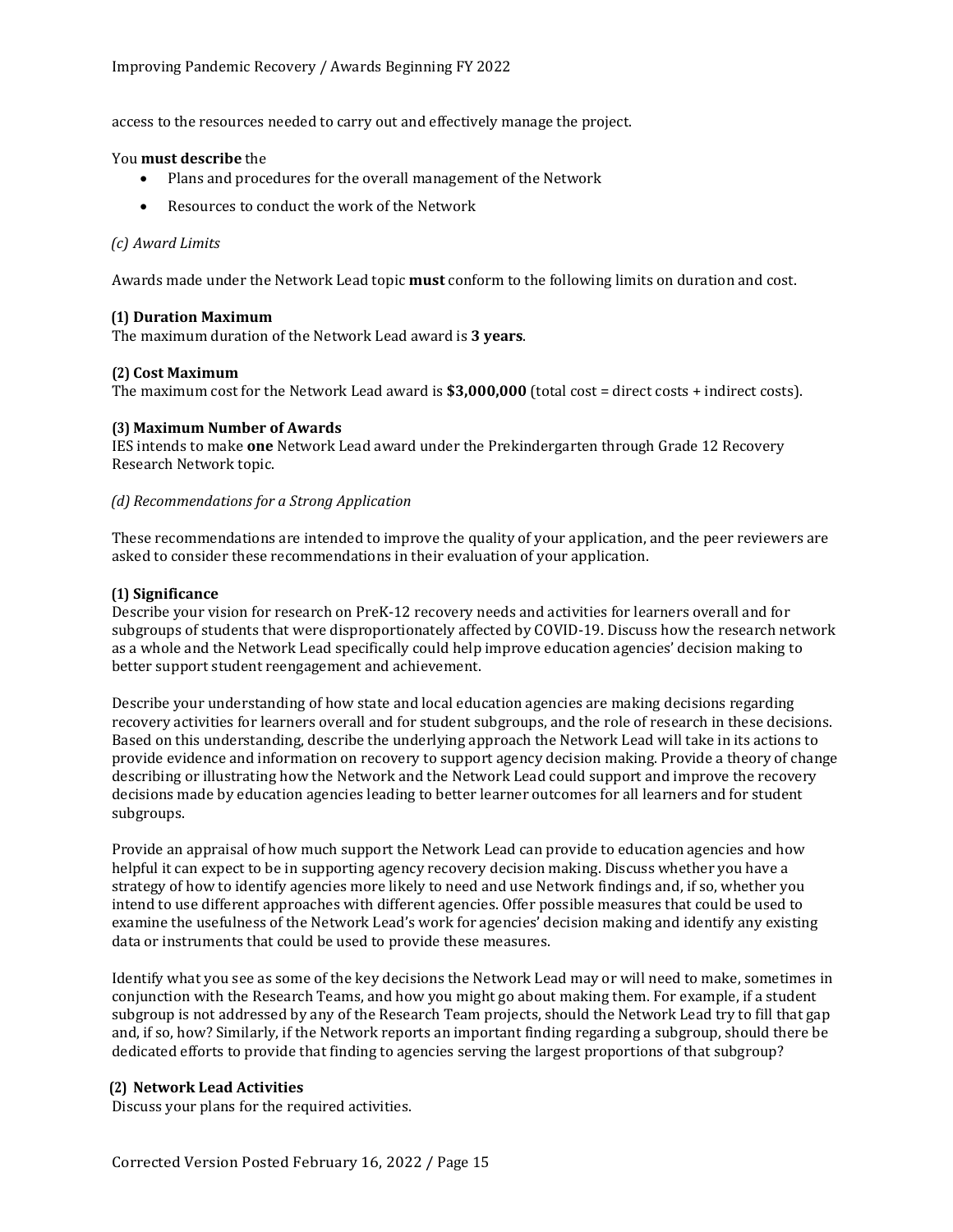- Coordinate network activities, hold network meetings, and promote training of early career researchers. Include details such as:
	- $\circ$  Descriptions of the goals for the network meetings, how you will facilitate the exchange of information and ideas - you might include a proposed agenda for the first meeting in [Appendix B.](#page-33-0)
	- $\circ$  Descriptions of training and/or mentoring opportunities for early career researchers that the Lead can provide or coordinate for the Research Teams.
- Organize network working groups on specific recovery issues.
	- o Describe how the network will identify key recovery issues that cross the Research Teams, identify key personnel from all projects to form working groups on these issues, organize meetings of these workgroups that are intended to influence the work of the Research Teams and advance knowledge of and practice for these issues.
- Implement an ongoing scan of student subgroup recovery needs and recovery activities addressing them. Include the following details:<br> $\circ$  List the subgroups disproportic
	- List the subgroups disproportionately affected by COVID-19 to be included in the scan.
	- o Describe the sources of information (both primary and secondary) that the Network Lead will use to identify their recovery needs and the recovery activities being implemented to address those needs.
	- $\circ$  Describe how the scan will be an ongoing process over the life of the network.
	- $\circ$  Describe how the findings will be made available to researchers who may build upon them and education agencies who may act upon them.
	- o Describe how the findings will be considered by network members as they carry out their own research.
- Connect the network to other stakeholders involved in recovery activities. Describe the following:
	- $\circ$  What stakeholders in recovery you see as key to engaging with in order to meet the goals of the network.
	- o How you will connect with them (outside of the forum).
	- o The purposes for engaging with them and how these will be accomplished.
- Establish a forum for identifying recovery research needs.
	- $\circ$  Describe what groups will be represented on the forum, how often the forum will meet, how the meetings will be structured, what kinds of information are to be gleaned from the forum, and how this information is to be disseminated throughout and used by the network.
- Provide national leadership and dissemination. Provide details of your plan, including the following:
	- $\circ$  How you will establish the website and social media presence including the audiences you intend to reach and the type of information you intend to provide.
	- $\circ$  Other engagement activities you will use to obtain both input on research and dissemination approaches for the network and dissemination of the network's finding.
	- o How you will summarize or curate existing information or tools relevant to PreK-12 recovery, the review process you will use to choose materials, and how you will determine if the summaries you provide are useful for researchers and education agencies.
	- o How you will synthesize the findings from the Research Teams and the Network Lead's work. Describe how you will put the synthesis of the network's findings into multiple formats for multiple audiences.
	- $\circ$  How you disseminate the network's findings in ways that best support the decision making of state and local agencies. Include your plan for meeting with state and local agencies to discuss the findings and how they may apply to the agencies' recovery efforts.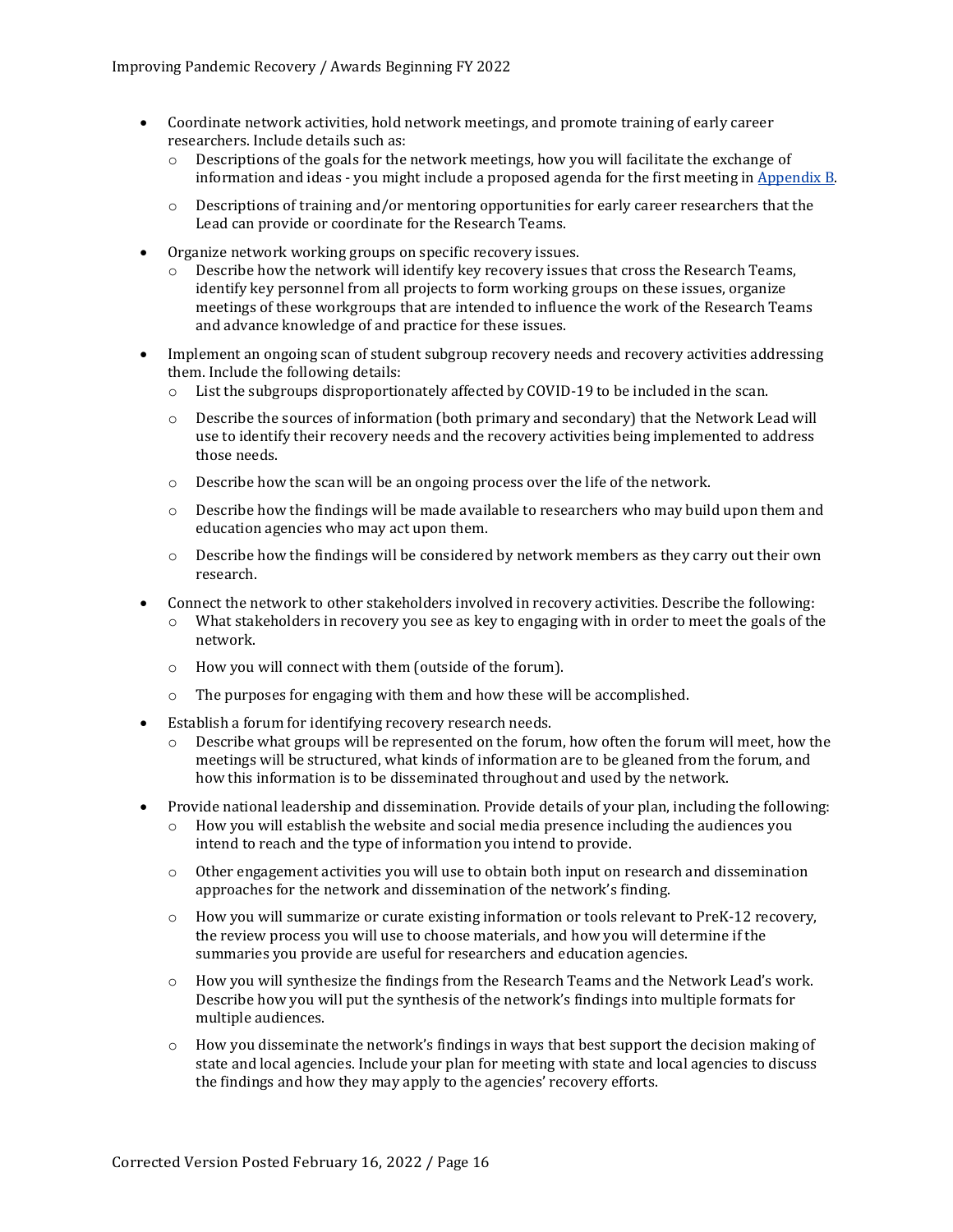Identify other activities that you intend to implement to meet the goals of the Network Lead and the network. Include them in your theory of change in the Significance section. Describe how they will be implemented and why they will be useful.

Provide a timeline that shows when major activities will take place and a description of how those activities will inform one another and how they build from or feed into the Network's activities. This may be included in [Appendix B: Supplemental Charts, Tables, and Figures.](#page-33-0)

#### **(3) Personnel**

Identify and describe expertise and qualifications of the Network Lead team at the primary applicant organization and at any subaward organizations.

Describe how the background and experience of the project team supports the successful conduct of the proposed work. For each of the key personnel, include the following:

- Roles and responsibilities on the project
- Expertise and training for the responsibilities they will hold
- Proportion of time personnel will devote to the project, expressed as percent effort over a 12- month calendar year
- Experience working with populations of learners from student subgroups that have been disproportionately affected by COVID-19
- Experience executing a dissemination strategy consistent with the IES mission to promote scientifically valid research findings that can provide the basis for improving academic instruction and lifelong learning

Include a plan for how key personnel will maintain their objectivity with regard to the summarizing or curating activities.

Discuss who will manage the communications across the network and with the public. Strong applications will have a dedicated communications manager or communications team.

#### **(4) Management and Organizational Resources**

Describe your plans and procedures for the overall management of the Network and its activities.

Describe your vision for how the Network Lead will approach the internal workings of the network including support of (1) the Research Teams completing their own research, (2) the Research Teams contributing to the workings and purpose of the Network, and (3) the Network Lead completing its work.

Identify the management structure and procedures that you will use to ensure that the Network is responsive to the concerns and needs of IES and how the Network Lead would address potential conflicts among teams.

Include an organization chart that shows how the major functions or activities of the Network Lead and the Network itself will be organized and how key personnel will relate to one another (may be included in [Appendix B\)](#page-33-0).

Document the availability and cooperation of the settings or experts required to carry out your plan via letters of agreement in [Appendix D](#page-33-2) of your application.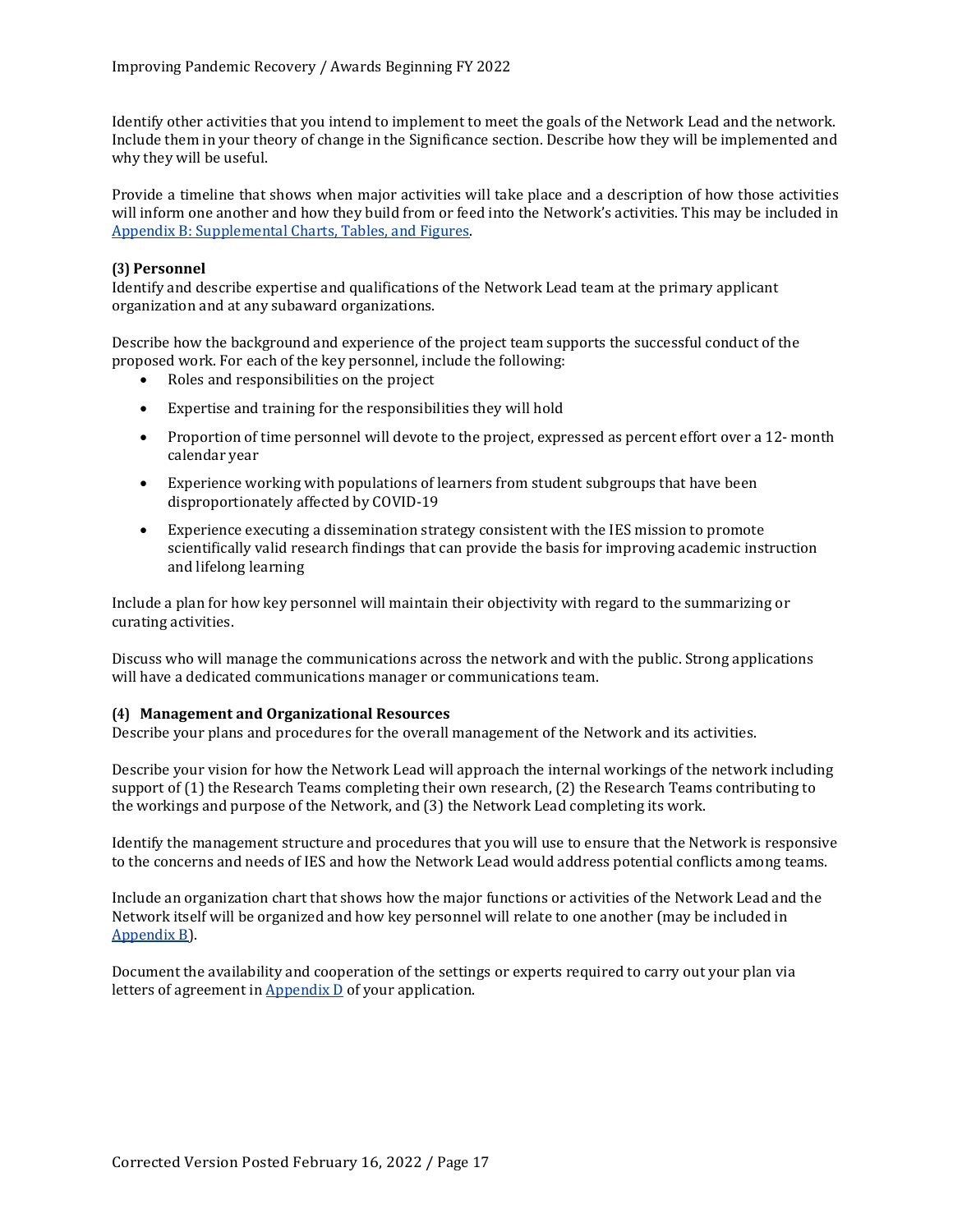## <span id="page-20-0"></span>**B. Community College Recovery Research Network**

## <span id="page-20-1"></span>*1. Purpose*

The disruptions caused by COVID-19 have led to significant reductions in overall enrollments for learners at community colleges, and these reductions have been particularly acute for learners from low-income and historically underrepresented groups. The disruptions have stressed the existing support systems that community colleges use for meeting learners' academic and non-academic needs, delivering quality academic programming, and facilitating learners' success. The pandemic has highlighted existing disparities between community colleges and four-year institutions such as higher student-to-advisor ratios, fewer supports for mental health and well-being, less capacity for delivering high-quality instruction virtually, and fewer programs for reaching out to marginalized student groups. As a result, community colleges may not be as well positioned to increase learner engagement and persistence during recovery.

Approaches to engaging learners in postsecondary education may need to differ by learners' plans and need for postsecondary education. For instance, some learners are intending to but postponing attending community college right after high school, some were attending college but stopped during the pandemic, and others are workers who lost their jobs due to COVID-19 who would benefit from retraining for a new job.

Beyond engagement, community colleges will need to provide additional services to support student persistence and completion. Learners will need to be strategic in meeting the requirements for credentials/degree given possible reductions in resources and difficulties planning for the future, and community colleges can provide support services and better structure their programs to meet this need. To support learners' efficient completion of a credential or degree, community colleges will also have to address learners' need for non-academic services, such as mental health and basic needs support.

The need for such supports may be greater for student subgroups that have disproportionately been affected by COVID-19 including low-income students, racial/ethnic minority students, students experiencing homelessness, students with disabilities, migrant students, and students with low English proficiency.

The Community College Recovery Research Network will carry out two types of activities to assist community college systems in their recovery efforts as well as contribute to our understanding of how to reengage and support learners to complete their sub-baccalaureate credentials (both for and not-for credit) or degrees.

First, Research Teams will work directly with community college systems on their recovery efforts with the goal of providing evidence to help direct, improve, and select among potential recovery activities. These Research Team projects should examine short-term student academic and other outcomes, as well as longerterm ones, so that findings can be released quickly enough for systems to use them in their ongoing decisions on recovery activities.

Second, the Network Lead will facilitate collaboration within the network, coordinate with community college systems not participating as Research Teams in the network to identify other ongoing recovery activities, identify research needs and opportunities, and disseminate findings from the Research Teams, and examine national secondary data. The Network Lead will provide national leadership to ensure that the public benefits from the findings regarding learner recovery needs and improving recovery activities identified both from the Research Teams and from research conducted outside the network.

The Research Teams and Network Lead are expected to collaborate with one another to identify common measures, discuss research plans, offer cross-site training and/or mentoring of early career researchers (including community college personnel) from the Research Teams and Network Lead, share emerging findings, and give and receive constructive feedback.

By the completion of the Community College Recovery Research Network, network members will have produced research findings to identify recovery activities, worked with community college systems to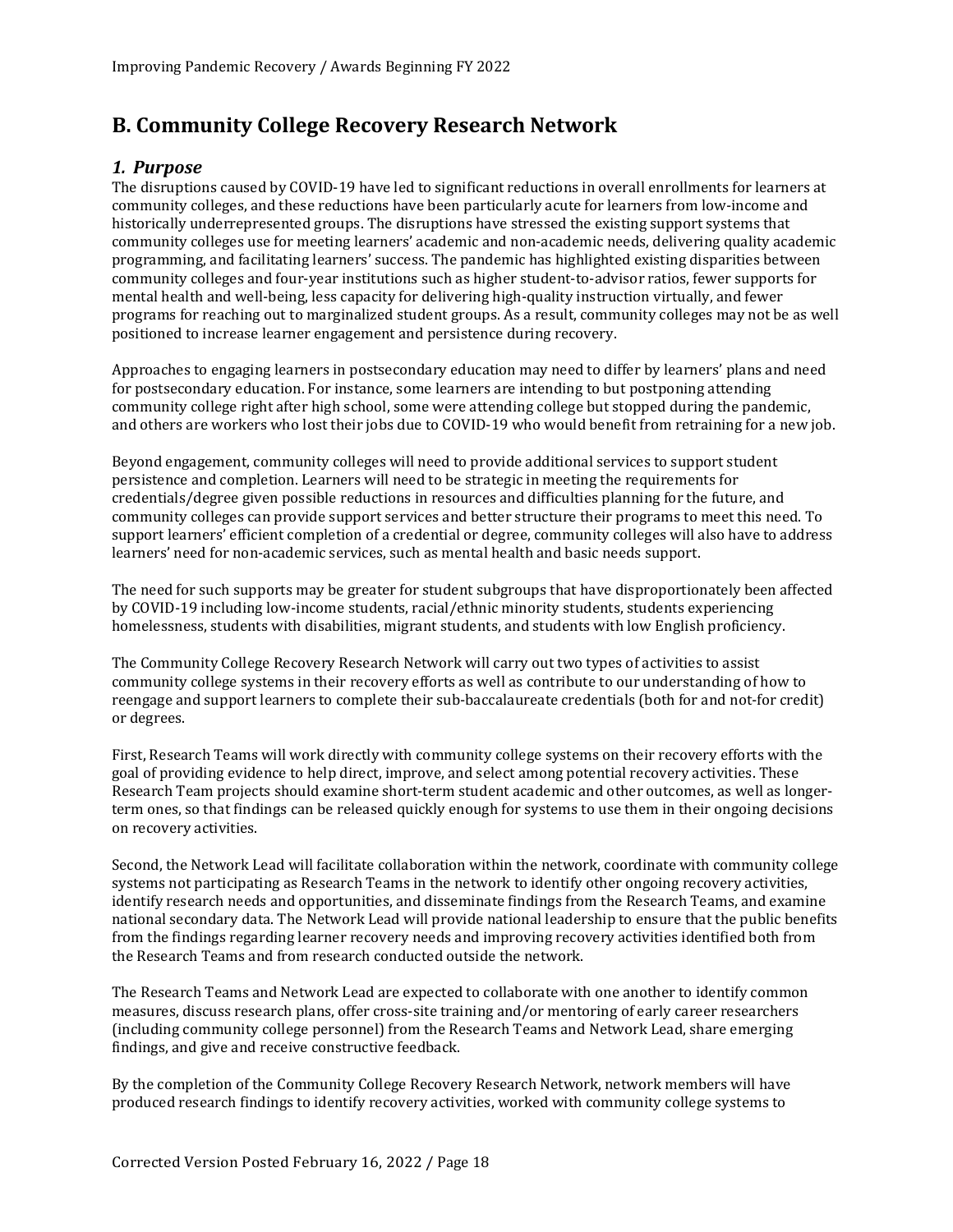improve their recovery activities, and disseminated information to multiple stakeholders across the nation to help increase learner engagement, achievement, and completion.

## <span id="page-21-0"></span>*2. Research Team Requirements and Recommendations*

#### *(a)Overview*

Research Team projects **must** include one or more community college system(s). State offices of higher education that oversee such systems may also be included. The work of the Research Teams is to support and improve the recovery activities these systems are implementing with their students (overall and subgroups). Research Teams should propose research that will help the systems identify learners for whom recovery activities are needed to help them reengage and complete their education and/or better understand and improve the recovery activities provided to these learners.

#### *(b)Research Team Project Narrative Requirements*

Each Research Team project narrative **must** adhere to the formatting guidelines (se[e Part III.B\)](#page-31-2) and be no more than 22 pages. If the narrative exceeds this page limit, IES will remove any pages after the 22nd page of the narrative. The project narrative for a Research Team application **must** include four sections: Significance, Research Plan, Personnel, and Resources.

#### **(1) Significance**

The purpose of this section is to describe the type of work you propose, the student population you intend to address, your work's potential contribution to improving the recovery activities being implemented by the community college system(s) involved in the project for these learners, and its contribution to our understanding of how to increase learner reengagement, achievement, and completion.

#### You **must describe**

- The community college system(s) participating in the project
- The student population (including subgroups) the project will focus on
- The recovery activities that the system(s) are or will be implementing
- How the research could improve recovery activities
- Your study's research questions

#### **(2) Research Plan**

The purpose of this section is to describe your research design, methods, and analysis plan and demonstrate how these will address the research questions. IES encourages the use of methods that combine both quantitative and qualitative analysis as relevant and appropriate. IES expects all research it funds to adhere to SEER principles to the extent possible.

#### You **must describe** the

- Characteristics of your sample or data source, which **must** include learners who may attend or are already in community college who are engaged in or would benefit from recovery activities
- Research design and methods for your study or studies
- Learner outcomes you will be examining
- Data analysis plan for your study or studies
- Cost analysis plan and the cost-effectiveness plan (as appropriate) for any recovery activity you will be evaluating

#### **(3) Personnel**

The purpose of this section is to demonstrate that your team possesses the appropriate experience for the proposed research and dissemination activities and will commit enough time to the project.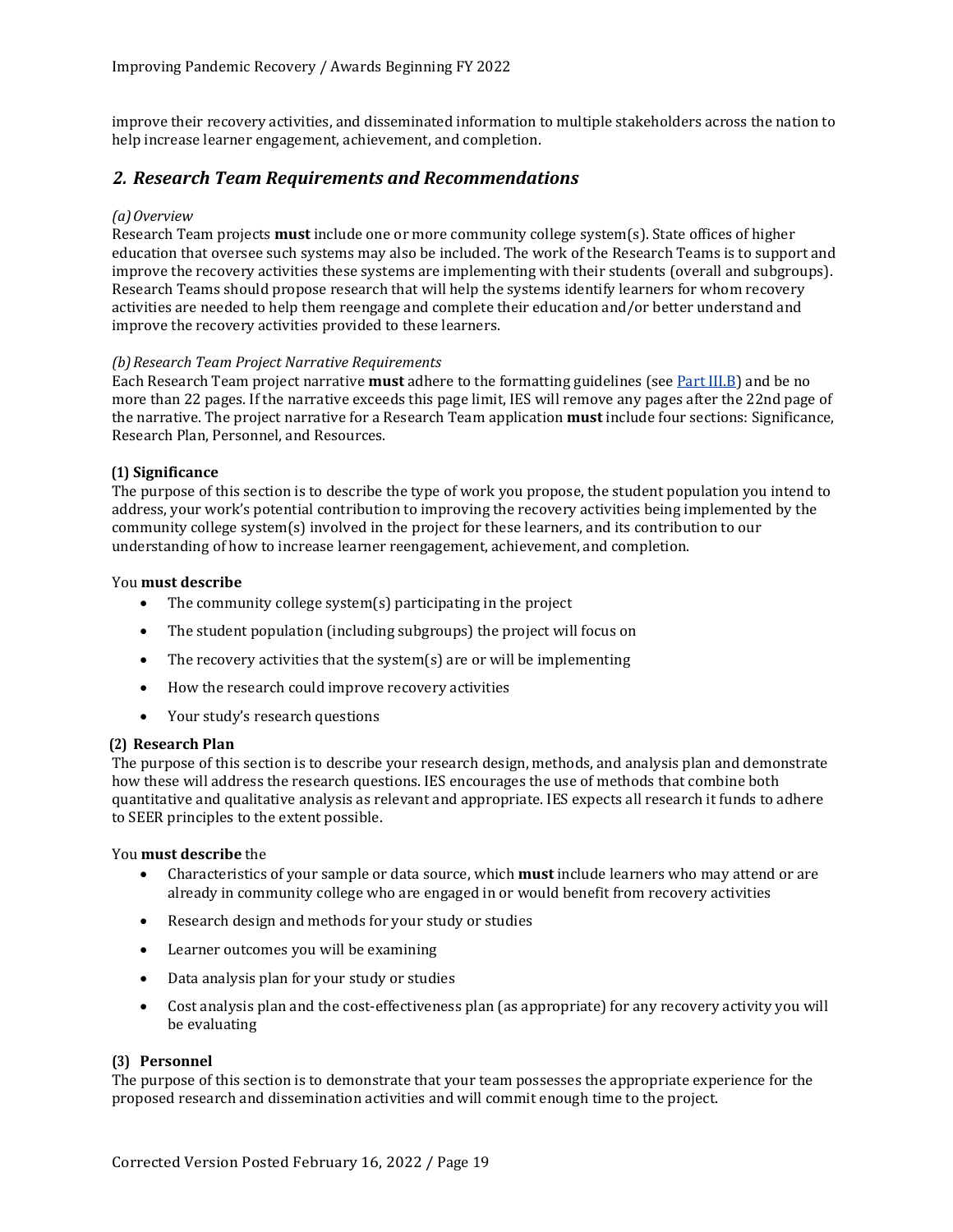You **must describe** your project team and identify a PI or co-PI from every community college system taking part.

#### **(4) Resources**

The purpose of this section is to demonstrate your organizational capacity and access to resources (including any districts or colleges) needed to execute a project of this size and complexity and appropriately disseminate the findings and products.

You **must describe** your resources to conduct the project.

*(c) Award Limits*

#### **a. Duration Maximum**

The maximum duration of a Research Team award is **3 years**.

#### **b. Cost Maximum**

The maximum cost of a Research Team award is **\$3,000,000** (total cost = direct + indirect costs).

Applicants should **request funds commensurate with the work they propose**, which may not require the maximum amount. Applicants should use part of their requested funds to ensure that the research team is able to meet th[e Network Commitments \(Part IV.B.1.b\)](#page-39-4) for participation in the Network.

#### **c. Maximum Number of Awards**

IES intends to make no more than five Research Team awards under the Community College Recovery Network topic. However, should funding be available, IES may consider making additional awards to highquality applications that remain unfunded after five awards have been made.

#### *(d) Data Management Plan Requirement*

All Research Team applications **must include** [Appendix E: Data Management Plan](#page-34-0) (DMP).

IES program officers will be responsible for reviewing the completeness of the proposed DMP. Appendix E is not considered in the review of scientific merit of your application. If your application is being considered for funding based on the scores received during the scientific peer-review process, but your DMP is determined incomplete, you will be required to provide additional detail regarding your DMP.

#### *(e) Dissemination History and Plan*

All Research Team applications **must include** Appendix A: Dissemination History and Plan.

IES is committed to making the results of IES-funded research available to a wide range of audiences (see IES Policy Regarding Public Access to Research[; https://ies.ed.gov/funding/researchaccess.asp\)](https://ies.ed.gov/funding/researchaccess.asp). To ensure that findings from the Education Research Grants program are available to all interested audiences, IES **requires all Research Team applicants** to –

- present a plan to disseminate project findings and resources so that they make meaningful contributions to education policy and practice
- describe their dissemination history to demonstrate their ability and capacity to disseminate research findings to a range of audiences, including community college systems, educators, policymakers, learners, parents, and the public.

For Research Team applications, peer reviewers will score Dissemination as a separate criterion in the review process. **Research Team applications that do not contain a Dissemination History and Plan in Appendix A will not be peer reviewed.**

#### *(f) Recommendations for a Strong Application*

These recommendations are intended to improve the quality of your application. Peer reviewers are asked to consider these recommendations in their evaluation of your application.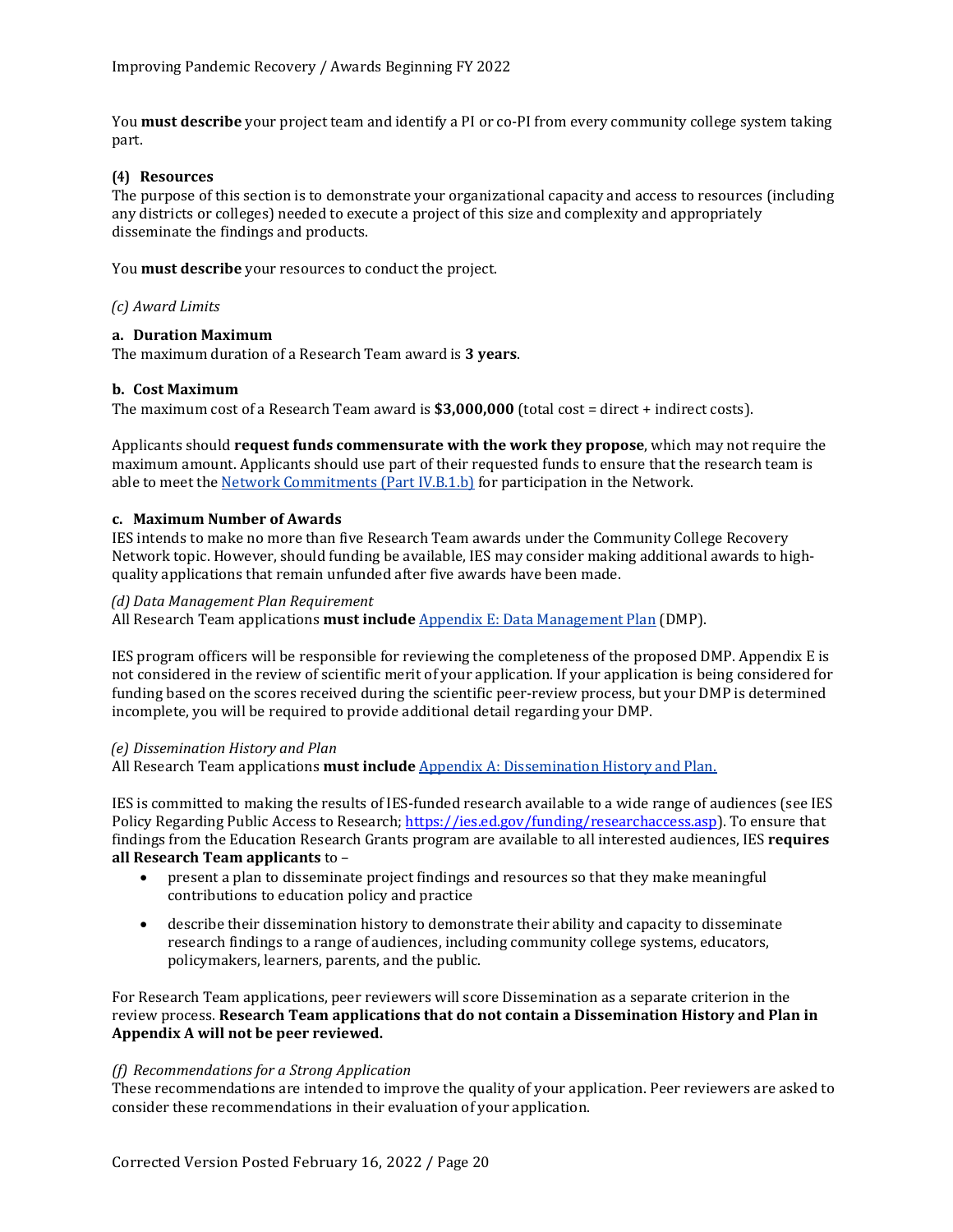#### **(1) Significance**

Discuss the recovery issues facing the community college systems involved in the project.

- Note what student (overall and by subgroup) and campus populations the system has identified as needing recovery activities, how this identification was done, and whether additional research is necessary to complete this identification work.
- Describe the system's plans for addressing the recovery issues it is facing including specific recovery activities (both those currently underway and those in the planning stage). If possible, provide a theory of change showing what recovery activities the system intends to provide to each learner and campus, any intended intermediate outcomes, and the intended learner outcomes of those activities (i.e., show the system's goals for its recovery activities and how it intends to achieve them).

Describe the information the system needs to better increase learner reengagement, achievement, and completion through its recovery activities.

Describe how this project's research will help provide the needed information. Note if the project will focus on providing this information for a specific population or a specific set of recovery activities within the system's overall recovery plans. Justify the importance of this focus for the system's recovery goals.

Set out the research questions the project will address. Show how the answers to these questions can be used by the system to better develop, modify, and implement its recovery activities to increase learner reengagement, achievement, and completion.

Note whether this research is likely to be of use to other community college systems and how it will contribute to our understanding of how recovery activities can be used to improve learners' postsecondary outcomes, including persistence, retention, completion as well as labor market success.

#### **(2) Research Plan**

Discuss the population you intend to study and how your sample and sampling procedures will allow you to draw inferences for this population.

Describe the research designs you will use to address your research questions. You may propose descriptive, correlational, predictive and/or causal analyses. Link the analyses to the research questions and the decisions the state agency needs to make that you discussed in the Significance section. For example, a system may use a descriptive or predictive study to determine which learners require specific types of recovery activities. An implementation study (often based on mixed methods) could be used to determine if a program is being implemented well or is reaching a specific subpopulation, and it might be paired with a correlational study to determine whether implementation is associated with learner outcomes. A continuous improvement design could be used to adapt a set of activities to support recovery for a specific student group and it could include causal studies to check if adaptations are improving learner outcomes. A community college system might implement a causal design to determine whether a specific type of recovery activity (or combination of them) is reengaging learners or improving their achievement, persistence, and/or completion. Such evaluation studies should be accompanied by an implementation study and cost analysis. Any of these types of analyses, alone or in combination, is appropriate for this competition. Please refer to the Recommendations for Strong Applications for project types in the Request for Applications for the Education Research Grants Program (ALS 84.305A) for additional recommendations regarding these different types of designs (see [https://ies.ed.gov/funding/pdf/2022\\_84305A.pdf\)](https://ies.ed.gov/funding/pdf/2022_84305A.pdf). Each proposed analysis should be shown to address a specific research question and support the decisions the system needs to make.

Describe the outcome measures you will be examining and note how they fit with your research questions and the decisions the system needs to make.

• Include required learner academic outcome measures as well as relevant reengagement measures, social and behavioral competencies and employment and earnings outcomes that are of interest to the system. These measures should align with the theory of change for the recovery activities.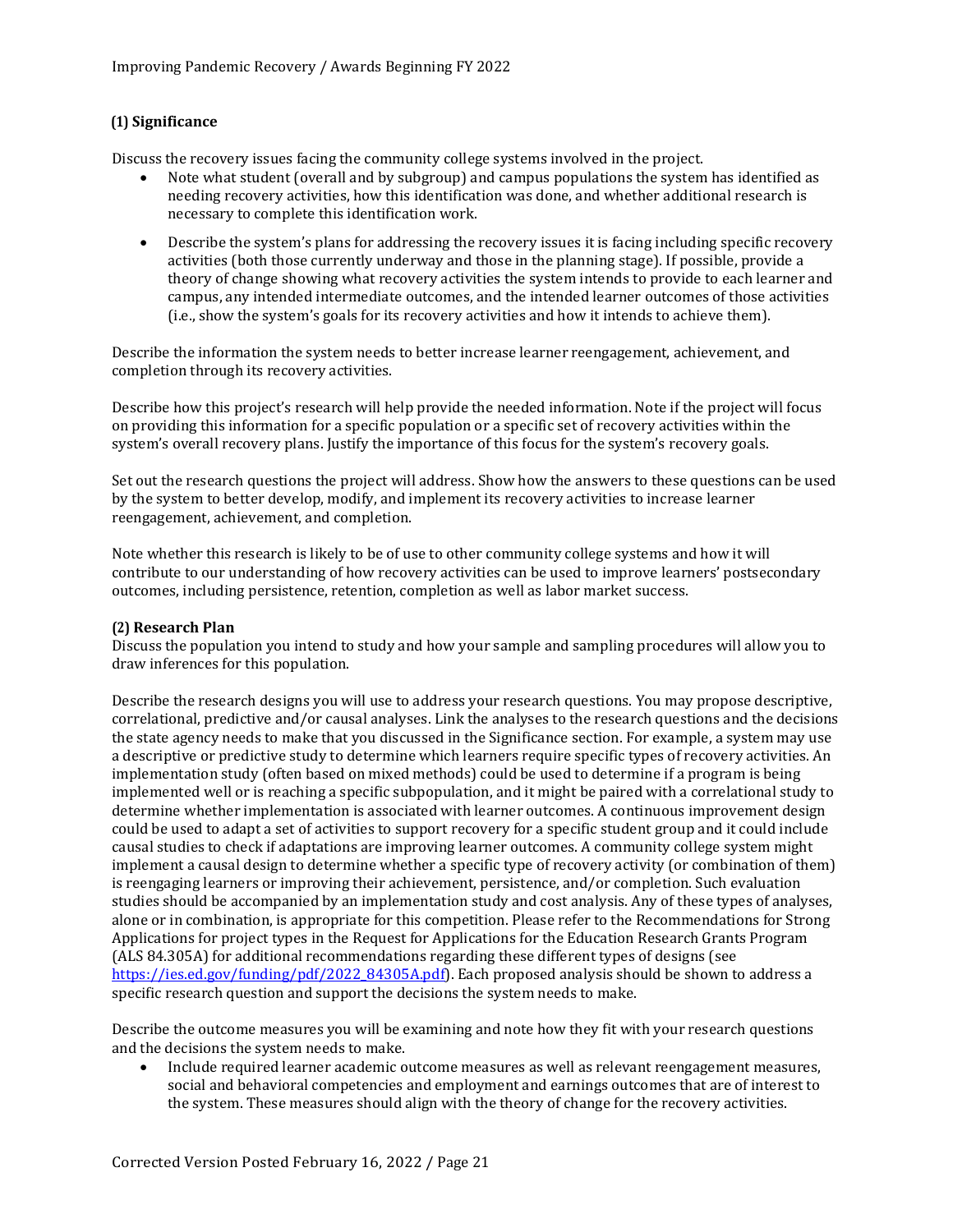• If recovery activities are designed to directly change the teaching and learning environment and, in doing so, indirectly affect learner outcomes, provide measures of the intermediate outcomes (e.g., campus staff, instructor, or leader behaviors), as well as measures of learner education outcomes.

For your data analyses:

- Describe and justify the statistical models to be used, including how they address the multilevel nature of education data and how well they control for selection bias, if necessary.
- Discuss how you will address exclusion from any data set and missing data. Describe sensitivity tests to assess the influence of key procedural or analytic decisions on the results.
- Provide separate descriptions for all analysis of factors that influence the relationship between the recovery activity and learner outcomes (mediators and moderators).
- Describe any subgroup analyses (including subgroups identified in the American Rescue Plan Act of 2021) that will be conducted to examine learners from diverse backgrounds and experiences within your sample.

#### **(3) Personnel**

Identify and describe expertise and qualifications of the project team at the primary applicant institution and at any subaward institutions. Be sure to include a PI or co-PI from every community college system taking part.

Describe how the background and experience of the project team supports the successful conduct of the proposed work. For each key personnel, include the following:

- Roles and responsibilities on the project
- Expertise and training for the responsibilities they will hold
- Proportion of time personnel will devote to the project, expressed as percent effort over a 12- month calendar year
- Experience working with populations of learners from student subgroups that have been disproportionately affected by COVID-19.

Describe which members of the project team will carry out your plans to disseminate results as described in the required Dissemination Plan in [Appendix A: Dissemination History and Plan.](#page-32-0)

Identify training and mentoring opportunities that your Research Team can offer to early career researchers (including community college staff) from your project team and the other teams in the Network.

Provide a plan for how key personnel will maintain their objectivity in conducting the proposed research and dissemination activities.

Identify the management structure and procedures that will be used to keep the project on track and ensure the quality of its work.

Discuss who will help coordinate with the other members of the Network and ensure that the research team is engaged with and meeting the expectations and needs of the network.

#### **(4) Resources**

Describe your organization's capacity to manage a grant of this size.

Describe your access to resources available at the primary organization and any subaward organizations.

Describe your plan for acquiring resources that are not currently accessible, will require significant expenditures, and are necessary for the successful completion of the project, such as equipment, test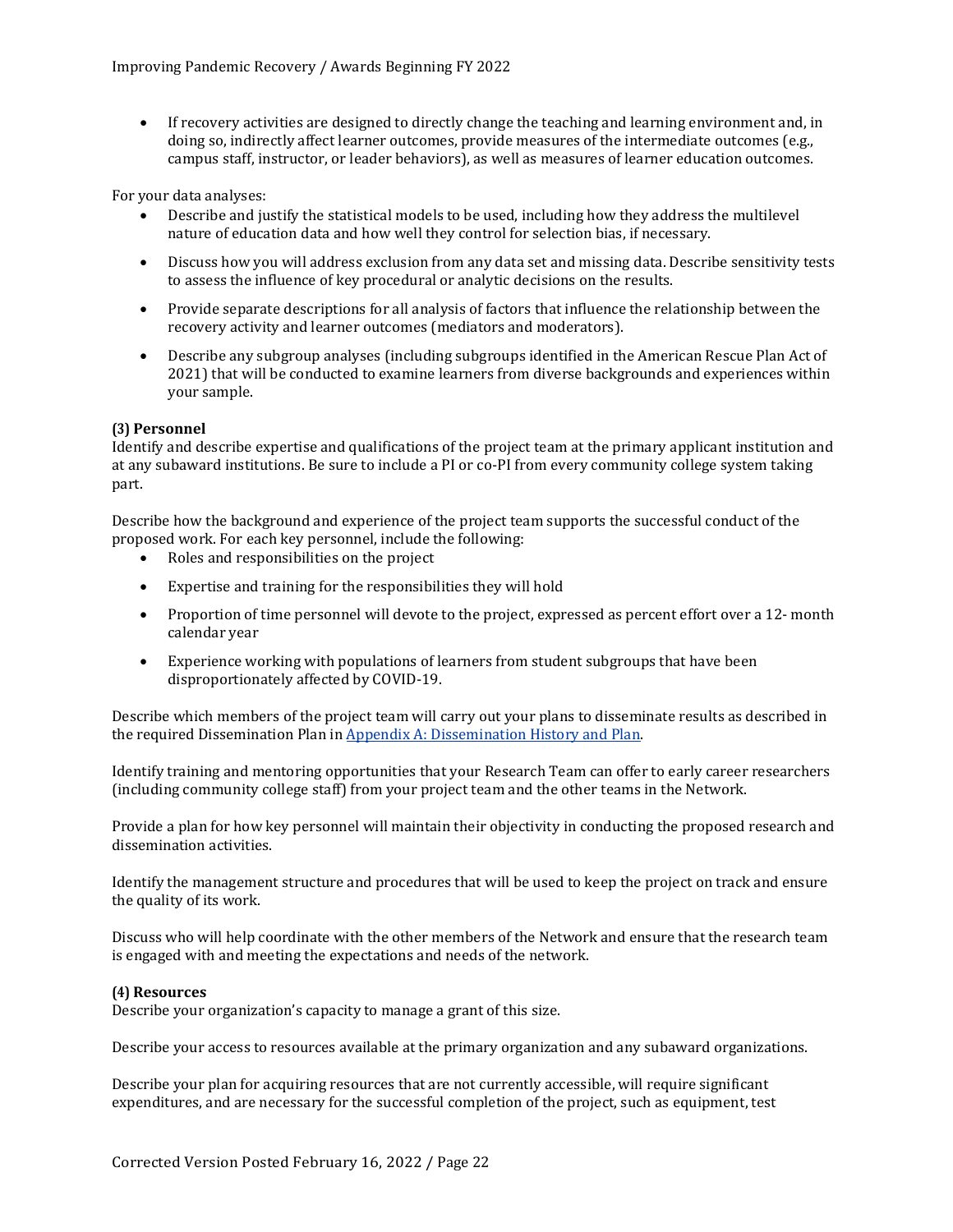materials, curriculum, or training materials.

If your application includes a collaboration between community college systems and research institutions (or any other organizations), describe how the collaboration will be structured and maintained.

Describe your access to the settings in which the research will take place. Include letters of agreement in [Appendix D](#page-33-2) documenting their participation and cooperation. Convincing letters convey that the organizations understand what their participation in the study will involve, such as annual surveys, assessments, or classroom observations. Include information about incentives for participation, if applicable.

Describe your access to any necessary datasets. Include letters of agreement, data licenses, or existing memoranda of understanding in  $Appendix D$  to document that you will be able to access those data for your proposed use.

Describe your resources to carry out your plans to disseminate results as described in the required Dissemination Plan i[n Appendix A: Dissemination History and Plan.](#page-32-0)<br>• Describe any offices or organizations expected to take part

- Describe any offices or organizations expected to take part in your dissemination plans.
- Describe resources to support dissemination through electronic means such as a website, social media account(s), electronic newsletter, listserv, or other electronic dissemination approach.
- Give examples of how you will contribute to and implement a network-wide dissemination plan.

## <span id="page-25-0"></span>*3. Network Lead Requirements and Recommendations*

#### *(a) Overview*

The Network Lead has responsibilities both within and external to the network. The Network Lead is responsible for coordinating network activities, organizing working groups on specific recovery issues composed of key personnel from the research teams, promoting and organizing cross-site training and/or mentoring of early career researchers in the Network, and ensuring communication among network members and IES. The Network Lead is responsible for providing national leadership and dissemination that includes carrying out a broader scan of recovery needs and activities across the U.S., especially for students from subgroups disproportionately affected by the pandemic; connecting the network to other stakeholders involved in recovery; establishing a forum composed of community college practitioners, policymakers, and researchers for identifying ongoing recovery research needs; and synthesizing and disseminating what is being learned about community college recovery needs and activities by the network and through meetings with community college systems.

To ensure coordination of network activities and communication among network members, the Network Lead will plan and facilitate regular meetings with all network members. The Network Lead will host a minimum of one annual in-person meeting for all network teams. The Network Lead and the Research Teams will establish working groups composed of key personnel to discuss recovery issues shared across teams and consider how to address them in their work. The Network Lead will organize virtual meetings of these working groups approximately quarterly. The Network Lead will also establish informal regular communication with network members, such as through a newsletter, to keep all network members informed of the work being accomplished and new recovery issues that may affect their work. With assistance from the Research Teams, the Network Lead will prepare and implement a network-wide dissemination plan and data management plan.

The Network Lead will carry out an ongoing nationwide scan of the recovery needs of student subgroups that were disproportionately affected by COVID-19 and the recovery activities states and districts are implementing to support these subgroups. The scan may include analyses of secondary data from national data collections and surveys, and from community college systems, as well as analyses of primary data collected from community college systems interested in taking part. The Network Lead's scan will help ensure that any subgroup needs and relevant recovery activities not occurring in the community college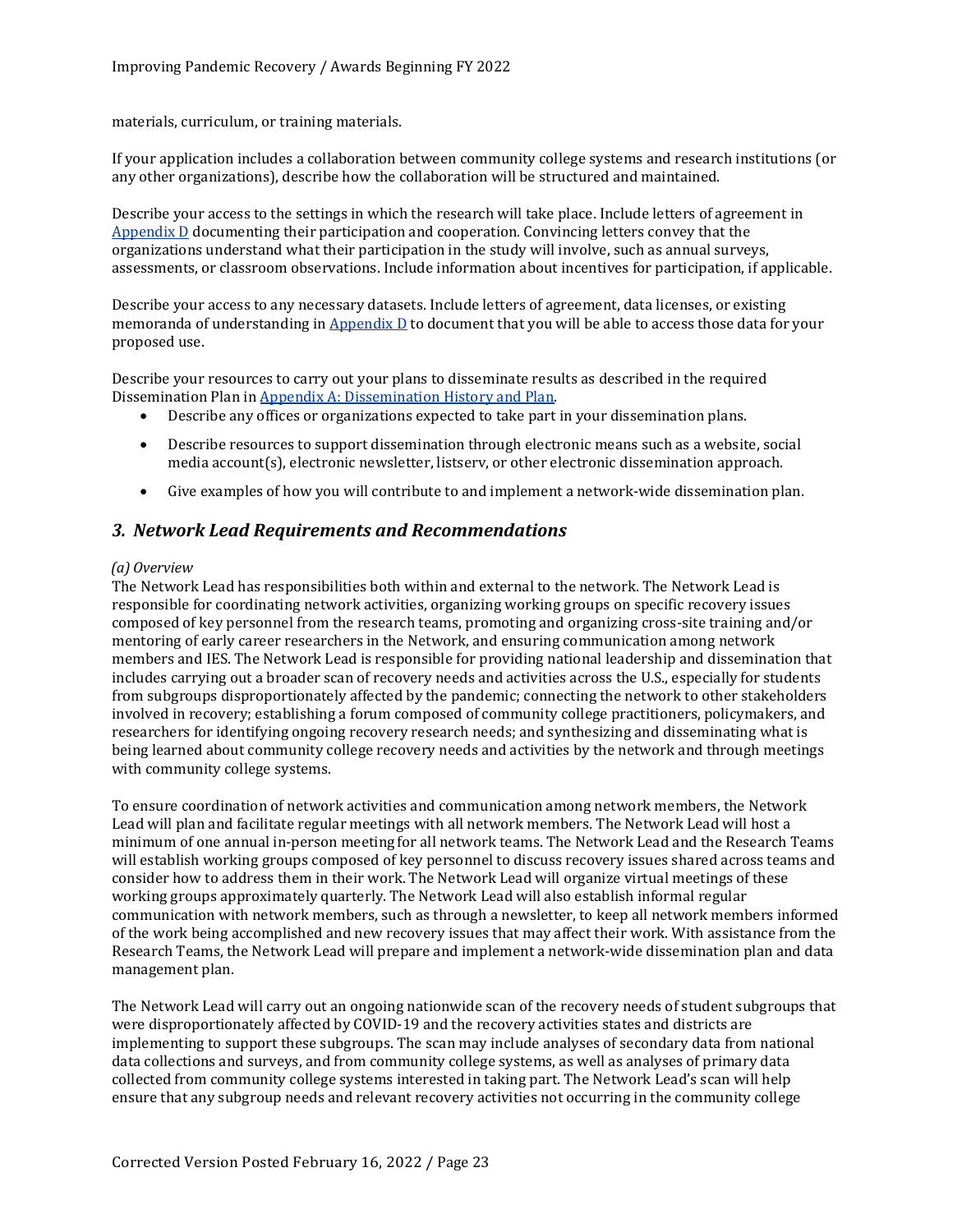systems involved with the Research Teams can be identified. The scan will be an ongoing process in that findings will be provided online, as well as through written dissemination channels, and updated as new information is obtained so that other education agencies and researchers can more quickly access the findings and consider whether they offer further research and practice opportunities.

The Network Lead will connect the network to other organizations and stakeholders involved in the implementation and review of recovery activities and offer them an opportunity to provide their research interests to the network. The Network Lead could hold a national meeting, or regional meetings, of community college administrators, instructors and staff, and learners early on so that they can provide their input to the Network's work, describe what is occurring in their systems and colleges, and consider opportunities for taking part. As part of its work, the Network Lead will establish a forum composed of practitioners, policymakers, and researchers for identifying ongoing recovery research needs. This forum will meet at least twice annually to discuss the latest findings on the impact of COVID-19 disruptions on education and on recovery activities, discuss ways of disseminating the findings to community college systems, and identify additional short and medium-term research that would be useful for the systems. The forum may be a new body or may be created in combination with an already existing body doing similar work. In addition, the Network Lead should seek out opportunities to cooperate with other organizations involved in the support of recovery activities at community colleges.

Through national leadership and dissemination activities, the Network Lead will ensure that those interested in community college recovery activities learn about the network's activities. Within the first year, the Network Lead will establish a website and social media presence to share information about network activities and research findings. The Network Lead will also conduct engagement activities that (a) facilitate interactions among those interested in community college recovery (such as learners, practitioners, researchers, or policymakers) and researchers and (b) summarize or curate existing information or tools relevant to recovery. Examples of interactive activities include webinars, online professional development series, workshops, and conferences. Examples of the summarizing or curating activities include working papers and briefs, databases and dashboards, and podcasts and videos. In addition, the Network Lead will meet community college systems to describe the findings and discuss their relevance for the agencies' recovery efforts. The Network Lead will develop a network-wide dissemination plan, in addition to each Research Team's dissemination plan, that includes synthesizing the network's finding and disseminating syntheses in multiple formats for multiple audiences written specifically for each one (the description of this is to be included under Network Lead Activities in the project narrative. If additional space is needed, Appendix A can also be used).

#### *(b) Network Lead Project Narrative Requirements*

Each Network Lead project narrative **must** adhere to the formatting guidelines (see [Part III.B\)](#page-31-2) and be **no more than 15 pages**. If the narrative exceeds this page limit, IES will remove any pages after the 15th page of the narrative. The project narrative for a Network Lead application **must** include four sections: Significance, Network Lead Activities, Personnel, and Management and Organizational Resources.

#### **(1) Significance**

The purpose of this section is to describe your vision for the Community College Recovery Network and how your proposed work will contribute to IES's ultimate goal of providing evidence to community college systems to improve learner engagement, achievement, and completion through their recovery activities especially for subgroups of learners that were disproportionately affected by COVID-19.

You **must describe** your vision for the Community College Recovery Network and how you expect your activities as the Network Lead will contribute to IES' goals for the network.

#### **(2) Network Lead Activities**

The purpose of this section is to describe the Network Lead's activities in network coordination management and national leadership and dissemination

You **must describe** your plans for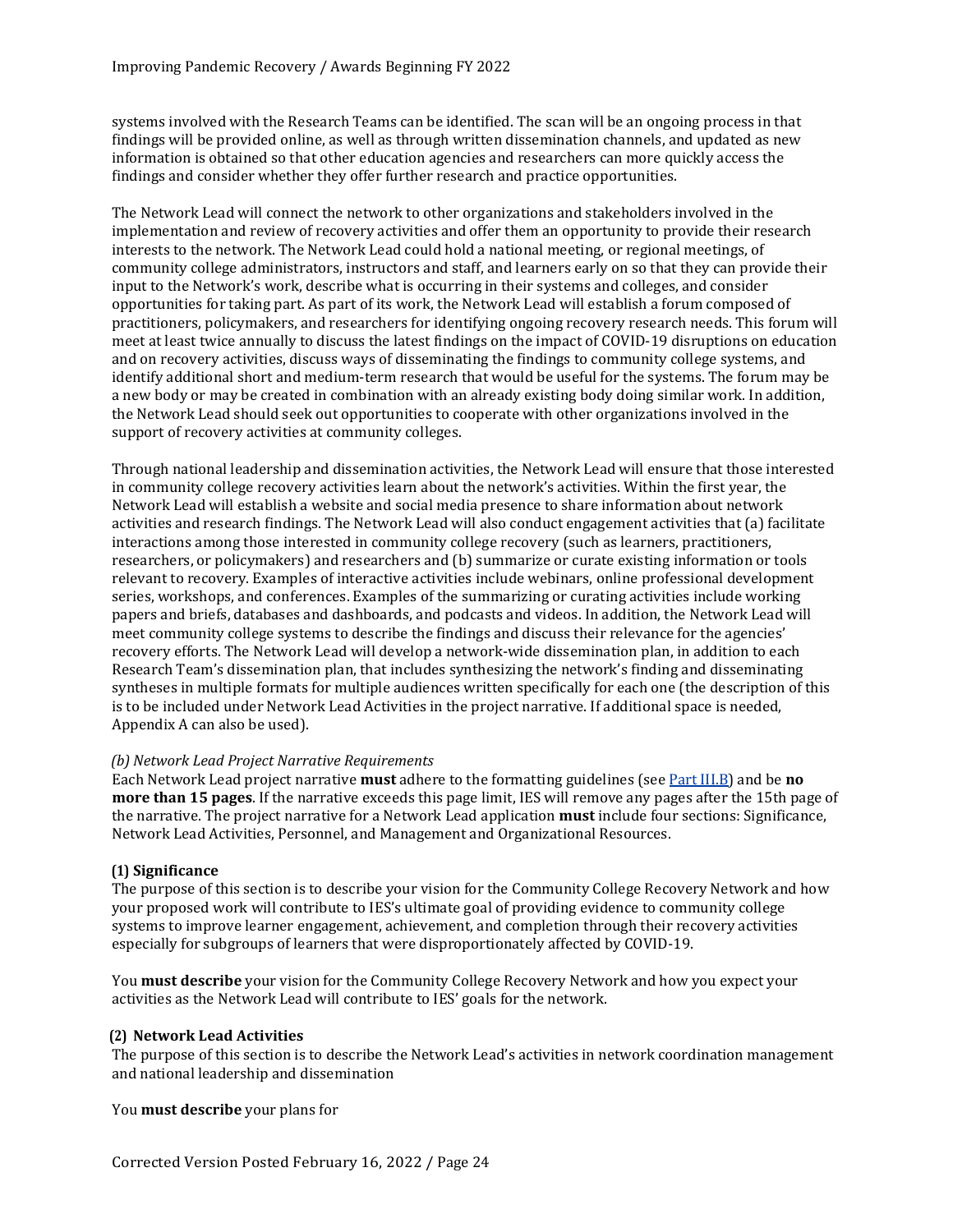- Coordinating network activities, holding network meetings, and promoting training of early career researchers across all teams
- Organizing network working groups on specific recovery issues
- Carrying out an ongoing scan of the recovery needs of student subgroups that were disproportionately affected by COVID-19 and the recovery activities community college systems are implementing to support these students
- Connecting the network to other stakeholders involved in recovery activities
- Establishing a forum for identifying recovery research needs
- National leadership and dissemination (include a website and social media presence, engagement activities, and synthesizing the network's finding and disseminating syntheses in multiple formats for multiple audiences including meeting with community college systems).

#### **(3) Personnel**

The purpose of this section is to demonstrate that your team possesses appropriate experience for the proposed activities and will commit enough time to the project.

You **must describe** your project team.

#### **(4) Management and Organizational Resources**

The purpose of this section is to demonstrate that you have the organizational structure and capacity, to access to the resources needed to carry out and effectively manage the project.

#### You **must describe** the

- Plans and procedures for the overall management of the Community College Recovery Network
- Resources to conduct the work of the Community College Recovery Network

#### *(c) Award Limits*

Awards made under the Network Lead topic **must** conform to the following limits on duration and cost.

#### **(1) Duration Maximum**

The maximum duration of the Network Lead award is **3 years**.

#### **(2) Cost Maximum**

The maximum cost for the Network Lead award is **\$3,000,000** (total cost = direct costs + indirect costs).

#### **(3) Maximum Number of Awards**

IES intends to make **one** Network Lead award under the Community College Recovery Network topic.

#### *(d)Recommendations for a Strong Application*

These recommendations are intended to improve the quality of your application, and the peer reviewers are asked to consider these recommendations in their evaluation of your application.

#### **(1) Significance**

Describe your view of the purpose for research on community college recovery needs and activities for learners overall and for subgroups of learners that were disproportionately affected by COVID-19. Discuss how the research network as a whole and the Network Lead specifically could help improve community college systems' recovery decision making to better support learner reengagement, achievement, and completion.

Describe your understanding of how community college systems are making decisions regarding recovery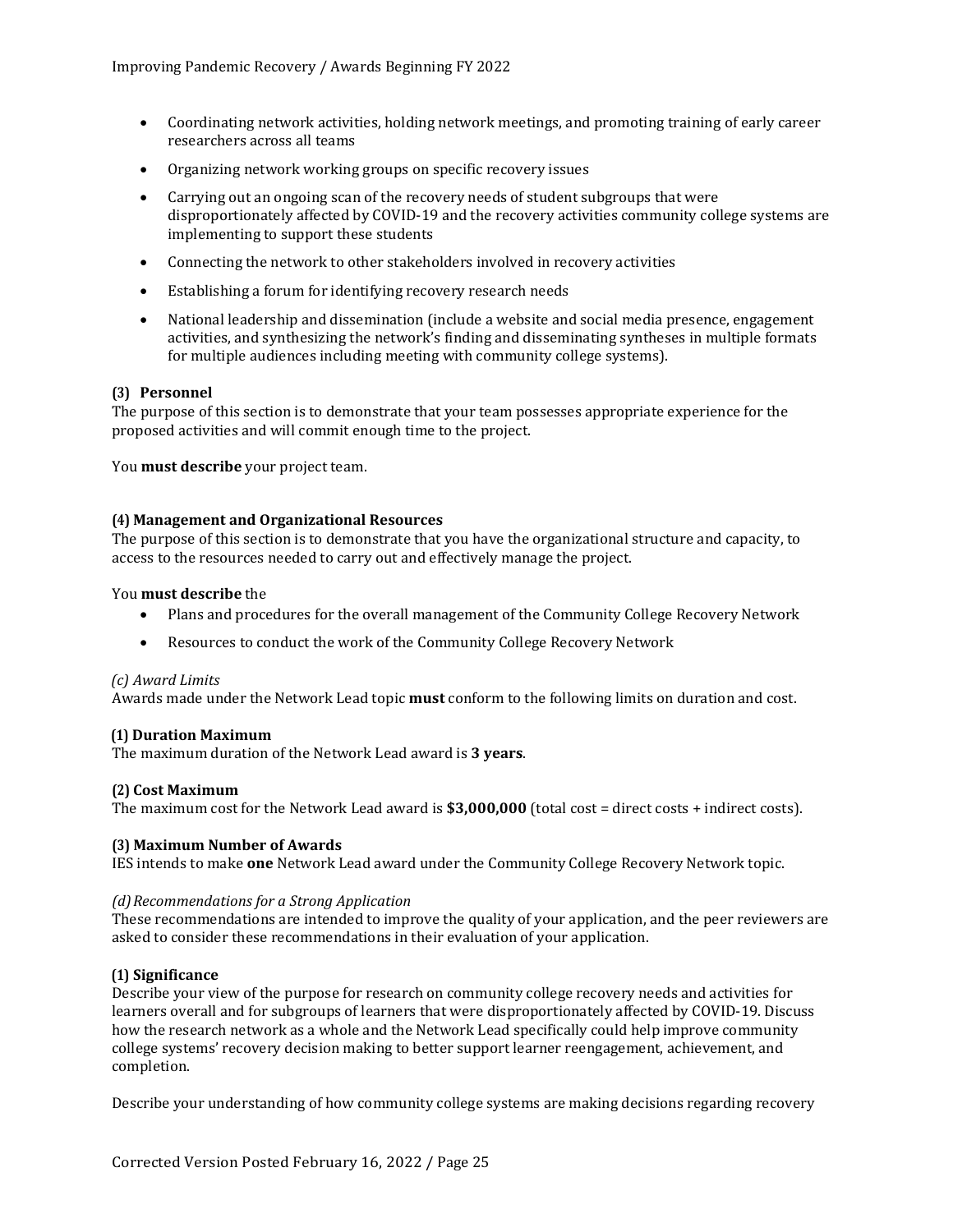activities for learners overall and for learner subgroups, and the role of research in these decisions. Based on this understanding, describe the underlying approach the Network Lead will take in its actions to provide evidence and information on recovery to support system decision making. Provide a theory of change describing or illustrating how the Network and the Network Lead could support and improve the recovery decisions made by community college systems leading to better student outcomes for all learners and for student subgroups.

Provide an appraisal of how much support the Network Lead can provide to community college systems and how helpful it can be expected to be in supporting system recovery decision making. Describe your existing set of relationships and engagement with community college systems and colleges. Discuss whether you have a strategy of how to identify systems more likely to need and use Network findings and, if so, whether you intend to use different approaches with different agencies. Offer possible measures that could be used to examine the usefulness of the Network Lead's work for systems' decision making, and identify any existing data or instruments that could be used to provide these measures.

Identify what you see as some of the key decisions the Network Lead may or will need to make, sometimes in conjunction with the Research Teams, and how you might go about making them. For example, if a student subgroup is not addressed by any of the Research Team projects, should the Network Lead try to fill that gap and, if so, how? Similarly, if the Network makes an important finding regarding a subgroup, should there be specific efforts to provide that finding to systems serving the largest proportions of that subgroup.

#### **(2) Network Lead Activities**

Discuss your plans for the required activities.

- Coordinate network activities, hold network meetings, promote training of early career researchers. Include details such as:<br>  $\circ$  Descriptions of the
	- Descriptions of the goals for these meetings, how you will facilitate the exchange of information and ideas - you might include a proposed agenda for the first meeting in [Appendix B.](#page-33-0)
	- o Descriptions of training and/or mentoring opportunities for early career researchers that the Lead can provide or coordinate for the Research Teams.
- Organize network working groups on specific recovery issues.
	- $\circ$  Describe how the network will identify key recovery issues that run across the Research Teams, identify key personnel from all projects to form working groups on these issues, organize meetings of these workgroups that are intended to influence the work of the Research Teams and advance knowledge of and practice for these issues.
	- o Describe how you will ensure the active participation of system and college administrators within the network.
- Implement an ongoing scan of student subgroup recovery needs and recovery activities addressing them. Include the following details:
	- o List the subgroups disproportionately affected by COVID-19 to be included in the scan.
	- $\circ$  Describe the sources of information (both primary and secondary) that the Network Lead will use to identify their recovery needs and the recovery activities being implemented to address those needs.
	- $\circ$  Describe how the scan will be an ongoing process with regular releases of findings over the life of the network.
	- $\circ$  Describe how the findings will be made available to researchers who may build upon them and education agencies who may act upon them.
	- o Describe how the findings will be considered by network members in regards to their own research.
- Connect the network to other stakeholders involved in recovery activities. Describe the following:
	- $\circ$  Identify what stakeholders in recovery you see as key to engaging with to meet the goals of the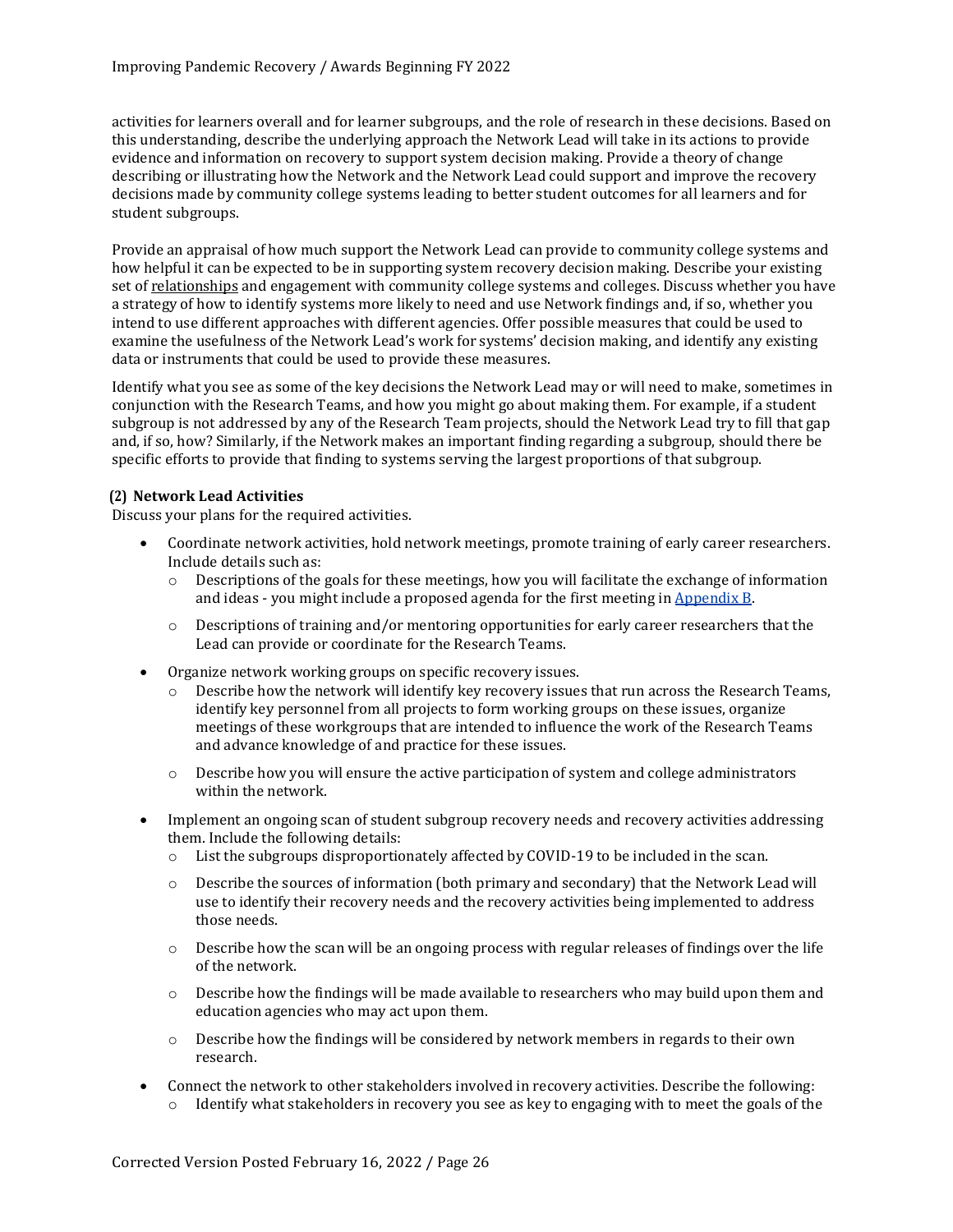network.

- o Describe how you will connect with them.
- o Describe the purposes for engaging with them and how these will be accomplished.
- Establish a forum for identifying recovery research needs.
	- o Describe what groups will be represented on the forum, how often the forum will meet, how the meetings will be structured, what kinds of information are to be gleaned from the forum, and how this information is to be disseminated through and used by the network.
	- $\circ$  Describe why participants will be willing to take part in forum including how its organization and purpose will make their participation worthwhile.
- Provide national leadership and dissemination. Provide details of your plan, including the following:<br>  $\circ$  Describe how you will establish the website and social media presence including the audiences Describe how you will establish the website and social media presence including the audiences you intend to reach and the type of information you intend to provide.
	- $\circ$  Describe other engagement activities you will use to obtain both input on research and dissemination approaches for the network and dissemination of the network's finding.
	- o Describe how you will summarize or curate existing information or tools relevant to community college recovery, the review process you will use to choose materials, and how you will determine if the summaries you provide are useful for researchers and education agencies.
	- o Describe the process you will use to synthesize the findings from the Research Teams and the Network Lead's work. Describe how you will put the synthesis of the network's findings into multiple formats for multiple audiences
	- o Describe how you will disseminate the network's findings in ways that best support the decision making of community college systems. Include your plan for meeting with community college systems to discuss the findings and how they may apply to the systems' recovery efforts

Identify other activities that you intend to implement to meet the goals of the Network Lead and the network. Include them in your theory of change in the Significance section. Describe how they will be implemented and why they will be useful.

Provide a timeline that shows when major activities will take place and a description of how those activities will inform one another and how they build from or feed into the Network's activities. This may be included i[n Appendix B: Supplemental Charts, Tables, and Figures.](#page-33-0)

### **(3) Personnel**

Identify and describe expertise and qualifications of the Network Lead team at the primary applicant organization and at any subaward organizations.

Describe how the background and experience of the project team supports the successful conduct of the proposed work. For each key personnel, include the following:

- Roles and responsibilities on the project
- Expertise and training for the responsibilities they will hold
- Proportion of time personnel will devote to the project, expressed as percent effort over a 12- month calendar year
- Experience working with populations of learners from student subgroups that have been disproportionately affected by COVID-19.
- Experience executing a dissemination strategy consistent with the IES mission to promote scientifically valid research findings that can provide the basis for improving academic instruction and lifelong learning.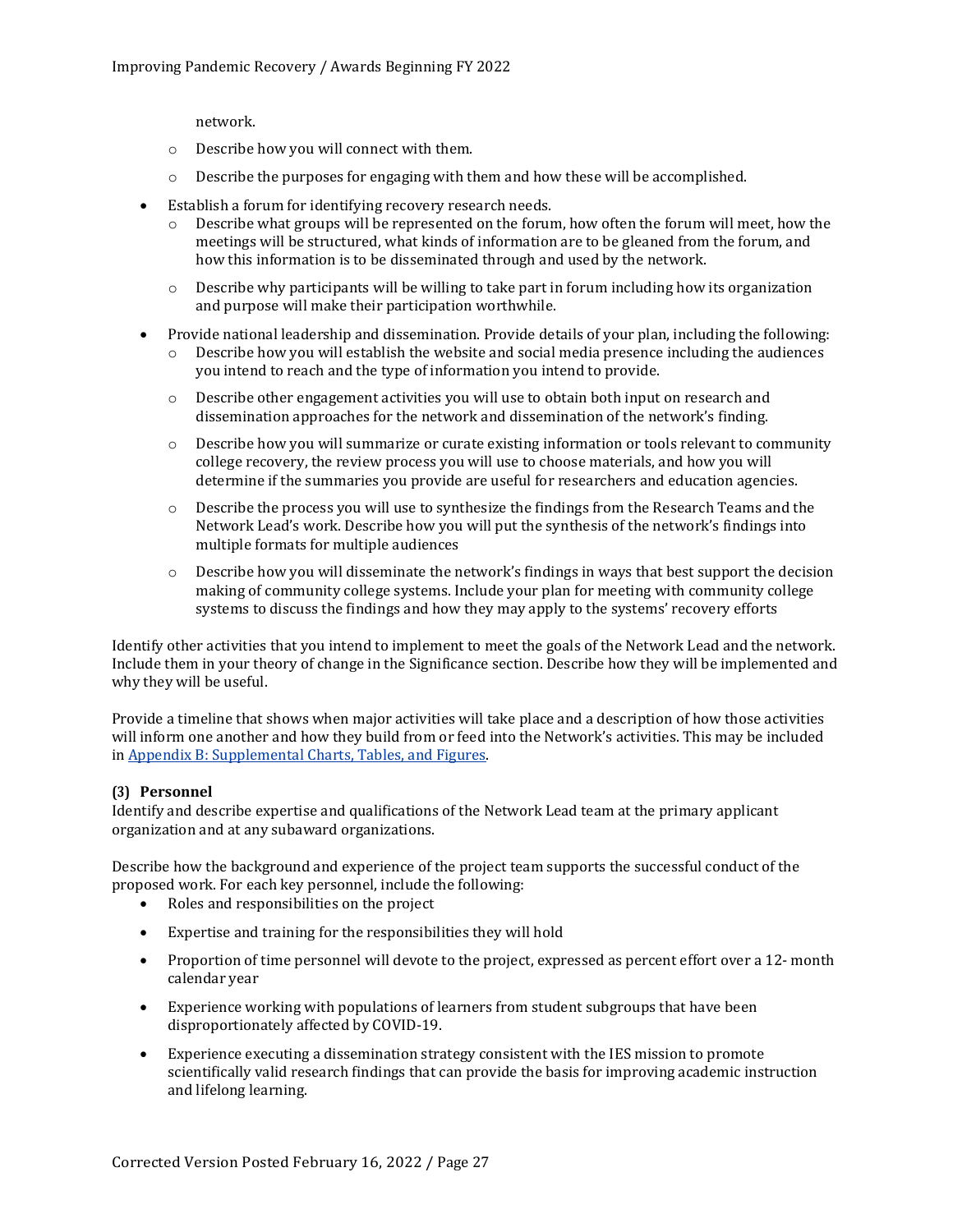Include a plan for how key personnel will maintain their objectivity with regard to the summarizing or curating activities.

Discuss who will manage the communications across the network and with the public. Strong applications will have a dedicated communications manager or communications team.

#### **(4) Management and Organizational Resources**

Describe your plans and procedures for the overall management of the Network and its activities.

Describe your vision for how the Network Lead should approach the internal workings of the network including support of (1) the Research Teams completing their own research, (2) the Research Teams contributing to the workings and purpose of the Network, and (3) the Network Lead completing its work.

Identify the management structure and procedures that you will use to ensure that the Network is responsive to the concerns and needs of IES and how the Network Lead would address potential conflicts among teams.

Include an organization chart that shows how the major functions or activities of the Network Lead and the Network itself will be organized and how key personnel will relate to one another (may be included in [Appendix B\)](#page-33-0).

Document the availability and cooperation of the settings or experts required to carry out your plan via letters of agreement in [Appendix D](#page-33-2) of your application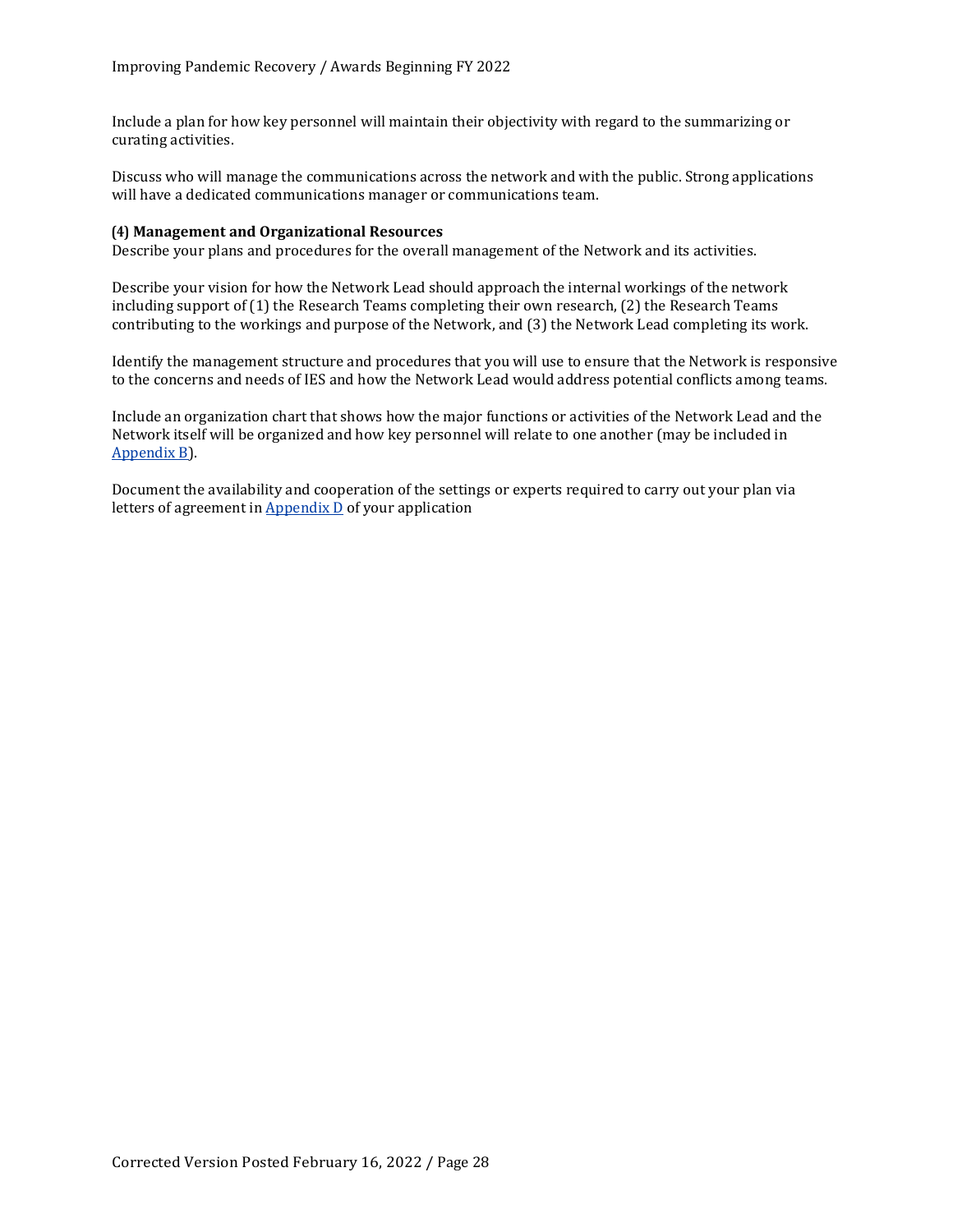# <span id="page-31-0"></span>**Part III: Preparing Your Application**

## <span id="page-31-1"></span>**A. Overview**

The application contents—individual forms and their PDF attachments—represent the body of an application to IES. IES encourages you to refer to the IES Application Submission Guide [\(https://ies.ed.gov/funding/pdf/submissionguide.pdf\)](https://ies.ed.gov/funding/pdf/submissionguide.pdf) for additional information about preparing to submit your application and ensuring your application is sufficient.

## <span id="page-31-2"></span>**B. General Formatting**

Readability and Fairness - To ensure that reviewers can read your application and that all applicants have similar expectations for length and space, IES specifies the following formatting conventions. Adherence to type size and line spacing requirements is necessary so that no applicant will have an unfair advantage by using small type or by providing more text in their applications. These requirements apply to the PDF file as submitted, unless otherwise specified. In order for an application to be compliant and sent forward for review, the applicant should ensure that each narrative section follows both the page limit maximums and the formatting guidelines below unless otherwise specified.

## <span id="page-31-3"></span>*1. Page and Margin Specifications*

For all IES grant applications, a "page" is 8.5 in. x 11 in. on one side only with 1-inch margins at the top, bottom, and both sides.

## <span id="page-31-4"></span>*2. Page Numbering*

Add page numbers using the header or footer function and place them at the bottom or upper right corner for ease of reading.

## <span id="page-31-5"></span>*3. Spacing*

Text must be single spaced.

## <span id="page-31-6"></span>*4. Type Size (Font Size)*

Type must conform to the following three requirements:

- The height of the letters must not be smaller than a type size of 12-point.
- Type density, including characters and spaces, must be no more than 15 characters per inch (cpi). For proportional spacing, the average for any representative section of text must not exceed 15 cpi.
- Type size must yield no more than 6 lines of type within a vertical inch.

You should check the type size using a standard device for measuring type size, rather than relying on the font selected for a particular word processing/printer combination. Small type size makes it difficult for reviewers to read the application; consequently, the use of small type will be grounds for IES to return the application without scientific peer review.

As a practical matter, if you use a 12-point Times New Roman font without compressing, kerning, condensing, or other alterations, the application will typically meet these requirements.

## <span id="page-31-7"></span>*5. Graphs, Diagrams, and Tables*

Text in figures, charts, and tables, including legends, may be in a type size smaller than 12- point but must be readily legible.

## <span id="page-31-8"></span>**C. Required and Optional Appendices**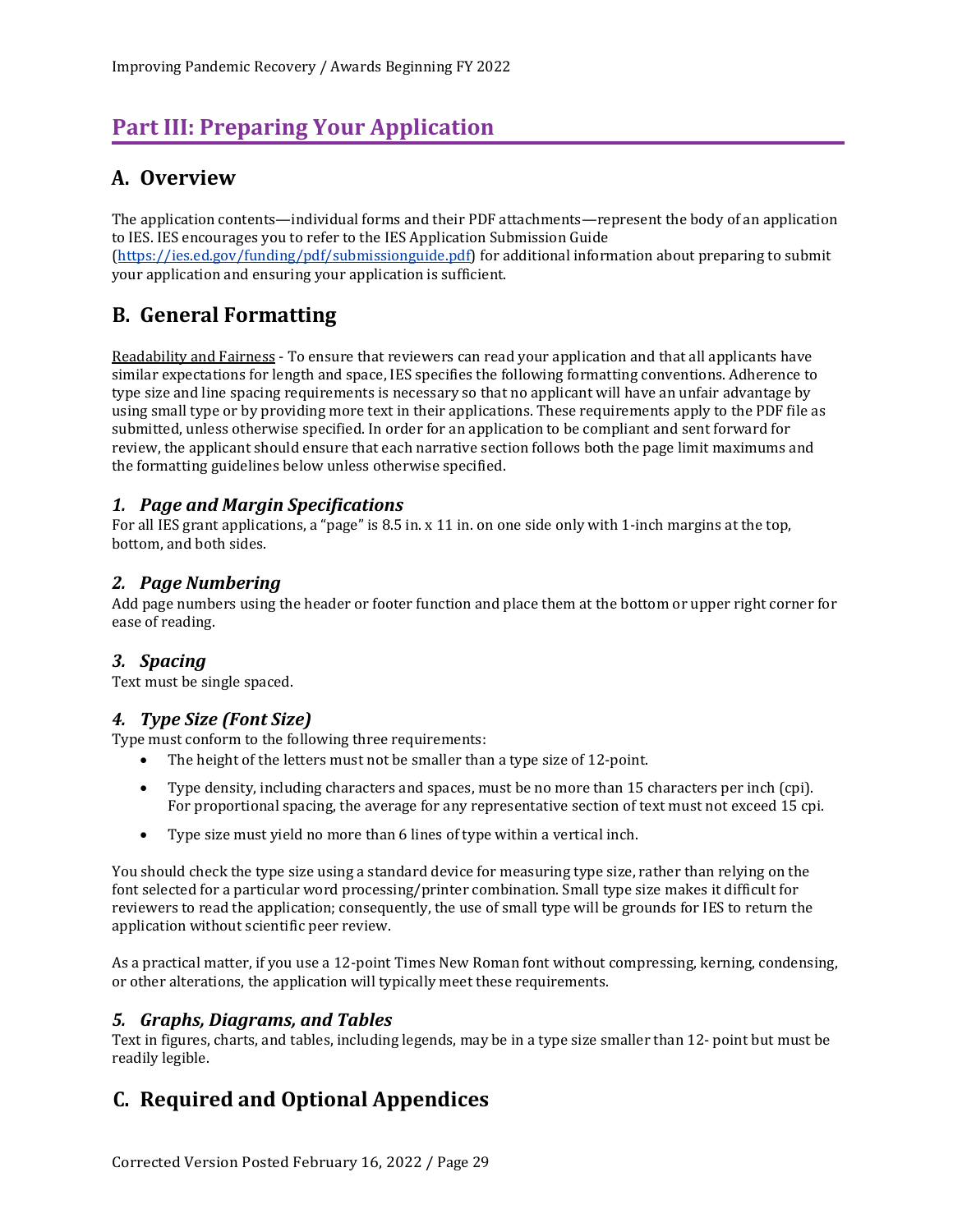The required project narrative [\(Part II\)](#page-9-0) is followed by several appendices. Some of these appendices are required, and some are optional. When you submit your application through Grants.gov, you will create a single PDF file that *contains the project narrative and all appendices* and include it as an attachment in the application package. Include appendices in alphabetical order and simply skip an appendix if it is not required for your application or if you choose not to include one of the optional appendices. See the IES Application Submission Guide [\(https://ies.ed.gov/funding/pdf/submissionguide.pdf\)](https://ies.ed.gov/funding/pdf/submissionguide.pdf) for more information about preparing and submitting your application using the required application package for this competition through Grants.gov [\(https://www.grants.gov/\)](https://www.grants.gov/).

The project narrative and appendices are critical parts of the IES application because they include the substantive content that will be reviewed for theoretical and practical significance and scientific merit.

## <span id="page-32-0"></span>*1. Appendix A: Dissemination History and Plan (Required for Research Teams)*

Research Team applicants **must** include Appendix A after the project narrative. Network Lead applicants are not required to submit this appendix because dissemination will be addressed extensively in the project narrative but can use Appendix A to provide additional information.

Appendix A includes two sections: Dissemination History and Dissemination Plan. Appendix A **must** meet the general formatting guidelines and be **no more than three pages**. If Appendix A exceeds this three-page limit, IES will remove any pages after the third page of the appendix before it is forwarded for scientific peer review.

#### *(a) Dissemination History*

The dissemination history is intended to demonstrate that the research you have conducted in the past has been disseminated in a way that is consistent with the IES mission to promote scientifically valid research findings that can provide the basis for improving academic instruction and lifelong learning. Applicants who have never had an IES grant should focus on describing the dissemination history of related, past projects. Reviewers will use this information to determine whether the project personnel have the experience necessary to carry out the proposed dissemination plan.

The dissemination history should include the following:

- A brief description of the outcomes of prior research, including products developed or tested and how the project's findings and products were disseminated
- For interventions or assessments that were developed through one or more projects and have evidence of impact on learner outcomes or of the validity and reliability of the assessment for intended purposes and learners, an explanation for how it has been made available to users, the number of active users of the product, the number of users of the product during its history, and funding agreements or outside investments for commercialization (if applicable)
- Other unique dissemination products or notable presentations of research findings, particularly those that were intended for education agencies or community college systems, practitioners, policymakers, parents, learners, and/or the general public.

#### *(b) Dissemination Plan*

Describe your plan to disseminate the findings from the proposed project. Dissemination plans should be tailored to the audiences that will benefit from the findings and reflect the unique purposes of the project.

Identify the audiences that you expect will most likely benefit from your research, such as federal and state policymakers, state and local school system administrators, community college system administrators, school administrators, educators, parents, learners, and other education researchers.

Discuss the different ways in which you intend to reach these audiences through the publications, presentations, and products you expect to produce.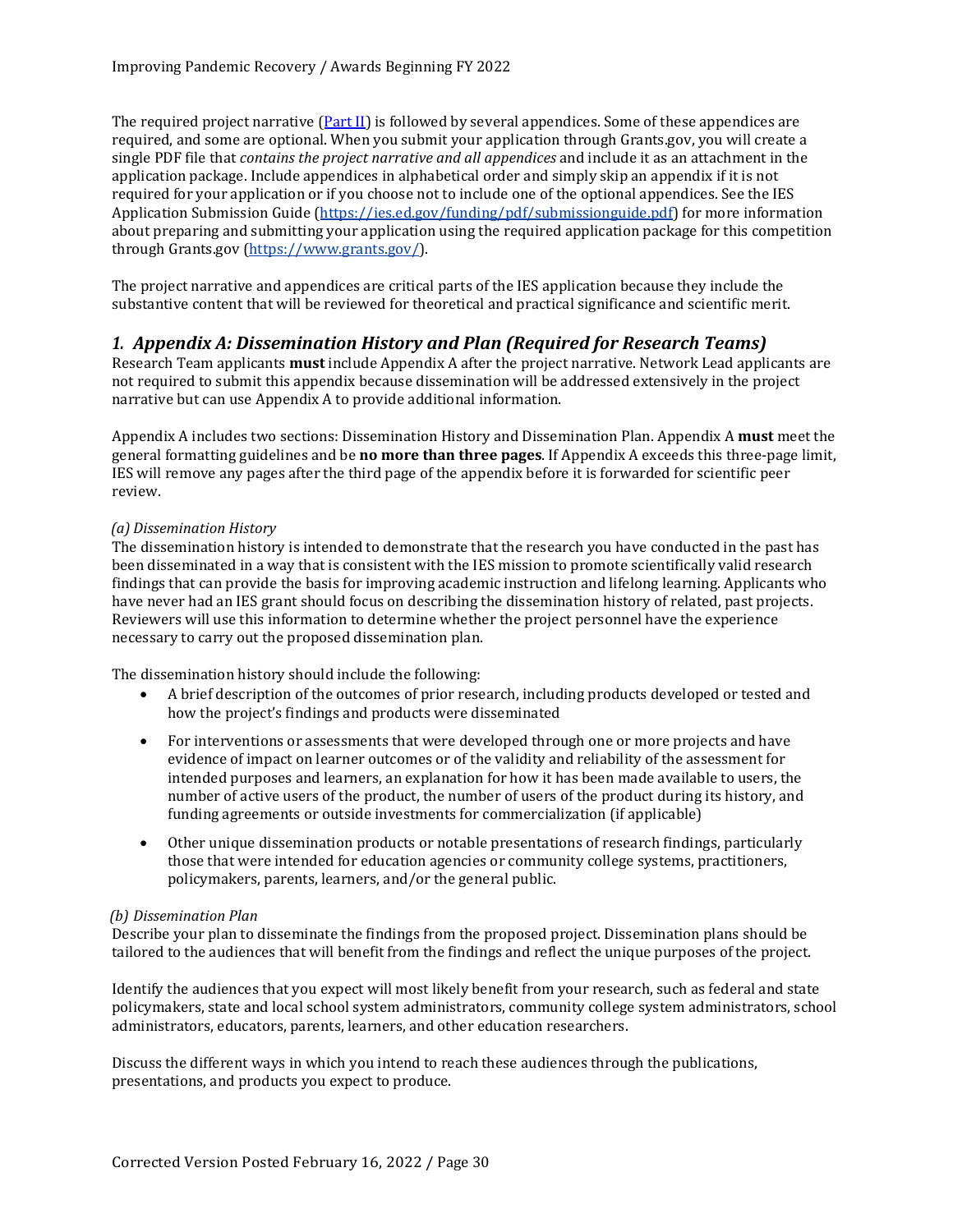IES-funded researchers are expected to publish and present in venues designed for policymakers and practitioners in a manner and style useful and usable to this audience. For example –

- Report findings to the education agencies, community college systems, and schools that provided the data and data- collection opportunities
- Give presentations and workshops at meetings of professional associations of teachers, school and system leaders, and education policymakers
- Publish in practitioner journals
- Give presentations at the IES STATS-DC conference and the SLDS Best Practices conference
- Engage in activities with relevant IES-funded Research and Development (R&D) Centers [\(https://ies.ed.gov/ncer/research/randdCenters.asp\)](https://ies.ed.gov/ncer/research/randdCenters.asp), other Research Networks [\(https://ies.ed.gov/ncer/research/researchNetworks.asp\)](https://ies.ed.gov/ncer/research/researchNetworks.asp), or Regional Educational Laboratories (RELs; [https://ies.ed.gov/ncee/edlabs/\)](https://ies.ed.gov/ncee/edlabs/)

IES-funded researchers who create products for use in research and practice as a result of their project (such as curricula, professional development programs, measures and assessments, guides, and toolkits) are expected to make these products available for research purposes or (after evaluation or validation) for general use. IES encourages researchers to consider how these products could be brought to market to increase their dissemination and use. IES-funded researchers are expected to publish their findings in scientific, peer-reviewed journals and present at conferences attended by other researchers.

The Dissemination History and Plan is the only information that may be included in Appendix A; all other materials will be removed prior to review of the application.

## <span id="page-33-0"></span>*2. Appendix B: Supplemental Charts, Tables, and Figures (Optional)*

Appendix B **must** meet the general formatting guidelines and be **no more than 15 pages**. If Appendix B exceeds this page limit, IES will remove any pages after the  $15<sup>th</sup>$  page of the appendix before it is forwarded for scientific peer review. In Appendix B, you may include figures, charts, or tables with supplementary information like a timeline for your research project, a diagram of the management structure of your project, or examples of measures used to collect data for your project such as individual test items, tests, surveys, and observation and interview protocols.

These are the only materials that may be included in Appendix B; all other material will be removed prior to review of the application.

### <span id="page-33-1"></span>*3. Appendix C: Examples of Recovery Activities (Optional)*

Appendix C **must** meet the general formatting guidelines and be **no more than 10 pages**. If Appendix C exceeds this page limit, IES will remove any pages after the 10<sup>th</sup> page of the appendix before it is forwarded for scientific peer review. If you are proposing to explore, develop, evaluate, or validate an intervention or assessment used as a recovery activity you may include examples of curriculum materials, computer screen shots, assessment items, or other materials used.

These are the only materials that should be included in Appendix C; all other material will be removed prior to review of the application.

## <span id="page-33-2"></span>*4. Appendix D: Letters of Agreement (Required)*

There is **no recommended page length** for Appendix D. Use this appendix to provide copies of letters of agreement from schools, districts, state agencies, community college systems, individuals who will serve as consultants, and/or other settings or data sources that will be a part of or will provide data for the proposed research. For applications that include multiple institutions working together (such as a state education agency or community college system with a research institution), make sure that there are letters from all the institutions and that the letters give evidence of a strong commitment to the proposed work and the specific responsibilities of each institution. If a Network Lead applicant does not propose to work with other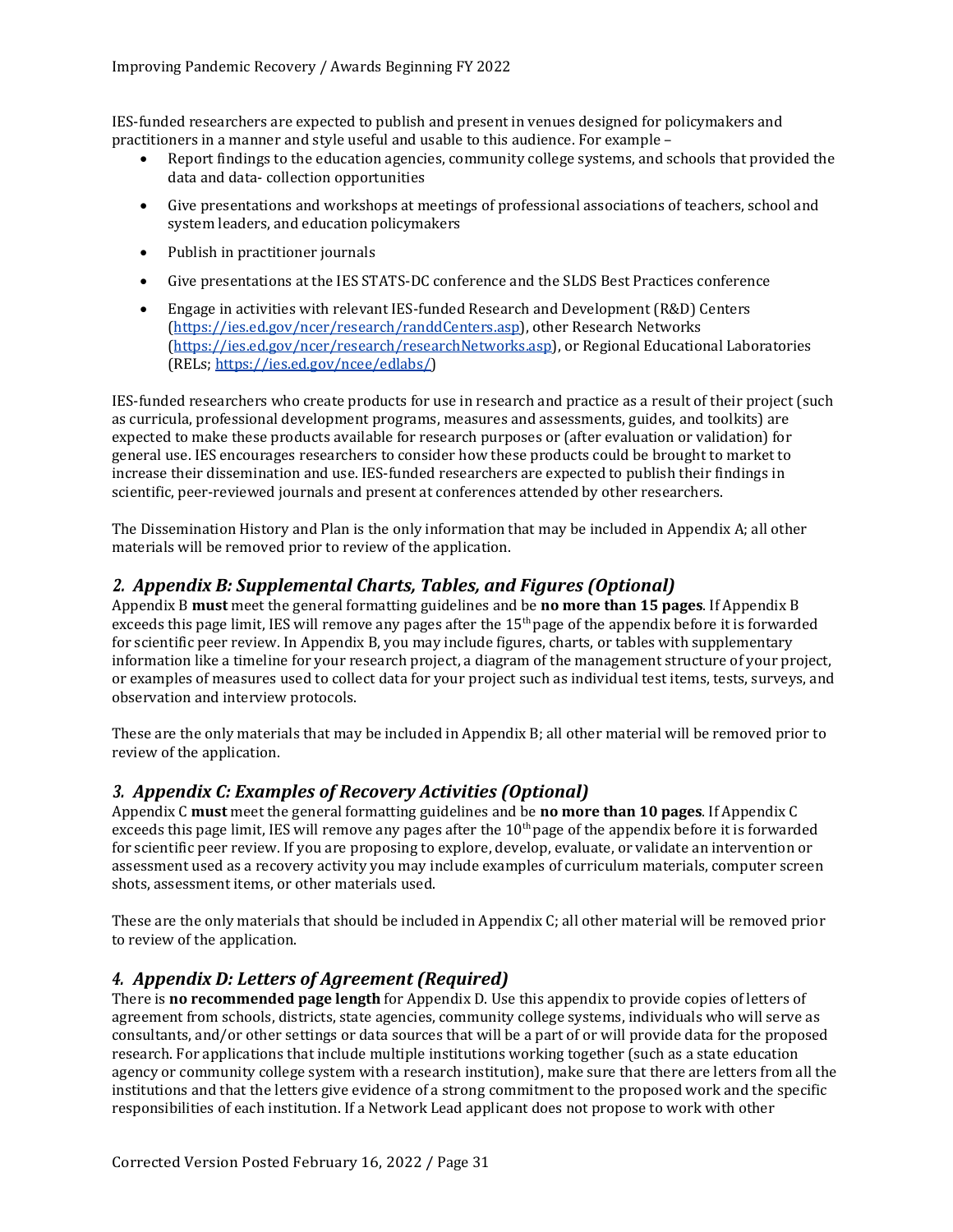organizations or individuals it should note this in Appendix D.

Ensure that the letters reproduce well so that reviewers can easily read them. Do not reduce the size of the letters. See the IES Application Submission Guide [\(https://ies.ed.gov/funding/pdf/submissionguide.pdf\)](https://ies.ed.gov/funding/pdf/submissionguide.pdf) for guidance regarding the size of file attachments.

Letters of agreement should include enough information to make it clear that the author of the letter understands the nature of the commitment of time, space, and resources to the research project that will be required if the application is funded. A common reason projects fail is loss of participating schools and districts. Letters of agreement regarding the provision of data should make it clear that the author of the letter will provide the data described in the application for use in the proposed research and in time to meet the proposed schedule.

These are the only materials that may be included in Appendix D; all other material will be removed prior to review of the application.

## <span id="page-34-0"></span>*5. Appendix E: Data Management Plan (Required for Research Teams)*

Appendix E must meet the general formatting guidelines and be **no more than five pages**. If Appendix E exceeds this page limit, IES will remove any pages after the fifth page of the appendix before it is forwarded for scientific peer review.

The DMP should include the following:

- Identification of the data repository where you will pre-register your study within the first year of the project, following the Standards for Excellence in Education Research (SEER) Principles [\(https://ies.ed.gov/seer\)](https://ies.ed.gov/seer)
- Type of data to be shared
- Procedures for managing and for maintaining the confidentiality of Personally Identifiable Information
- Roles and responsibilities of project or organizational staff in the management and retention of research data, including a discussion of any changes to the roles and responsibilities that will occur should the project director/principal investigator and/or co-project directors/co- principal investigators leave the project or their organization
- Expected schedule for data sharing, including how long the data will remain accessible (no later than publication of findings in a peer-reviewed publication and available for at least 10 years) and acknowledgement that the timeframe of data accessibility will be reviewed at the annual progress reviews and revised as necessary
- Format of the final dataset
- Dataset documentation to be provided, including any decisions made about the data that would be important in replicating the results
- Method of data sharing, such as through a data archive, and how those interested in using the data can locate and access them
- Whether or not users will need to sign a data use agreement and, if so, what conditions they must meet
- Any circumstances that prevent all or some of the data from being shared (This includes data that may fall under multiple statutes and, hence, must meet the confidentiality requirements for each applicable statute including data covered by Common Rule for Protection of Human Subjects, FERPA, and HIPAA)

The costs of the DMP can be covered by the grant and should be included in the budget and explained in the budget narrative. IES program officers will be responsible for reviewing the completeness of the proposed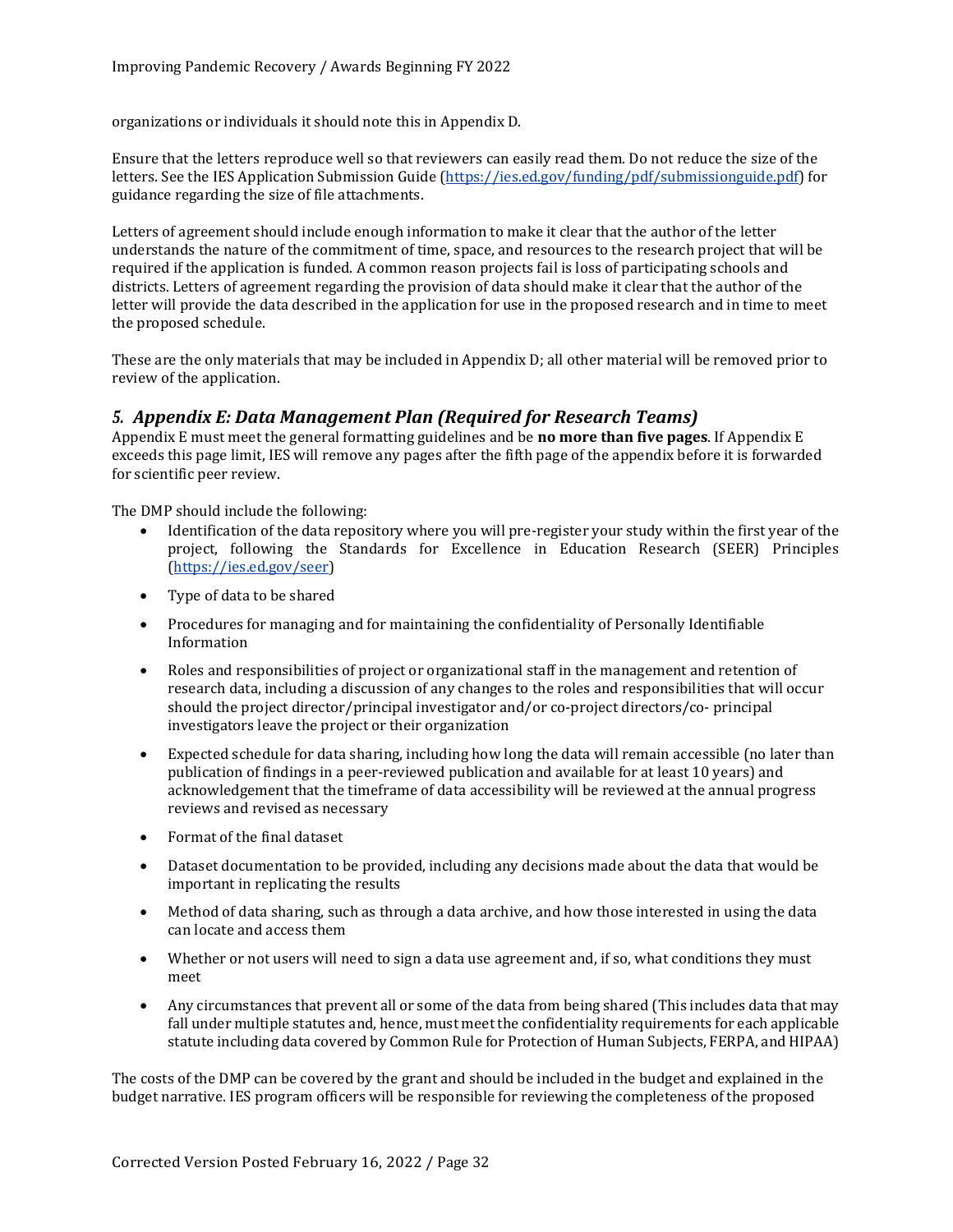DMP. If your application is being considered for funding based on the scores received during the scientific peer review process but your DMP is determined incomplete, you will be required to provide additional detail regarding your DMP.

When the PI and the AOR sign the cover page of the grant application, they will be assuring compliance with IES policy on data sharing as well as other policies and regulations governing research awards.

Once the DMP is approved by IES, the PI and the organization are required to carry it out and to report progress and problems through the regular reporting channels. Compliance with IES data sharing requirements is expected even though the final dataset may not be completed and prepared for data sharing until after the grant has been completed. In cases where the PI/grantee is non-compliant with the requirements of the data sharing policy or DMP, subsequent awards to individuals or organizations may be affected. By addressing the items identified above, your DMP describes how you will meet the requirements of the IES policy for data sharing.

This is the only material that should be included in Appendix E; all other material will be removed prior to review of the application.

## <span id="page-35-0"></span>**D. Other Narrative Content**

In addition to the project narrative (see Part II: Research Networks) and required and optional appendices (see above), you will also prepare a project summary/structured abstract, a bibliography and references cited, an exempt or non-exempt research on human subjects narrative, and biographical sketches for key personnel to include as file attachments in your application. See the IES Application Submission Guide [\(https://ies.ed.gov/funding/pdf/submissionguide.pdf\)](https://ies.ed.gov/funding/pdf/submissionguide.pdf) for more information about preparing and submitting your application using the required application package for this competition on Grants.gov [\(https://www.grants.gov/\)](https://www.grants.gov/).

## <span id="page-35-1"></span>*1. Project Summary/Structured Abstract*

You **must** submit the project summary/structured abstract as a separate PDF attachment in the application package. If your project is recommended for funding, IES will use this abstract as the basis for the online abstracts that we post when new awards are announced. We recommend that the project summary/structured abstract be two-pages long and follow the format used for IES online abstracts [\(https://ies.ed.gov/funding/grantsearch/\)](https://ies.ed.gov/funding/grantsearch/).

*(a) Title*

- **Title:** Distinct, descriptive title of the project.
- **Topic and Network Role:** Identify the topic and network role to which you are applying (see Part II). This information should match the topic and network role codes entered for Item 4b: Agency Routing Number on the SF 424 Application for Federal Assistance form (see the IES Application Submission Guide [\(https://ies.ed.gov/funding/pdf/submissionguide.pdf\)](https://ies.ed.gov/funding/pdf/submissionguide.pdf) and the topic and network [role codes in Part VI](#page-47-0) for more information).

### *(b) Project Summary*

The purpose of the project summary is to provide a high-level overview that is accessible to a range of audiences, such as policymakers, practitioners, and the general public. This section should use short, active sentences to briefly describe the significance of the project, project activities, and the intended outcomes.

- **Purpose**: A brief description of the purpose of the project and its significance for improving education in the United States. This should include why the research is important, what this project will do to address the need, and the general expected outcomes of the project.
- **Project Activities**: An overview of the project activities.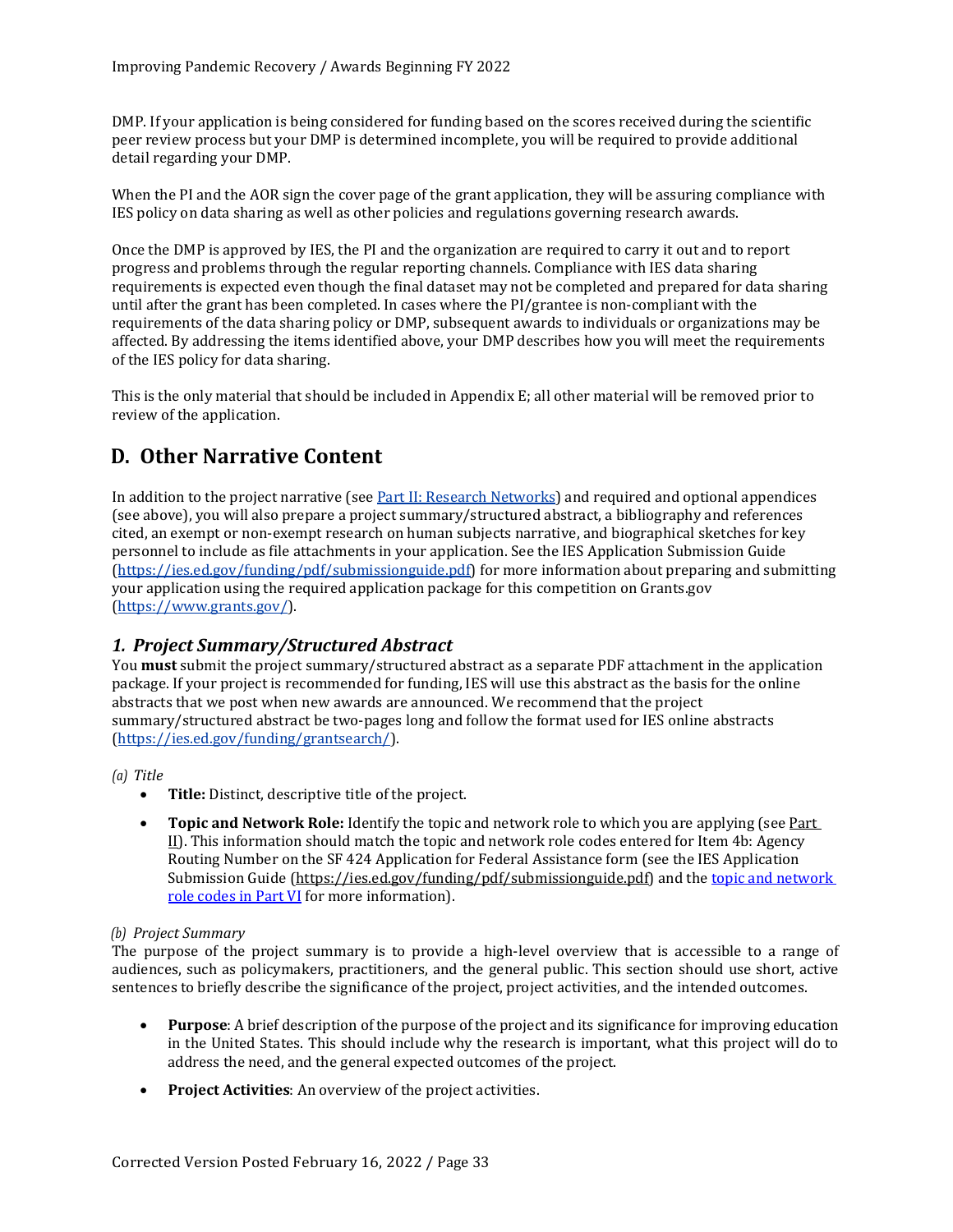• **Products**: A brief description of the expected products of the project, including the products to be developed and the information that will be learned and disseminated.

#### *(c) Structured Abstract*

The purpose of the structured abstract is to provide key details about the project activities. This section is most likely to be used by other researchers but should be written in a way that is accessible to anyone who wants more information about the project.

- **Program of Research** –For each major study, **Research Team applicants** should describe the following:
	- o Setting
	- o Population/Sample
	- o Innovation/Factors: a brief description of what will be developed or tested, or a brief description of the factors that will be examined in relation to learner outcomes
	- o Research Design and Methods: A brief description of the major features of the design and methodology.
	- o Control Condition (if applicable)
	- o Key Measures
	- o Data Analytic Strategy
	- $\circ$  Cost Analysis (if applicable, include a brief description of the cost and/or cost effectiveness analyses planned)
- **Program of Activities** –For each major activity study, **Network Lead applicants** should describe the following:
	- o The setting for the activity (if relevant)
	- o The stakeholder or audience for the activity (if relevant)
	- $\circ$  Activity structure and goals: a brief description of what the activity entails, its goals, and how its structure is likely to achieve those goals
	- $\circ$  Timeline: a brief description of how long it may take to initiate and/or refine the activity and whether the activity intersects with or is contingent on other activities

### <span id="page-36-0"></span>*2. Bibliography and References Cited*

You **must** submit the bibliography and references cited as a separate PDF attachment in the application package. There is **no recommended page length** for the bibliography and references cited. Use the authordate style (versus numeric) citations for your references.

### <span id="page-36-1"></span>*3. Human Subjects Narrative*

You **must** submit an exempt or non-exempt human subjects narrative as a separate PDF attachment in the application package. We do not recommend a page length for the human subjects narrative. See *Information About the Protection of Human Subjects in Research Supported by the Department of Education*  [\(https://www2.ed.gov/policy/fund/guid/humansub/overview.html\)](https://www2.ed.gov/policy/fund/guid/humansub/overview.html) for a brief overview of the principles, regulations, and policies which affect research involving human subjects supported by the Department of Education.

Address how changes to exemption and continuing review procedures with the Revised Common Rule, including the use of a single IRB, will be addressed should your application be recommended for funding.

The U.S. Department of Education does not require certification of IRB approval at the time you submit your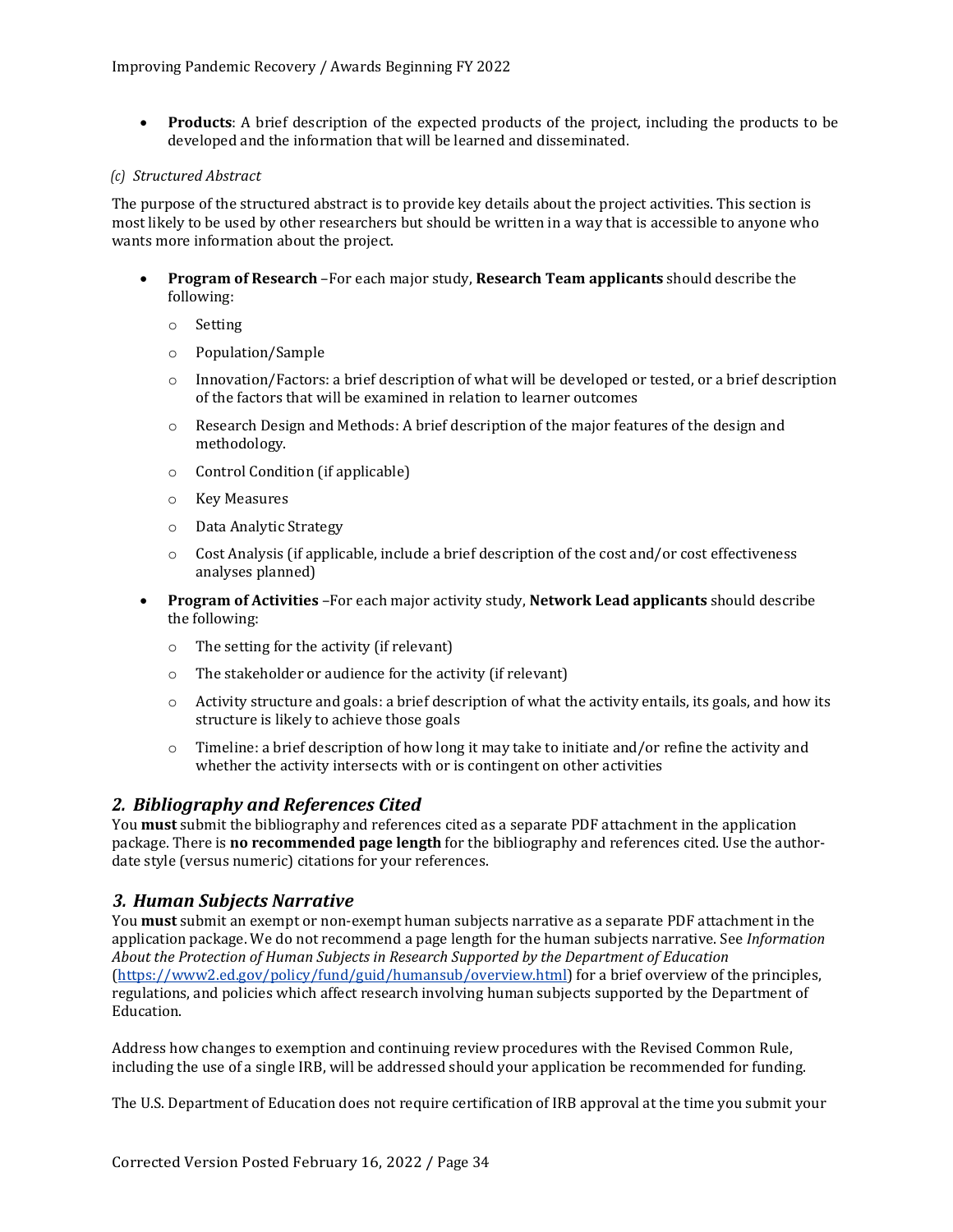application. However, if an application that involves non-exempt human subjects research is recommended for funding, the designated U.S. Department of Education official will request that you obtain and send the certification to the Department within 30 days of the formal request from the Department.

## <span id="page-37-0"></span>*4. Biographical Sketches for Key Personnel*

You **must** submit a biographical sketch (an abbreviated CV plus information about current and pending support) for each person named as key personnel in your application. You may also submit biographical sketches for consultants (optional). Each biographical sketch with current and pending support information **must be no more than five pages in length** and follow the general formatting guidelines. If a biographical sketch exceeds this page limit, IES will remove any pages after the fifth page before it is forwarded for scientific peer review.

Biographical sketches are submitted as separate PDF attachments in the application package. IES strongly encourages applicants to use SciENcv [\(https://www.ncbi.nlm.nih.gov/sciencv/\)](https://www.ncbi.nlm.nih.gov/sciencv/) where you will find an IES biosketch form. IES will accept the SciENcv format for your biosketch even though it does not adhere exactly to our general formatting requirements. You may also develop your own biosketch format. If you use SciENcv, the information on current and pending support will be entered into the IES biosketch template. If you use your own format, you will need to provide this information in a separate table.

Be sure to include your ORCiD iD (Open Researcher and Contributor; [https://orcid.org/\)](https://orcid.org/) if you have one and consider establishing one if you have yet to do so.

The biosketch for the principal investigator, each co-principal investigator, and other key personnel should show how key personnel possess expertise commensurate with their specified duties on the proposed project, for example, by describing relevant publications, grants, and research experience.

Provide a list of current and pending grants for the principal investigator, each co-principal investigator, and other key personnel, along with the proportion of their time, expressed as **percent effort over a 12-month calendar year**, allocated to each project. Include the proposed IES grant as one of the pending grants in this list.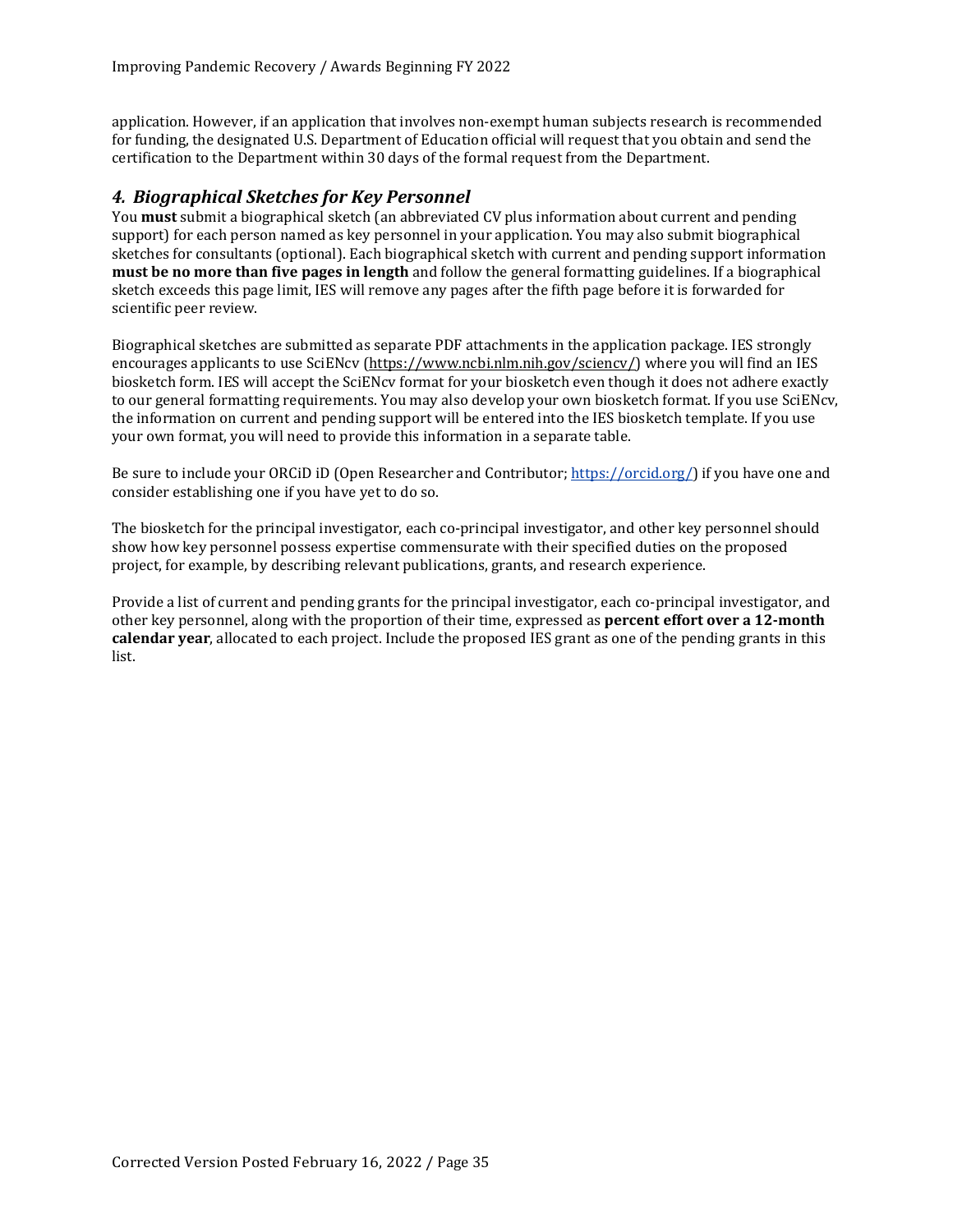# <span id="page-38-0"></span>**Part IV: Competition Regulations and Review Criteria**

## <span id="page-38-1"></span>**A. Funding Mechanisms and Restrictions**

## <span id="page-38-2"></span>*1. Mechanism of Support*

IES intends to award cooperative agreement grants pursuant to this Request for Applications.

## <span id="page-38-3"></span>*2. Funding Available*

Although IES intends to support the topics and network roles described in this announcement, all awards pursuant to this Request for Applications are contingent upon the availability of funds and the receipt of meritorious applications. IES makes its awards to the highest quality applications, as determined through scientific peer review.

**The size of the award depends on the topic and network role as well as the scope of the project**. Please attend to the duration and budget maximums set for each topic and network role in Part II: Research [Networks.](#page-9-0)

In addition to the grant awards made for individual projects IES will also consider proposals from a network for supplemental recovery research activities (possibly identified through network meetings, network working groups, engagement with other stakeholders, and the forums set up by the Network Leads) that will aid the network in meeting its goals. A maximum of \$100,000 can be provided for any additional study approved by IES with a limit of 3 studies per network. These additional studies are to be carried out by network members but can also include other persons and organizations who can contribute to the study. Do not include ideas for these supplemental studies in your application as they will only be considered once a network has been established.

## <span id="page-38-4"></span>*3. Special Considerations for Budget Expenses*

### *(a) Indirect Cost Rate*

When calculating your expenses for research conducted in field settings, you should apply your organization's federally negotiated off-campus indirect cost rate. Please note that the Indirect Cost Group (ICG) in the U.S. Department of Education's Office of the Chief Financial Officer will not be available for assistance during the application preparation process. If your organization does not have an indirect cost rate and you receive a grant from IES, the ICG group can help with obtaining an indirect cost rate once the grant is awarded.

Most institutions that do not have a current negotiated rate may use a de minimis rate of 10 percent of modified total direct costs (see 2 CFR §200.414 [https://www.ecfr.gov/cgi-bin/text](https://www.ecfr.gov/cgi-bin/text-idx?node=se2.1.200_1414&rgn=div8)[idx?node=se2.1.200\\_1414&rgn=div8](https://www.ecfr.gov/cgi-bin/text-idx?node=se2.1.200_1414&rgn=div8) for more information). This de minimis rate may be used indefinitely and no documentation is required to justify its use.

Organizations, both primary grantees and subawardees, not located in the territorial United States may **not**  charge indirect costs.

### *(b)Meetings and Conferences*

If you are requesting funds to cover expenses for hosting meetings or conferences, please note that there are statutory and regulatory requirements in determining whether costs are reasonable and necessary. Please refer to the Office of Management and Budget's (OMB's) Uniform Administrative Requirements, Cost Principles, and Audit Requirements for Federal Awards (Uniform Guidance), 2 CFR, §200.432 Conferences [\(https://www.ecfr.gov/cgi-bin/text-](https://www.ecfr.gov/cgi-bin/text-idx?SID=dcd3efbcf2b6092f84c3b1af32bdcc34&node=se2.1.200_1432&rgn=div8)

[idx?SID=dcd3efbcf2b6092f84c3b1af32bdcc34&node=se2.1.200\\_1432&rgn=div8\)](https://www.ecfr.gov/cgi-bin/text-idx?SID=dcd3efbcf2b6092f84c3b1af32bdcc34&node=se2.1.200_1432&rgn=div8).

Federal grant funds cannot be used to pay for alcoholic beverages or entertainment, which includes costs for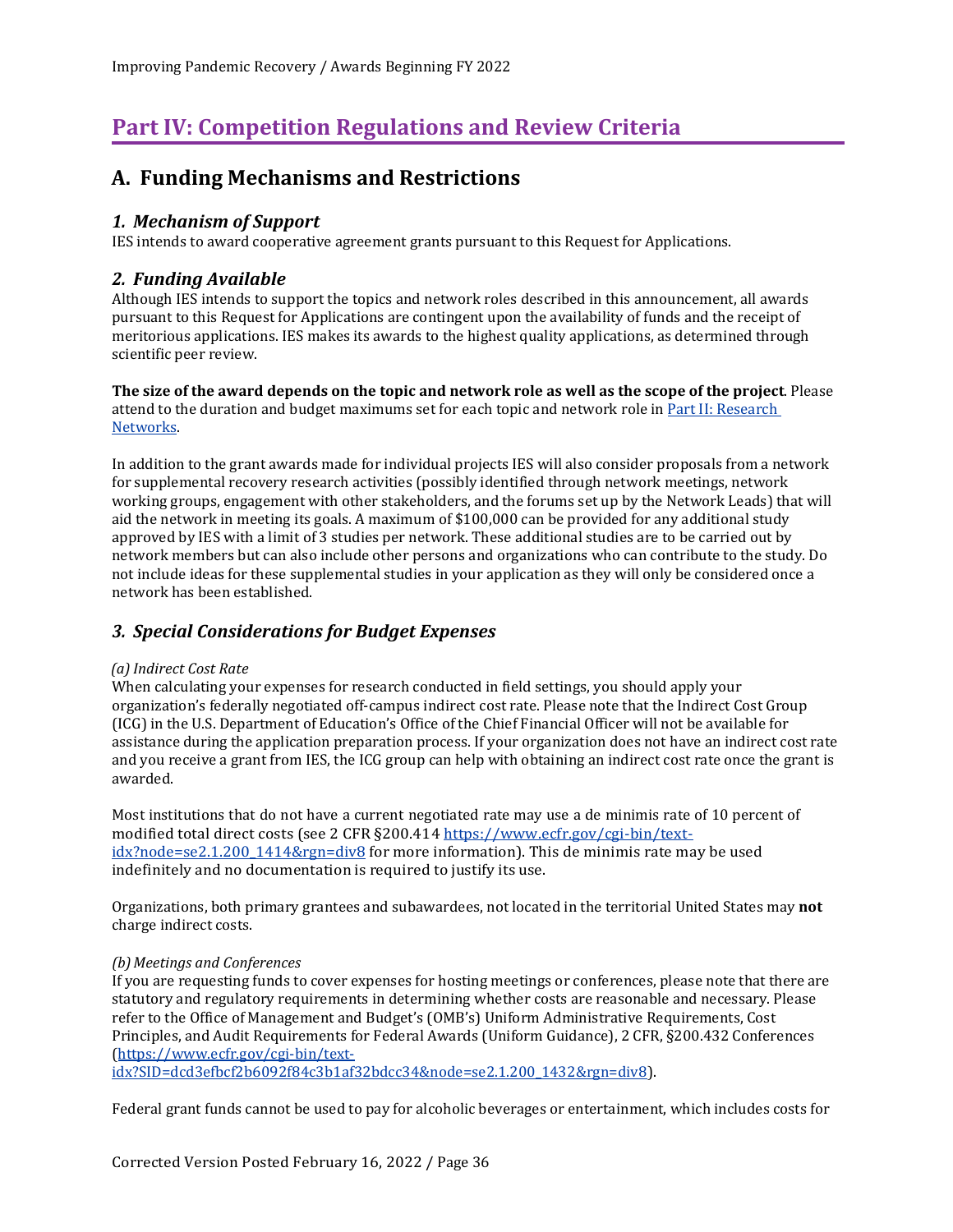amusement, diversion, and social activities. In general, federal funds may not be used to pay for food. A grantee hosting a meeting or conference may not use grant funds to pay for food for conference attendees unless doing so is necessary to accomplish legitimate meeting or conference business. You may request funds to cover expenses for working meetings, such as working lunches; however, IES will determine whether these costs are allowable in keeping with the Uniform Guidance Cost Principles. Grantees are responsible for the proper use of their grant awards and may have to repay funds to the Department if they violate the rules for meeting- and conference-related expenses or other disallowed expenditures.

## <span id="page-39-0"></span>*4. Program Authority*

"American Rescue Plan Act" of 2021 (H.R. 1319) Sec. 2010, and 20 U.S.C. 9501 et seq., the "Education Sciences Reform Act of 2002," Title I of Public Law 107-279, November 5, 2002. This program is not subject to the intergovernmental review requirements of Executive Order 12372.

## <span id="page-39-1"></span>*5. Applicable Regulations*

Uniform Administrative Requirements, Cost Principles, and Audit Requirements for Federal Awards (Uniform Guidance) codified at CFR Part 200. The Education Department General Administrative Regulations (EDGAR) in 34 CFR parts 77, 81, 82, 84, 86 (part 86 applies only to institutions of higher education), 97, 98, and 99. In addition 34 CFR part 75 is applicable, except for the provisions in 34 CFR 75.100, 75.101(b), 75.102, 75.103, 75.105, 75.109(a), 75.200, 75.201, 75.209, 75.210, 75.211, 75.217, 75.219,75.220, 75.221, 75.222, and 75.230.

## <span id="page-39-2"></span>**B. Additional Requirements**

## <span id="page-39-3"></span>*1. Pre-Award*

#### *(a)Clarification and Budget Questions*

IES uses the scientific peer review process as the first step in making funding decisions. If your application is recommended for funding based on the outcome of the scientific peer review, an IES program officer will contact you to clarify any issues that were raised by the peer reviewers and to address whether the proposed budget adequately supports the scope of work and meets federal guidelines.

#### <span id="page-39-4"></span>*(b)Network Commitments*

Below are the commitments that each team will need to agree to as part of its cooperative agreement, which is completed prior to award.

### **(1)Network Commitments**

*All members of each Network must agree to the following:*

- Co-create and follow a network-wide SEER plan (pre-registration, data management plan, etc.), especially the use of common measures
- Guided by the Network Lead, co-create and implement a network-wide dissemination plan
- Ensure representation at virtual and in-person Network meetings. At a minimum, each project within the Network should budget for the PI and other key personnel to attend one in-person Network meeting a year. For budgeting purposes, assume the meetings will take place in Washington, D.C. and last two days.

*The Research Teams of each network must also agree to the following:*

- Collaborate with the other research teams and Network lead
- Share data and leverage common measures within the network
- Adopt shared coding conventions to the maximum extent possible
- Allow for embedded researchers (such as graduate, postdoctoral, or other researchers or policymakers, for hands-on exposure to research)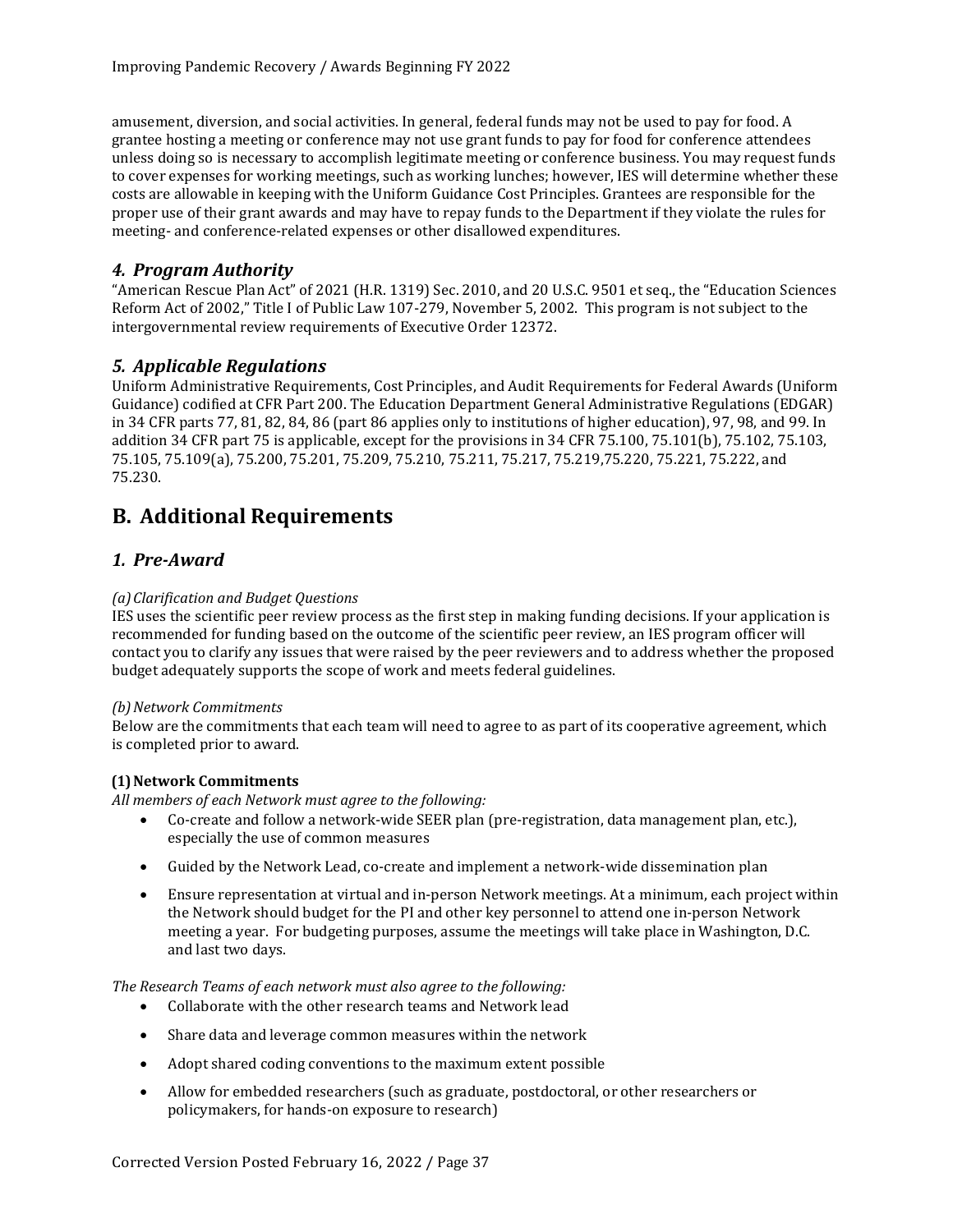#### *Each Network Lead must also commit to the following:*

- Provide national leadership and outreach that incorporates the findings and activities of the full network
- Ensure the network-wide dissemination plan is enacted and updated as necessary
- Support and promote the work of other network members
- Facilitate opportunities for various stakeholders (education or training programs, researchers, developers, employers, etc.) to meet and collaborate with one another either virtually or in person

#### *(c) Demonstrating Access to Data and Education Settings*

Whenever possible, include letters of agreement i[n Appendix D](#page-33-2) from those who have responsibility for or access to the data or settings you wish to incorporate when you submit your application. Even in circumstances where you have included such letters with your application, **IES will require additional supporting evidence prior to the release of funds**. If you cannot provide such documentation, IES may not award the grant or may withhold funds.

You will need supporting evidence of partnership or access if you are doing any of the following:

#### **(1)Conducting research in or with education settings**

If your application is being considered for funding based on scientific merit scores from the scientific peer review panel and your research relies on access to education settings, you will need to provide documentation that you have access to the necessary settings in order to receive the grant. This means that if you do not have permission to conduct the proposed project in the necessary number of settings at the time of application, you will need to provide documentation to IES indicating that you have successfully recruited the necessary number of settings for the proposed research before the full first- year costs will be awarded. If you recruited sufficient numbers of settings prior to the application, IES will ask you to provide documentation that the settings originally recruited for the application are still willing to partner in the research.

#### **(2) Using secondary datasets**

If your application is being considered for funding based on scientific merit scores from the scientific peer review panel and your research relies on access to secondary datasets (such as federally collected datasets, state or district administrative data, or data collected by you or other researchers), you will need to provide documentation that you have access to the necessary datasets in order to receive the grant. This means that if you do not have permission to use the proposed datasets at the time of application, you must provide documentation to IES from the entity controlling the dataset(s) before the grant will be awarded. This documentation must indicate that you have permission to use the data for the proposed research for the time period discussed in the application. If you obtained permission to use a proposed dataset prior to submitting your application, IES will ask you to provide updated documentation indicating that you still have permission to use the dataset to conduct the proposed research during the project period.

#### **(3) Building on existing studies**

You may propose studies that piggyback onto an ongoing study, which will require access to those subjects and data. In such cases, the principal investigator of the existing study should be one of the members of the research team applying for the grant to conduct the new project.

In addition to obtaining evidence of access, IES strongly advises applicants to establish a written agreement, within 3 months of receipt of an award, among all key collaborators and their organizations (including principal and co-principal investigators) regarding roles, responsibilities, access to data, publication rights, and decision-making procedures.

#### *(d) Assessment of Past Performance*

IES considers the applicant's performance and use of funds under a previous federal award as part of the criteria for making a funding decision. Performance on previous Department of Education awards is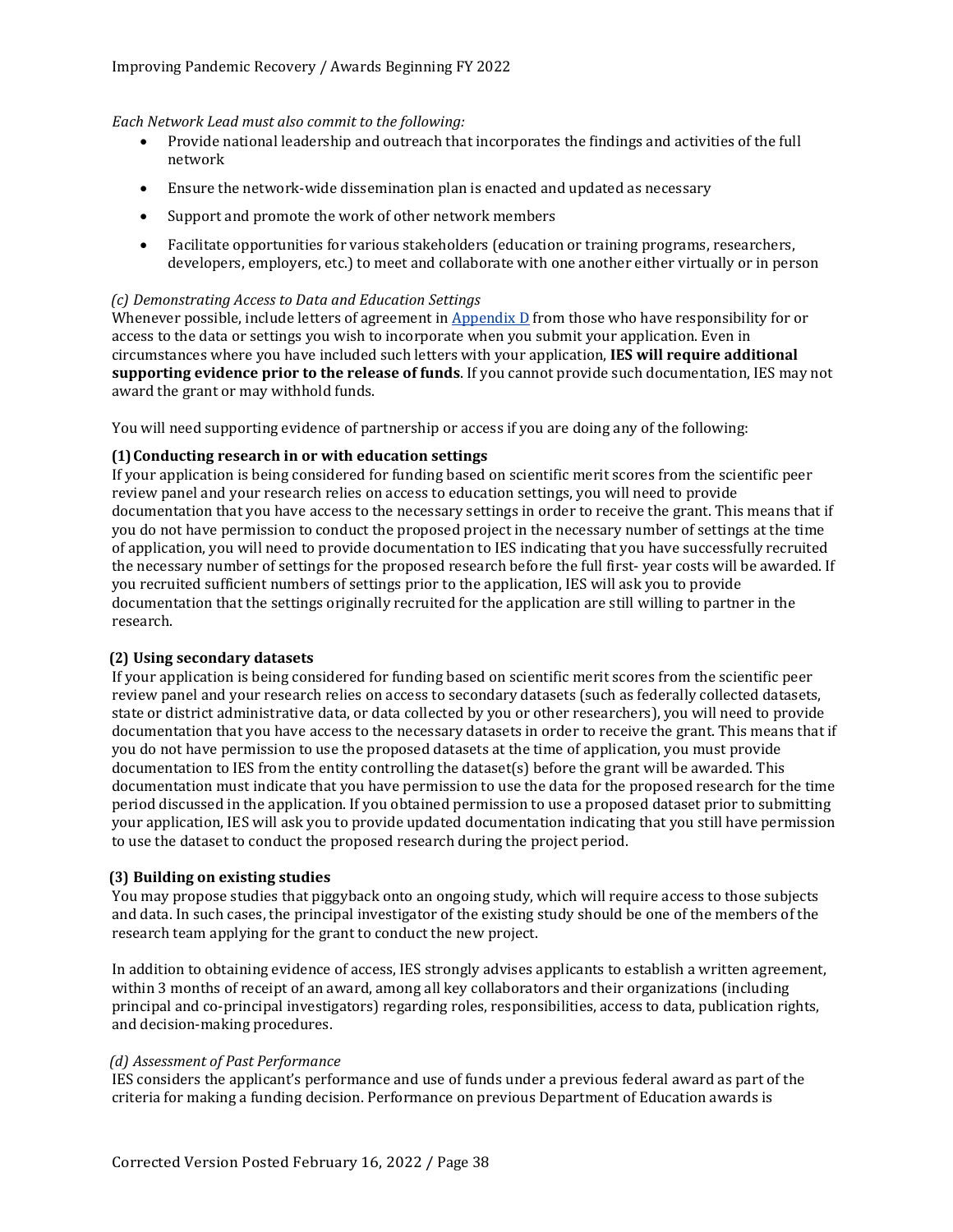considered as is additional information that may be requested from the applicant, including compliance to the IES Public Access Policy (applicable for all grants funded from 2012 to present; [https://ies.ed.gov/funding/researchaccess.asp\)](https://ies.ed.gov/funding/researchaccess.asp).

## <span id="page-41-0"></span>*2. Post Award*

#### *(a) Compliance with IES Policy on Public Access to Data and Results*

#### **(1)Access to data**

You must include a data management plan (DMP) i[n Appendix E. T](#page-34-0)he scientific peer review process will not include the DMP in the scoring of the scientific merit of the application. Instead, IES program officers will be responsible for reviewing the completeness of the proposed DMP. The costs of the DMP can be covered by the grant and should be included in the budget and explained in the budget narrative.

#### **(2) Access to results: Grantee submissions to ERIC**

IES requires all grantees to submit the electronic version of peer-reviewed scholarly publications to ERIC [\(https://eric.ed.gov/\)](https://eric.ed.gov/), a publicly accessible and searchable electronic database of education research that makes available full-text documents to the public for free. This public access requirement [\(https://ies.ed.gov/funding/researchaccess.asp\)](https://ies.ed.gov/funding/researchaccess.asp) applies to peer-reviewed, original scholarly publications that have been supported (in whole or in part) with direct funding from IES, although it does not apply to book chapters, editorials, reviews, or non-peer-reviewed conference proceedings. **As the designated representative for the grantee organization, IES holds the principal investigator responsible** for ensuring that authors of publications stemming from the grant comply with this requirement.

The author's final manuscript is defined as the final version accepted for journal publication and includes all modifications from the peer review process. Submission of accepted manuscripts for public accessibility through ERIC is strongly encouraged as soon as possible **but must occur within 12 months of the publisher's official date of publication.** ERIC will not make the accepted manuscripts available to the public prior to the end of the 12-month embargo period, unless specified by the publisher.

The ERIC website includes a homepage for the Grantee and Online Submission System [\(https://eric.ed.gov/submit/\)](https://eric.ed.gov/submit/), as well as a Frequently Asked Questions page [\(https://eric.ed.gov/?granteefaq\)](https://eric.ed.gov/?granteefaq). During the submission process, authors will submit bibliographic information from the publication, including title, authors, publication date, journal title, and associated IES award number(s).

#### *(b) Pre-Register Studies*

Exploratory or causal impact studies must be registered on a suitable platform within the first year of receiving a new award. There are several options for preregistration including the Registry of Efficacy and Effectiveness Studies (REES[; https://sreereg.icpsr.umich.edu/sreereg/\)](https://sreereg.icpsr.umich.edu/sreereg/), the Open Science Framework (OSF; [https://osf.io/\)](https://osf.io/), ClinicalTrials.gov [\(https://clinicaltrials.gov/\)](https://clinicaltrials.gov/), The American Economic Association's Registry for Randomized Controlled Trials (AEA RCT Registry; https://www.socialscienceregistry.org), EGAP [\(https://egap.org/content/registration\)](https://egap.org/content/registration), Uri Simonsohn's As Predicted [\(https://aspredicted.org/\)](https://aspredicted.org/), and trial registries in the World Health Organization (WHO) Registry Network [\(https://www.who.int/ictrp/network/en/\)](https://www.who.int/ictrp/network/en/).

#### *(c) Special Conditions on Grants*

IES may impose special conditions on a grant pertinent to the proper implementation of key aspects of the proposed research design or if the grantee is not financially stable, has a history of unsatisfactory performance, has an unsatisfactory financial or other management system, has not fulfilled the conditions of a prior grant, or is otherwise not responsible.

#### *(d) Attendance at the Annual IES Principal Investigators Meeting*

The principal investigator (PI) is required to attend one meeting each year (for up to 3 days) in Washington, DC with other IES grantees and IES staff. The project's budget should include this meeting. PIs who are not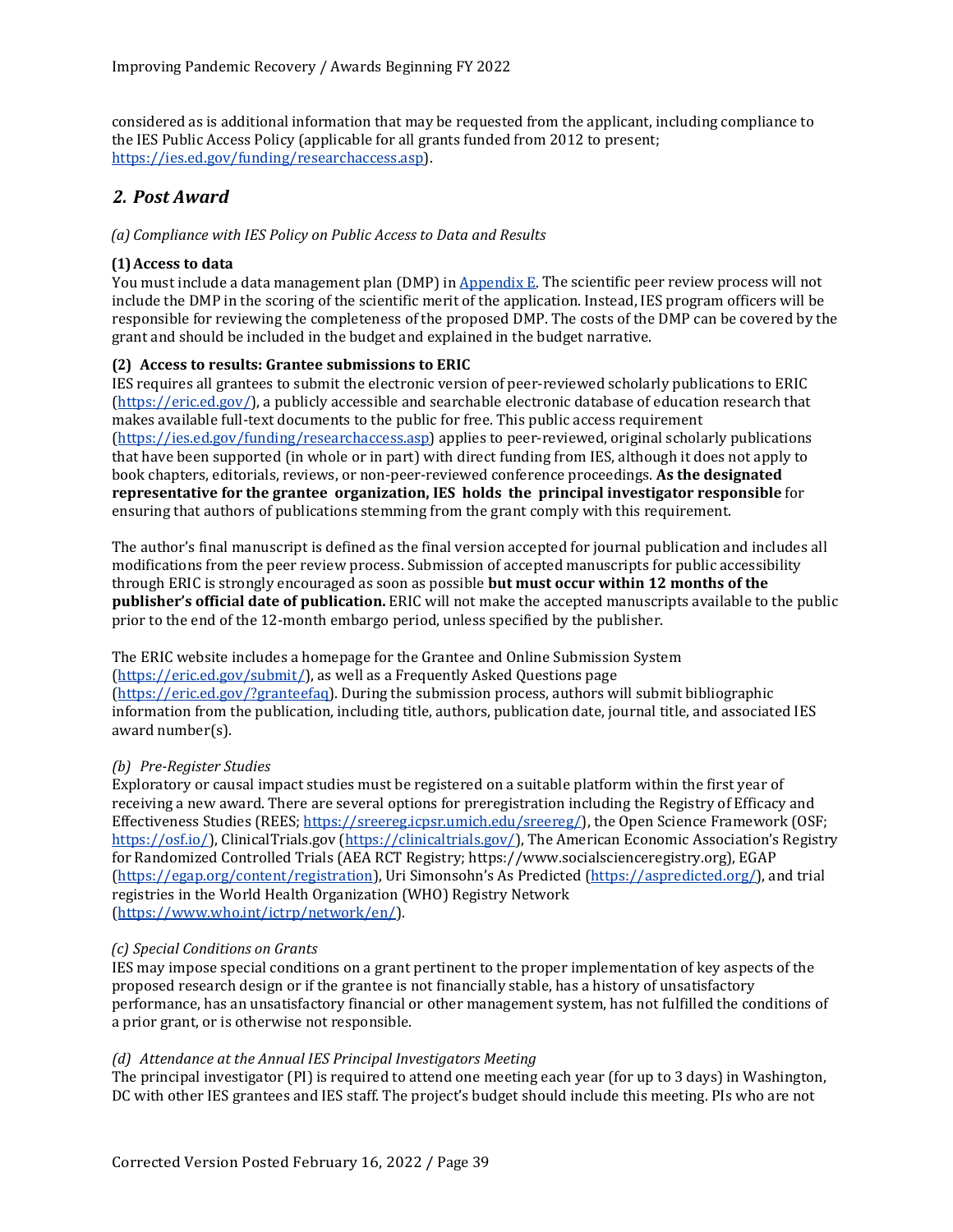able to attend the meeting may designate another person who is key personnel on the research team to attend.

## <span id="page-42-1"></span><span id="page-42-0"></span>**C. Overview of Application and Scientific Peer Review Process**

## *1. Submitting Your Letter of Intent*

Letters of intent (LOIs) are submitted online at the IES Peer Review Information Management Online (PRIMO) system [\(https://iesreview.ed.gov/LOI/LOISubmit\)](https://iesreview.ed.gov/LOI/LOISubmit). **Select the Letter of Intent form for the competition under which you plan to submit your application**. The online submission form contains fields for each of the seven content areas listed below. Use these fields to provide the requested information. The project description should be single-spaced and is recommended to be no more than one page (about 3,500 characters). The LOI is non-binding and optional but strongly recommended. If you submit an LOI, a program officer will contact you regarding your proposed research. IES staff also use the information in the LOI to identify the expertise needed for the scientific peer review panels and to secure a sufficient number of reviewers to handle the anticipated number of applications.

#### *Elements for the Letter of Intent*:

- Descriptive title
- Topic and network role of your application
- Brief description of the proposed project
- Name, organizational affiliation, address, telephone number, and email address of the principal investigator and any co-principal investigators
- Name and organizational affiliation of any key collaborators and contractors
- Duration of the proposed project (attend to the Duration maximums for each topic and network role)
- Estimated total budget request (attend to the Budget maximums for each topic and network role)

### <span id="page-42-2"></span>*2. Multiple Submissions*

You may submit applications to more than one of the FY 2022 IES grant programs and to multiple topics or roles within the Education Research Networks Grants competition. In addition, within a particular grant program or topic, you may submit multiple applications. However, you may submit a given application only once for the FY 2022 grant competitions, meaning you may not submit the same application or similar applications to multiple grant programs, multiple topics, or multiple times within the same topic. If you submit the same or similar applications, IES will determine whether and which applications will be accepted for review and/or will be eligible for funding.

## <span id="page-42-3"></span>*3. Application Processing*

**Applications must be submitted electronically and received no later than 11:59:59 p.m. Eastern Time on March 10, 2022** through the internet using the software provided on the Grants.gov [\(https://www.grants.gov/\)](https://www.grants.gov/) website. You must follow the application procedures and submission requirements described in the IES Application Submission Guide [\(https://ies.ed.gov/funding/pdf/submissionguide.pdf\)](https://ies.ed.gov/funding/pdf/submissionguide.pdf) and on Grants.gov [\(https://www.grants.gov/\)](https://www.grants.gov/).

After applications are fully uploaded and validated at Grants.gov, the U.S. Department of Education receives the applications for processing and transfer to the IES PRIMO system [\(https://iesreview.ed.gov/\)](https://iesreview.ed.gov/). PRIMO allows applicants to track the progress of their application via the Applicant Notification System (ANS).

Approximately 1 to 2 weeks after the application deadline, invitation emails are sent to applicants who have never applied to IES before to create their individual PRIMO ANS accounts. Both the PI and the AOR will receive invitation emails. Approximately 4 to 6 weeks after the application deadline, all applicants (new and existing ANS users) will begin to receive a series of emails about the status of their application. See the IES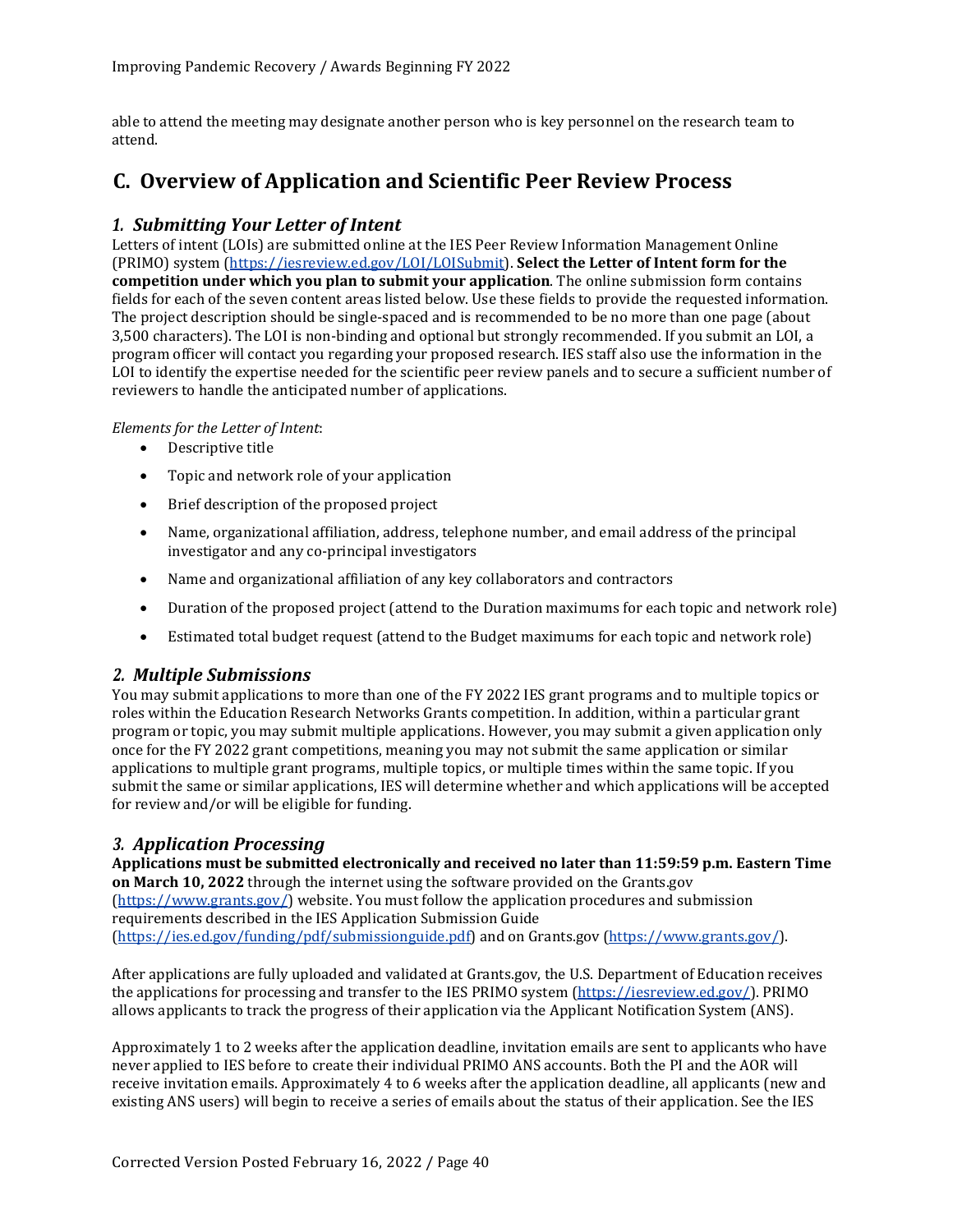Application Submission Guide [\(https://ies.ed.gov/funding/pdf/submissionguide.pdf\)](https://ies.ed.gov/funding/pdf/submissionguide.pdf) for additional information about ANS and PRIMO.

#### **Once an application has been submitted and the application deadline has passed, you may not submit additional materials or information for inclusion with your application.**

### <span id="page-43-0"></span>*4. Scientific Peer Review Process*

IES will forward all applications that are compliant and responsive to this Request for Applications to be evaluated for scientific and technical merit. Scientific reviews are conducted in accordance with the review criteria stated below and the review procedures posted on the IES website [\(https://ies.ed.gov/director/sro/application\\_review.asp\)](https://ies.ed.gov/director/sro/application_review.asp) by a panel of experts who have substantive and methodological expertise appropriate to the program of research and Request for Applications.

Each compliant and responsive application is assigned to an IES review panel convened for this competition.

At least two primary reviewers will complete written evaluations of the application, identifying strengths and weaknesses related to each of the review criteria. Primary reviewers will independently assign a score for each criterion, as well as an overall score, for each application they review. Based on the overall scores assigned by primary reviewers, IES calculates an average overall score for each application and prepares a preliminary rank order of applications before the full peer review panel convenes to complete the review of applications.

The full panel will consider and score only those applications deemed to be the most competitive and to have the highest merit, as reflected by the preliminary rank order. A panel member may nominate for consideration by the full panel any application that he or she believes merits full panel review but that would not have been included in the full panel meeting based on its preliminary rank order.

## <span id="page-43-1"></span>*5. Review Criteria for Scientific Merit*

- *(a)* The purpose of IES-supported research is to contribute to solving education problems and provide reliable information about the education practices that support learning and improve academic achievement and access to education for all learners. IES expects reviewers to assess the scientific rigor and practical significance of the research proposed in order to judge the likelihood that it will make a meaningful contribution to the larger IES mission. Information about each of these criteria is described in [Part II.](#page-9-0)
- *(b)* Review Criteria for Research Teams

#### **(1) Significance**

Does the applicant address the recommendations described in the Significance section for the topic under which the applicant submitted the application?

#### **(2) Research Plan**

Does the applicant address the recommendations described in the Research Plan section for the topic under which the applicant submitted the application?

#### **(3) Personnel**

Does the applicant address the recommendations described in the Personnel section for the topic under which the applicant submitted the application? Do the principal investigator, project director, and other key personnel possess appropriate experience, and will they commit sufficient time to competently implement the proposed research?

#### **(4) Resources**

Does the applicant address the recommendations described in the Resources section for the topic under which the applicant submitted the application? Does the applicant have the facilities, equipment, supplies,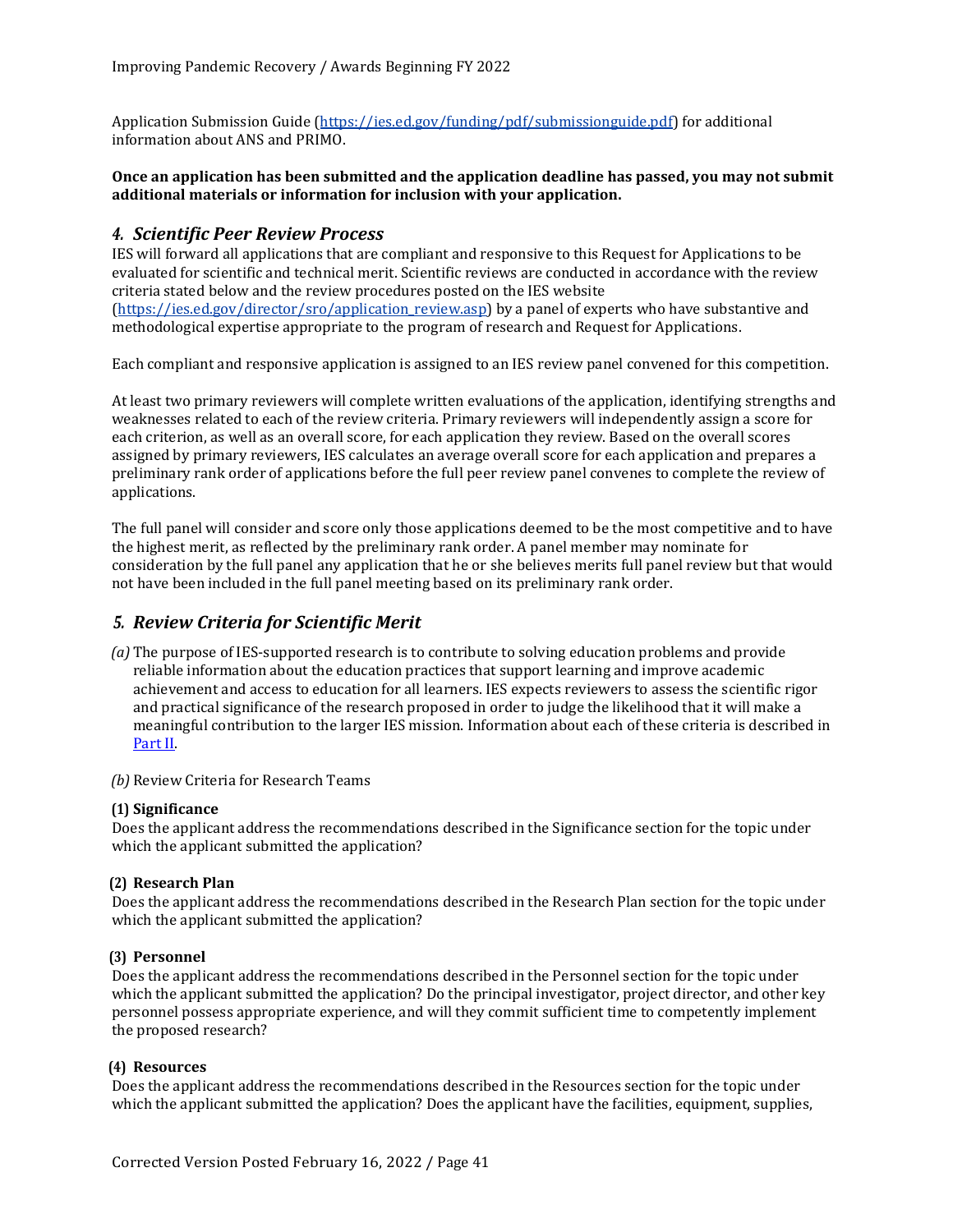and other resources required to support the proposed activities? Do the commitments of each partner show support for the implementation and success of the project?

#### **(5) Dissemination**

Does the application address the recommendations described in Appendix A: Dissemination History and Plan? Does the applicant present a dissemination plan that is tailored to the purpose of the project and designed to reach a wide range of audiences? Does the applicant describe a dissemination history that demonstrates past success in sharing results of education research widely and appropriately?

*(c)* Review Criteria for Network Lead

#### **(1) Significance**

Does the applicant address the recommendations described in the Significance section for the topic under which the applicant submitted the application?

#### **(2) Network Lead Activities**

Does the applicant address the recommendations described in the Network Lead Activities section for the topic under which the applicant submitted the application? Applicants may also include part of their response to discussing how they will address the recommendations for dissemination in Appendix A.

#### **(3) Personnel**

Does the applicant address the recommendations described in the Personnel section for the topic under which the applicant submitted the application? Do the principal investigator, project director, and other key personnel possess appropriate experience, and will they commit sufficient time to competently implement the proposed research?

#### **(4) Management and Organizational Resources**

Does the applicant address the recommendations described in the Management and Organizational Resources section for the topic under which the applicant submitted the application? Does the applicant describe the Management plan for the Network? Does the applicant have the facilities, equipment, supplies, and other resources required to support the proposed activities? Do the commitments of each partner show support for the implementation and success of the project?

### <span id="page-44-0"></span>*6. Award Decisions*

The following will be considered in making award decisions for responsive and compliant applications:

- Scientific merit as determined by scientific peer review
- Performance and use of funds under a previous federal award
- Contribution to the overall program of research described in this request for applications
- Ability to carry out the proposed research within the maximum award and duration requirements
- Availability of funds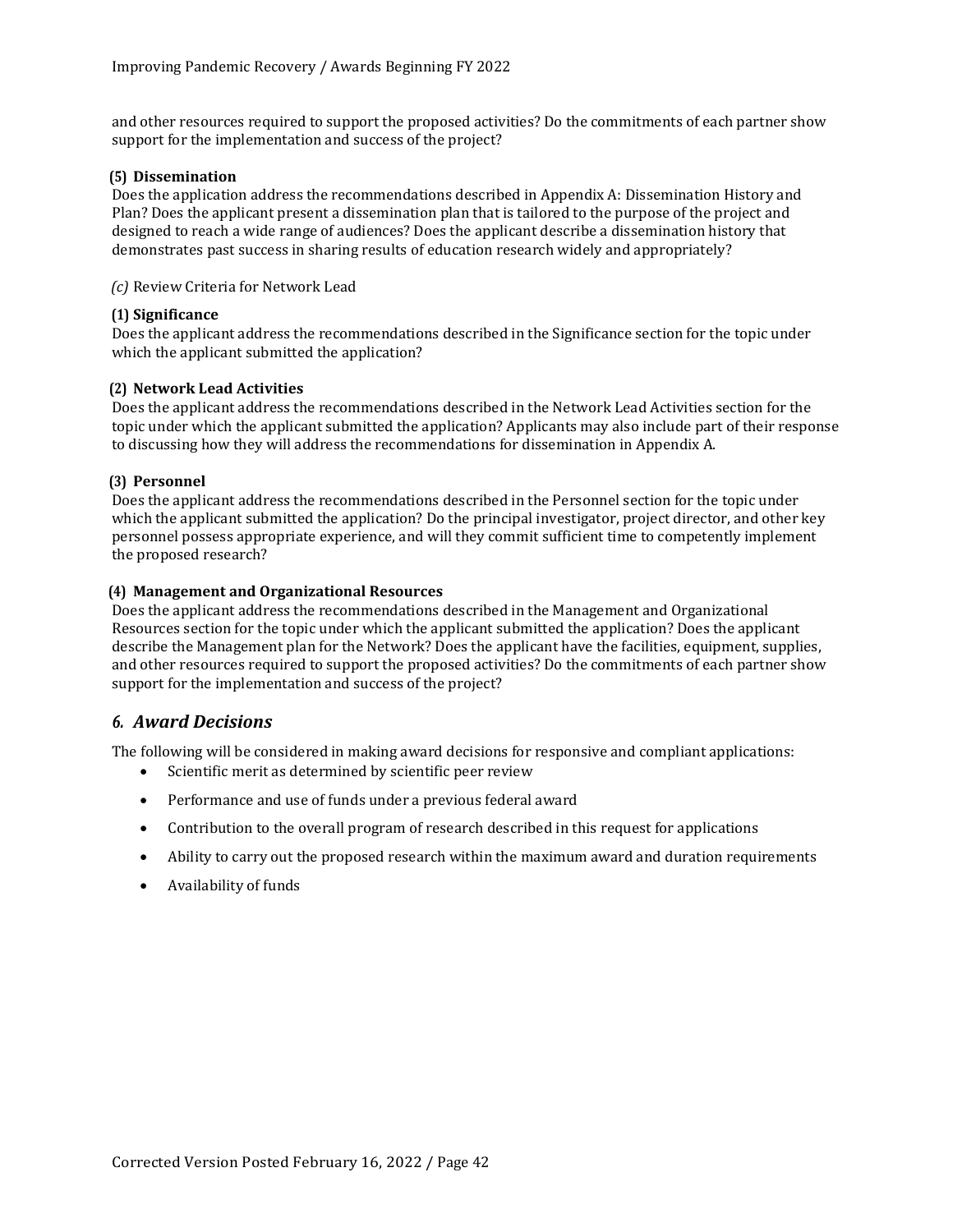# <span id="page-45-0"></span>**Part V: Compliance and Responsiveness Checklist**

Only compliant and responsive applications will be forwarded for scientific peer review. Use this checklist to better ensure you have included all required components for compliance and that you have addressed all general and project narrative requirements for responsiveness.

See the IES Application Submission Guide [\(https://ies.ed.gov/funding/pdf/submissionguide.pdf\)](https://ies.ed.gov/funding/pdf/submissionguide.pdf) for an application checklist that describes the forms in the application package that must be completed and the PDF files that must be attached to the forms for a successful submission through Grants.gov.

| Compliance            |                                                                                                                                                                                                                                                                                                                                                    |
|-----------------------|----------------------------------------------------------------------------------------------------------------------------------------------------------------------------------------------------------------------------------------------------------------------------------------------------------------------------------------------------|
|                       | Have you included a Project Narrative?                                                                                                                                                                                                                                                                                                             |
|                       | Do the project narrative and other narrative content adhere to all page maximums as described<br>in the RFA? IES will remove any pages above the maximum before forwarding an application.                                                                                                                                                         |
|                       | Have you included Appendix A: Dissemination History and Plan if you are applying to the<br>Research Team role?                                                                                                                                                                                                                                     |
|                       | Have you included Appendix D: Letters of Agreement?                                                                                                                                                                                                                                                                                                |
|                       | Have you included Appendix E: Data Management Plan if you are applying to the Research<br><b>Team Role?</b>                                                                                                                                                                                                                                        |
| <b>Responsiveness</b> |                                                                                                                                                                                                                                                                                                                                                    |
|                       | Have you met all the Requirements for an application?                                                                                                                                                                                                                                                                                              |
|                       | If you are applying to be a Research Team, are you or do you have an education agency<br>(state and local agencies involved in prekindergarten through grade 12 education or<br>community college systems) included on the application with a PI or a co-PI from each<br>one?                                                                      |
|                       | Does your proposed research include a measure or measures of learners' academic<br>$\bullet$<br>outcomes?                                                                                                                                                                                                                                          |
|                       | Does your proposed research address recovery activities in U.S. prekindergarten,<br>elementary, and/or secondary education systems implemented by state and local<br>agencies (including U.S. Territory and tribal agencies), or in U.S. postsecondary and/or<br>adult education programs implemented by state and city community college systems? |
|                       | Have you indicated a single topic for your application (PreK-12 or Community College)?                                                                                                                                                                                                                                                             |
|                       | Have you indicated a single network role for your application (Research Team or Network<br>Lead)?                                                                                                                                                                                                                                                  |
|                       | Does your Project Narrative include the required sections and the associated requirements for<br>the selected topic and network role? Did you describe the elements required for each section as<br>listed below?                                                                                                                                  |

*(Table continues on the following page)*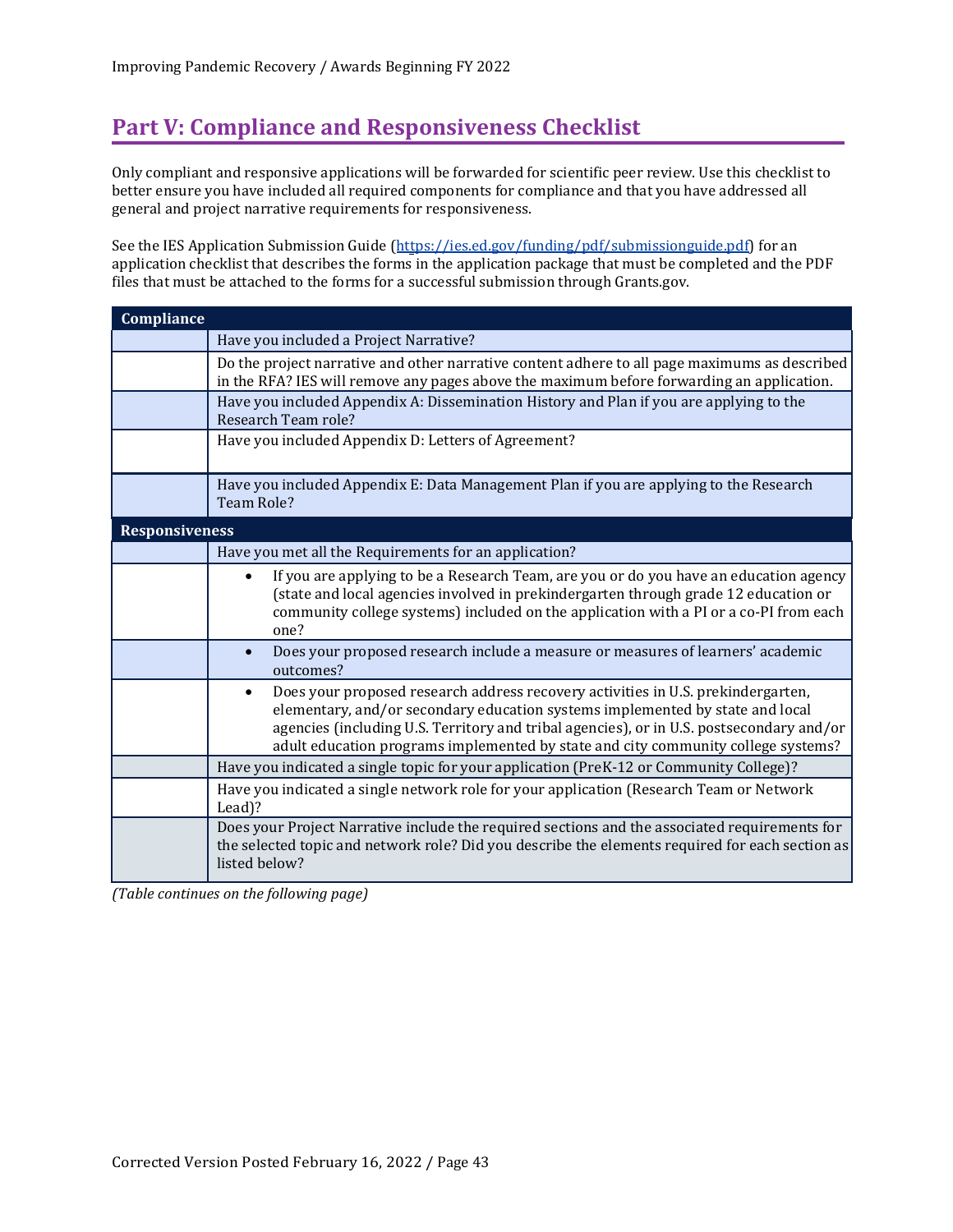## **Required Project Narrative Elements**

## Research Teams

| Significance                                                                                                                                                                                                                                                                                                                                                                                                                                             | Research Plan                                                                                                                                                                                                                                                                                                                                                                                                                                                                                                                                                                                                                                                                                                                                                                                                                                                                                                     | Personnel                                                                                                                             | Resources                                                                                                                                                       |
|----------------------------------------------------------------------------------------------------------------------------------------------------------------------------------------------------------------------------------------------------------------------------------------------------------------------------------------------------------------------------------------------------------------------------------------------------------|-------------------------------------------------------------------------------------------------------------------------------------------------------------------------------------------------------------------------------------------------------------------------------------------------------------------------------------------------------------------------------------------------------------------------------------------------------------------------------------------------------------------------------------------------------------------------------------------------------------------------------------------------------------------------------------------------------------------------------------------------------------------------------------------------------------------------------------------------------------------------------------------------------------------|---------------------------------------------------------------------------------------------------------------------------------------|-----------------------------------------------------------------------------------------------------------------------------------------------------------------|
| You must describe<br>The agency(ies) or community<br>college system(s) participating in<br>the project<br>The learner population (including<br>subgroups) the project will focus<br>on<br>The recovery activities that the<br>$\bullet$<br>agency(ies) or community college<br>systems are implementing<br>• How the research could contribute<br>to the improvement of the recovery<br>activities for those learners<br>Your study's research questions | You must describe the<br>• Characteristics of your sample or<br>data source, (learners in<br>prekindergarten through grade 12<br>or learners in or eligible for<br>community college) who are<br>engaged in or would benefit from<br>recovery activities<br>Research design and methods for<br>your study or studies<br>• Learner outcomes you will be<br>examining<br>• Cost analysis plan and the cost-<br>effectiveness plan for any recovery<br>activity you will be evaluating<br>Data analysis plan for your study or<br>studies                                                                                                                                                                                                                                                                                                                                                                            | You must describe your<br>project team and identify a<br>PI or co-PI from every<br>agency or community<br>college system taking part. | You must describe<br>vour resources to<br>conduct the project.                                                                                                  |
| Network Leads                                                                                                                                                                                                                                                                                                                                                                                                                                            |                                                                                                                                                                                                                                                                                                                                                                                                                                                                                                                                                                                                                                                                                                                                                                                                                                                                                                                   |                                                                                                                                       |                                                                                                                                                                 |
| Significance                                                                                                                                                                                                                                                                                                                                                                                                                                             | <b>Network Activities</b>                                                                                                                                                                                                                                                                                                                                                                                                                                                                                                                                                                                                                                                                                                                                                                                                                                                                                         | Personnel                                                                                                                             | Management and<br>Organizational<br>Resources                                                                                                                   |
| You must describe your vision for the<br>Network and how you expect your<br>activities as the Network Lead will<br>contribute to IES' goals for the network.                                                                                                                                                                                                                                                                                             | You must describe your plans for<br>Coordinating network activities,<br>holding network meetings, and<br>promoting training of early<br>career researchers across all<br>teams<br>Organizing network working<br>groups on specific recovery<br>issues<br>Carrying out an ongoing scan of<br>the recovery needs of student<br>subgroups that were<br>disproportionately affected by<br>COVID-19 and the recovery<br>activities education agencies are<br>implementing to support these<br>students.<br>Connecting the network to other<br>stakeholders involved in<br>recovery activities<br>Establishing a forum for<br>identifying recovery research<br>needs<br>National leadership and<br>dissemination (include a<br>website and social media<br>presence, engagement activities,<br>and synthesizing the network's<br>finding and disseminating<br>syntheses in multiple formats<br>for multiple audiences). | You must describe<br>your project team.                                                                                               | You must describe<br>$\bullet$ Plans and<br>procedures for<br>the overall<br>management of<br>the Network<br>Resources to<br>conduct the work<br>of the Network |